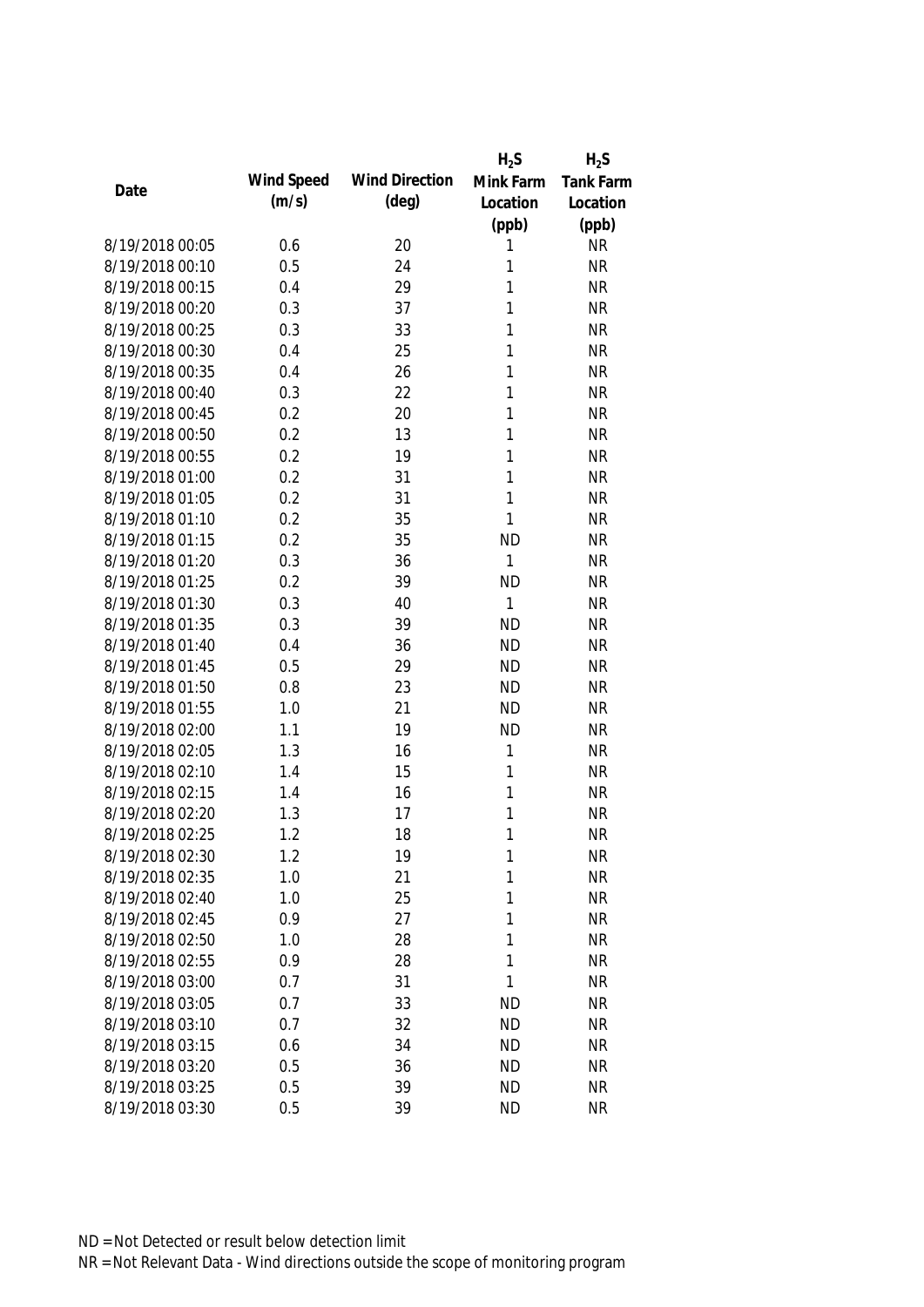|                 |            |                       | $H_2S$       | $H_2S$           |
|-----------------|------------|-----------------------|--------------|------------------|
| Date            | Wind Speed | <b>Wind Direction</b> | Mink Farm    | <b>Tank Farm</b> |
|                 | (m/s)      | $(\text{deg})$        | Location     | Location         |
|                 |            |                       | (ppb)        | (ppb)            |
| 8/19/2018 03:35 | 0.6        | 34                    | <b>ND</b>    | <b>NR</b>        |
| 8/19/2018 03:40 | 0.7        | 33                    | <b>ND</b>    | <b>NR</b>        |
| 8/19/2018 03:45 | 0.7        | 30                    | 1            | <b>NR</b>        |
| 8/19/2018 03:50 | 0.7        | 30                    | <b>ND</b>    | <b>NR</b>        |
| 8/19/2018 03:55 | 0.7        | 30                    | 1            | <b>NR</b>        |
| 8/19/2018 04:00 | 0.6        | 29                    | <b>ND</b>    | <b>NR</b>        |
| 8/19/2018 04:05 | 0.5        | 32                    | <b>ND</b>    | <b>NR</b>        |
| 8/19/2018 04:10 | 0.5        | 34                    | <b>ND</b>    | <b>NR</b>        |
| 8/19/2018 04:15 | 0.5        | 39                    | <b>ND</b>    | <b>NR</b>        |
| 8/19/2018 04:20 | 0.6        | 40                    | <b>ND</b>    | <b>NR</b>        |
| 8/19/2018 04:25 | 0.7        | 36                    | <b>ND</b>    | <b>NR</b>        |
| 8/19/2018 04:30 | 0.7        | 36                    | <b>ND</b>    | <b>NR</b>        |
| 8/19/2018 04:35 | 0.8        | 33                    | <b>ND</b>    | <b>NR</b>        |
| 8/19/2018 04:40 | 1.0        | 30                    | <b>ND</b>    | <b>NR</b>        |
| 8/19/2018 04:45 | 0.9        | 28                    | 1            | <b>NR</b>        |
| 8/19/2018 04:50 | 0.8        | 25                    | $\mathbf{1}$ | <b>NR</b>        |
| 8/19/2018 04:55 | 0.7        | 27                    | 1            | <b>NR</b>        |
| 8/19/2018 05:00 | 0.8        | 27                    | 1            | <b>NR</b>        |
| 8/19/2018 05:05 | 0.6        | 27                    | 1            | <b>NR</b>        |
| 8/19/2018 05:10 | 0.3        | 31                    | 1            | <b>NR</b>        |
| 8/19/2018 05:15 | 0.4        | 26                    | 1            | <b>NR</b>        |
| 8/19/2018 05:20 | 0.5        | 21                    | 1            | <b>NR</b>        |
| 8/19/2018 05:25 | 0.5        | 13                    | <b>ND</b>    | <b>NR</b>        |
| 8/19/2018 05:30 | 0.5        | 8                     | <b>ND</b>    | <b>NR</b>        |
| 8/19/2018 05:35 | 0.5        | 8                     | <b>ND</b>    | <b>NR</b>        |
| 8/19/2018 05:40 | 0.6        | 11                    | <b>ND</b>    | <b>NR</b>        |
| 8/19/2018 05:45 | 0.6        | 14                    | <b>ND</b>    | <b>NR</b>        |
| 8/19/2018 05:50 | 0.7        | 19                    | <b>ND</b>    | <b>NR</b>        |
| 8/19/2018 05:55 | 0.9        | 22                    | <b>ND</b>    | <b>NR</b>        |
| 8/19/2018 06:00 | 1.1        | 23                    | <b>ND</b>    | <b>NR</b>        |
| 8/19/2018 06:05 | 1.3        | 22                    | <b>ND</b>    | <b>NR</b>        |
| 8/19/2018 06:10 | 1.5        | 20                    | 1            | <b>NR</b>        |
| 8/19/2018 06:15 | 1.6        | 20                    | 1            | <b>NR</b>        |
| 8/19/2018 06:20 | 1.5        | 20                    | 1            | <b>NR</b>        |
| 8/19/2018 06:25 | 1.3        | 20                    | 1            | <b>NR</b>        |
| 8/19/2018 06:30 | 1.1        | 20                    | 1            | <b>NR</b>        |
| 8/19/2018 06:35 | 0.9        | 25                    | 1            | <b>NR</b>        |
| 8/19/2018 06:40 | 0.9        | 32                    | 1            | <b>NR</b>        |
| 8/19/2018 06:45 | 0.8        | 33                    | 1            | <b>NR</b>        |
| 8/19/2018 06:50 | 0.8        | 35                    | 1            | <b>NR</b>        |
| 8/19/2018 06:55 | 0.8        | 35                    | 1            | <b>NR</b>        |
| 8/19/2018 07:00 | 0.9        | 36                    | $\mathbf{1}$ | <b>NR</b>        |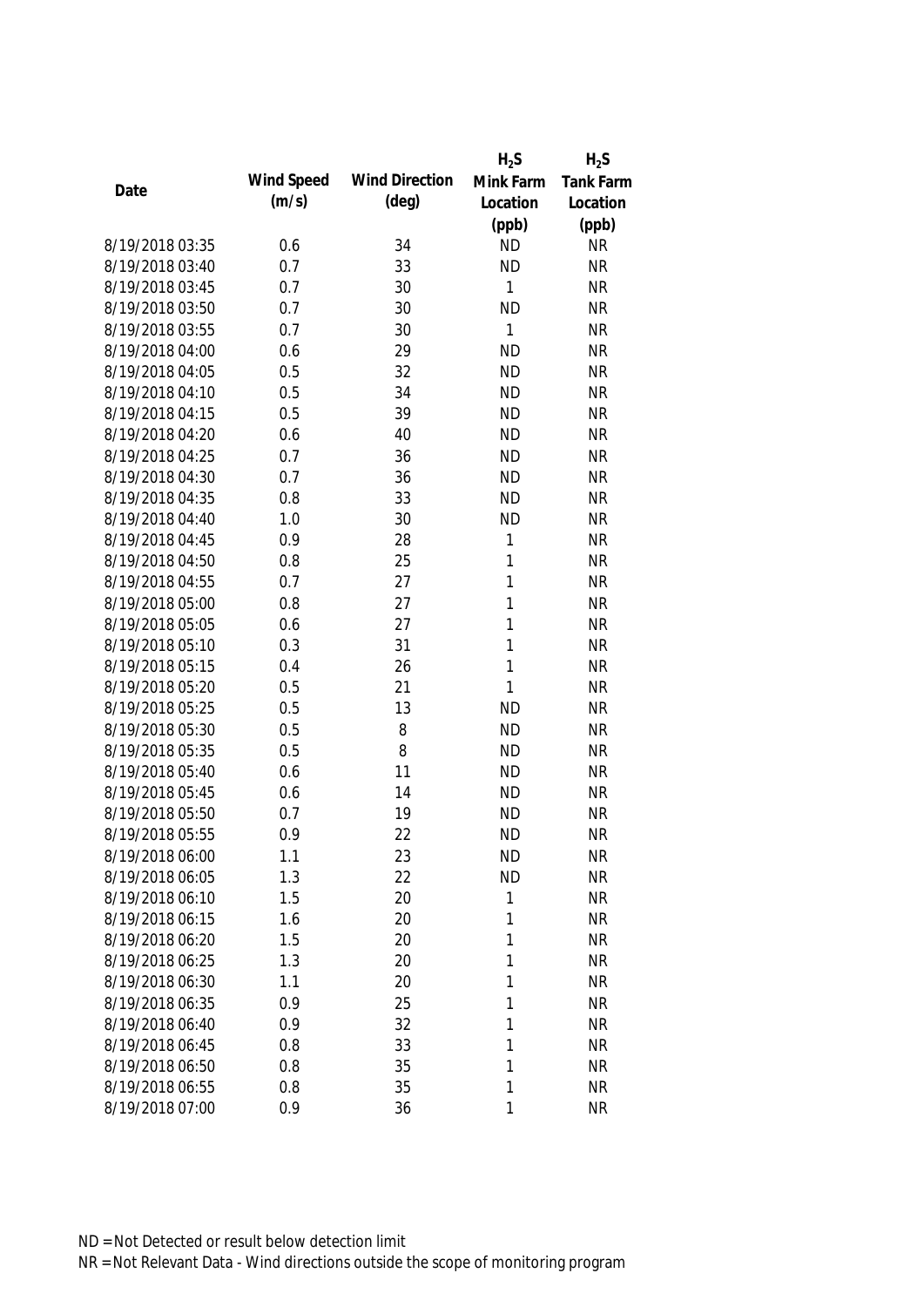|                 |            |                       | $H_2S$       | $H_2S$           |
|-----------------|------------|-----------------------|--------------|------------------|
| Date            | Wind Speed | <b>Wind Direction</b> | Mink Farm    | <b>Tank Farm</b> |
|                 | (m/s)      | $(\text{deg})$        | Location     | Location         |
|                 |            |                       | (ppb)        | (ppb)            |
| 8/19/2018 07:05 | 0.9        | 35                    | 1            | <b>NR</b>        |
| 8/19/2018 07:10 | 0.9        | 37                    | 1            | <b>NR</b>        |
| 8/19/2018 07:15 | 0.9        | 39                    | 1            | <b>NR</b>        |
| 8/19/2018 07:20 | 0.9        | 40                    | 1            | <b>NR</b>        |
| 8/19/2018 07:25 | 1.0        | 40                    | 1            | <b>NR</b>        |
| 8/19/2018 07:30 | 1.0        | 39                    | $\mathbf{1}$ | <b>NR</b>        |
| 8/19/2018 07:35 | 1.0        | 41                    | <b>NR</b>    | <b>NR</b>        |
| 8/19/2018 07:40 | 0.9        | 41                    | <b>NR</b>    | <b>NR</b>        |
| 8/19/2018 07:45 | 0.9        | 42                    | <b>NR</b>    | <b>NR</b>        |
| 8/19/2018 07:50 | 0.9        | 43                    | <b>NR</b>    | <b>NR</b>        |
| 8/19/2018 07:55 | 0.9        | 41                    | <b>NR</b>    | <b>NR</b>        |
| 8/19/2018 08:00 | 1.0        | 42                    | <b>NR</b>    | <b>NR</b>        |
| 8/19/2018 08:05 | 1.0        | 41                    | <b>NR</b>    | <b>NR</b>        |
| 8/19/2018 08:10 | 0.9        | 44                    | <b>NR</b>    | <b>NR</b>        |
| 8/19/2018 08:15 | 0.9        | 48                    | <b>NR</b>    | <b>NR</b>        |
| 8/19/2018 08:20 | 0.8        | 49                    | <b>NR</b>    | <b>NR</b>        |
| 8/19/2018 08:25 | 0.8        | 47                    | <b>NR</b>    | <b>NR</b>        |
| 8/19/2018 08:30 | 0.8        | 54                    | <b>NR</b>    | <b>NR</b>        |
| 8/19/2018 08:35 | 0.8        | 55                    | <b>NR</b>    | <b>NR</b>        |
| 8/19/2018 08:40 | 1.0        | 63                    | <b>NR</b>    | <b>NR</b>        |
| 8/19/2018 08:45 | 1.2        | 70                    | <b>NR</b>    | <b>NR</b>        |
| 8/19/2018 08:50 | 1.5        | 80                    | <b>NR</b>    | <b>NR</b>        |
| 8/19/2018 08:55 | 1.6        | 92                    | <b>NR</b>    | <b>NR</b>        |
| 8/19/2018 09:00 | 1.8        | 99                    | <b>NR</b>    | <b>NR</b>        |
| 8/19/2018 09:05 | 2.0        | 103                   | <b>NR</b>    | <b>NR</b>        |
| 8/19/2018 09:10 | 2.1        | 103                   | <b>NR</b>    | <b>NR</b>        |
| 8/19/2018 09:15 | 2.1        | 103                   | <b>NR</b>    | <b>NR</b>        |
| 8/19/2018 09:20 | 2.1        | 101                   | <b>NR</b>    | <b>NR</b>        |
| 8/19/2018 09:25 | 2.0        | 96                    | <b>NR</b>    | <b>NR</b>        |
| 8/19/2018 09:30 | 2.0        | 98                    | <b>NR</b>    | <b>NR</b>        |
| 8/19/2018 09:35 | 2.0        | 94                    | <b>NR</b>    | <b>NR</b>        |
| 8/19/2018 09:40 | 1.9        | 88                    | <b>NR</b>    | <b>NR</b>        |
| 8/19/2018 09:45 | 1.7        | 90                    | <b>NR</b>    | <b>NR</b>        |
| 8/19/2018 09:50 | 1.8        | 95                    | <b>NR</b>    | <b>NR</b>        |
| 8/19/2018 09:55 | 1.9        | 108                   | <b>NR</b>    | <b>NR</b>        |
| 8/19/2018 10:00 | 1.8        | 106                   | <b>NR</b>    | <b>NR</b>        |
| 8/19/2018 10:05 | 1.9        | 111                   | <b>NR</b>    | <b>NR</b>        |
| 8/19/2018 10:10 | 2.0        | 116                   | <b>NR</b>    | <b>NR</b>        |
| 8/19/2018 10:15 | 2.0        | 114                   | <b>NR</b>    | <b>NR</b>        |
| 8/19/2018 10:20 | 2.0        | 113                   | <b>NR</b>    | <b>NR</b>        |
| 8/19/2018 10:25 | 1.8        | 110                   | <b>NR</b>    | <b>NR</b>        |
| 8/19/2018 10:30 | 1.9        | 111                   | <b>NR</b>    | <b>NR</b>        |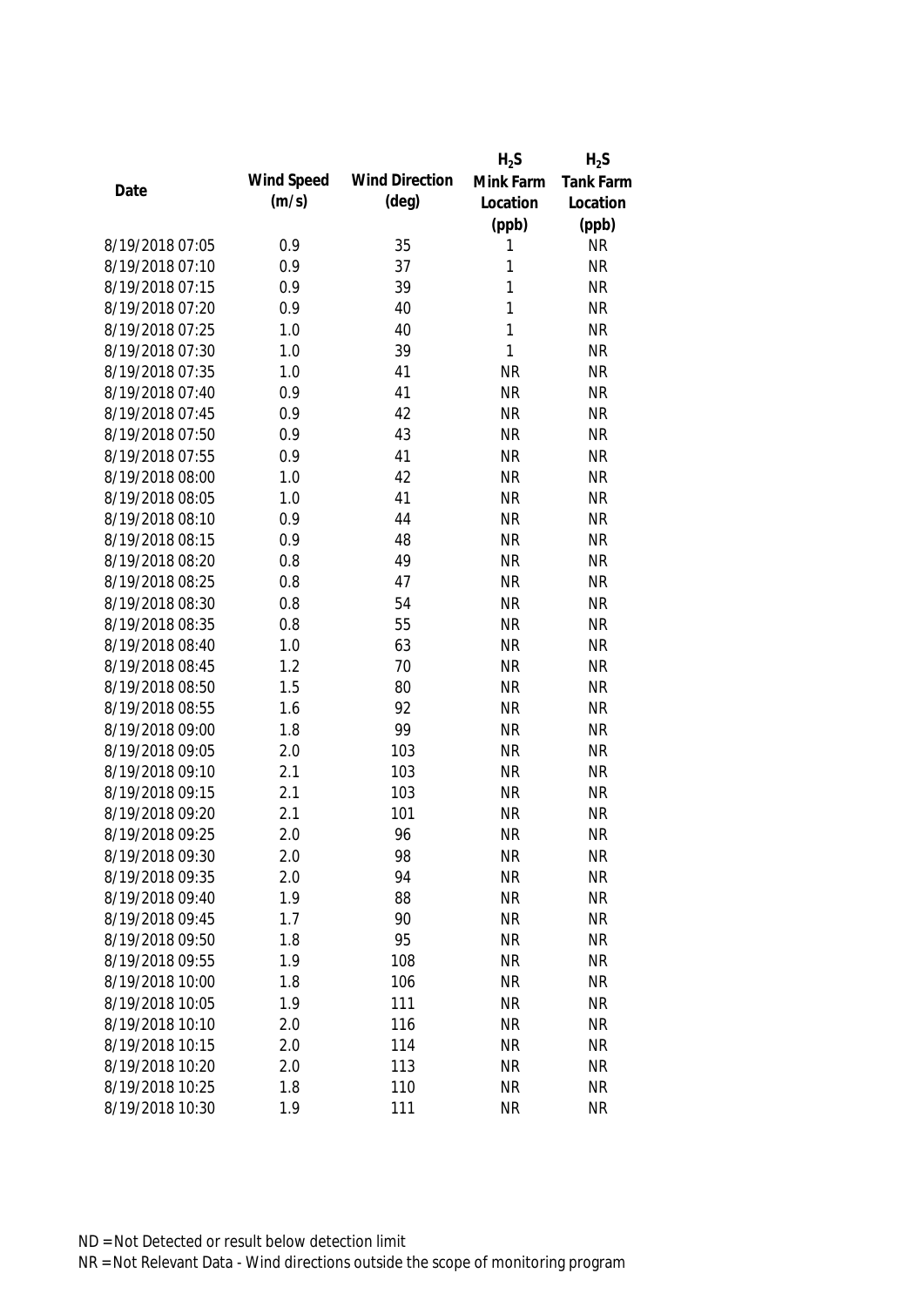|                 |            |                       | $H_2S$    | $H_2S$           |
|-----------------|------------|-----------------------|-----------|------------------|
| Date            | Wind Speed | <b>Wind Direction</b> | Mink Farm | <b>Tank Farm</b> |
|                 | (m/s)      | $(\text{deg})$        | Location  | Location         |
|                 |            |                       | (ppb)     | (ppb)            |
| 8/19/2018 10:35 | 1.7        | 109                   | <b>NR</b> | <b>NR</b>        |
| 8/19/2018 10:40 | 1.7        | 117                   | <b>NR</b> | <b>NR</b>        |
| 8/19/2018 10:45 | 1.8        | 122                   | <b>NR</b> | <b>NR</b>        |
| 8/19/2018 10:50 | 1.7        | 126                   | <b>NR</b> | <b>NR</b>        |
| 8/19/2018 10:55 | 1.6        | 135                   | <b>NR</b> | <b>NR</b>        |
| 8/19/2018 11:00 | 1.6        | 139                   | <b>NR</b> | <b>NR</b>        |
| 8/19/2018 11:05 | 1.5        | 135                   | <b>NR</b> | <b>NR</b>        |
| 8/19/2018 11:10 | 1.3        | 122                   | <b>NR</b> | <b>NR</b>        |
| 8/19/2018 11:15 | 1.3        | 121                   | <b>NR</b> | <b>NR</b>        |
| 8/19/2018 11:20 | 1.5        | 125                   | <b>NR</b> | <b>NR</b>        |
| 8/19/2018 11:25 | 1.6        | 118                   | <b>NR</b> | <b>NR</b>        |
| 8/19/2018 11:30 | 1.7        | 118                   | <b>NR</b> | <b>NR</b>        |
| 8/19/2018 11:35 | 1.8        | 129                   | <b>NR</b> | <b>NR</b>        |
| 8/19/2018 11:40 | 2.0        | 140                   | <b>NR</b> | <b>NR</b>        |
| 8/19/2018 11:45 | 2.0        | 147                   | <b>NR</b> | <b>NR</b>        |
| 8/19/2018 11:50 | 1.9        | 151                   | <b>NR</b> | <b>NR</b>        |
| 8/19/2018 11:55 | 2.0        | 152                   | <b>NR</b> | <b>NR</b>        |
| 8/19/2018 12:00 | 1.9        | 152                   | <b>NR</b> | <b>NR</b>        |
| 8/19/2018 12:05 | 2.0        | 157                   | <b>NR</b> | <b>NR</b>        |
| 8/19/2018 12:10 | 2.0        | 159                   | <b>NR</b> | <b>NR</b>        |
| 8/19/2018 12:15 | 2.2        | 153                   | <b>NR</b> | <b>NR</b>        |
| 8/19/2018 12:20 | 2.2        | 152                   | <b>NR</b> | <b>NR</b>        |
| 8/19/2018 12:25 | 2.2        | 158                   | <b>NR</b> | <b>NR</b>        |
| 8/19/2018 12:30 | 2.1        | 162                   | <b>NR</b> | <b>NR</b>        |
| 8/19/2018 12:35 | 1.9        | 164                   | <b>NR</b> | <b>NR</b>        |
| 8/19/2018 12:40 | 1.6        | 165                   | <b>NR</b> | <b>NR</b>        |
| 8/19/2018 12:45 | 1.3        | 181                   | <b>NR</b> | $\mathbf{1}$     |
| 8/19/2018 12:50 | 1.2        | 190                   | <b>NR</b> | $\mathbf{1}$     |
| 8/19/2018 12:55 | 1.0        | 196                   | <b>NR</b> | $\mathbf{1}$     |
| 8/19/2018 13:00 | 1.0        | 208                   | <b>NR</b> | <b>NR</b>        |
| 8/19/2018 13:05 | 1.2        | 197                   | <b>NR</b> | <b>NR</b>        |
| 8/19/2018 13:10 | 1.5        | 184                   | <b>NR</b> | <b>NR</b>        |
| 8/19/2018 13:15 | 1.8        | 174                   | <b>NR</b> | <b>NR</b>        |
| 8/19/2018 13:20 | 1.7        | 164                   | <b>NR</b> | <b>NR</b>        |
| 8/19/2018 13:25 | 1.9        | 152                   | <b>NR</b> | <b>NR</b>        |
| 8/19/2018 13:30 | 1.9        | 150                   | <b>NR</b> | <b>NR</b>        |
| 8/19/2018 13:35 | 2.0        | 140                   | <b>NR</b> | <b>NR</b>        |
| 8/19/2018 13:40 | 2.0        | 129                   | <b>NR</b> | <b>NR</b>        |
| 8/19/2018 13:45 | 2.1        | 116                   | <b>NR</b> | <b>NR</b>        |
| 8/19/2018 13:50 | 2.3        | 119                   | <b>NR</b> | <b>NR</b>        |
| 8/19/2018 13:55 | 2.3        | 127                   | <b>NR</b> | <b>NR</b>        |
| 8/19/2018 14:00 | 2.2        | 130                   | <b>NR</b> | <b>NR</b>        |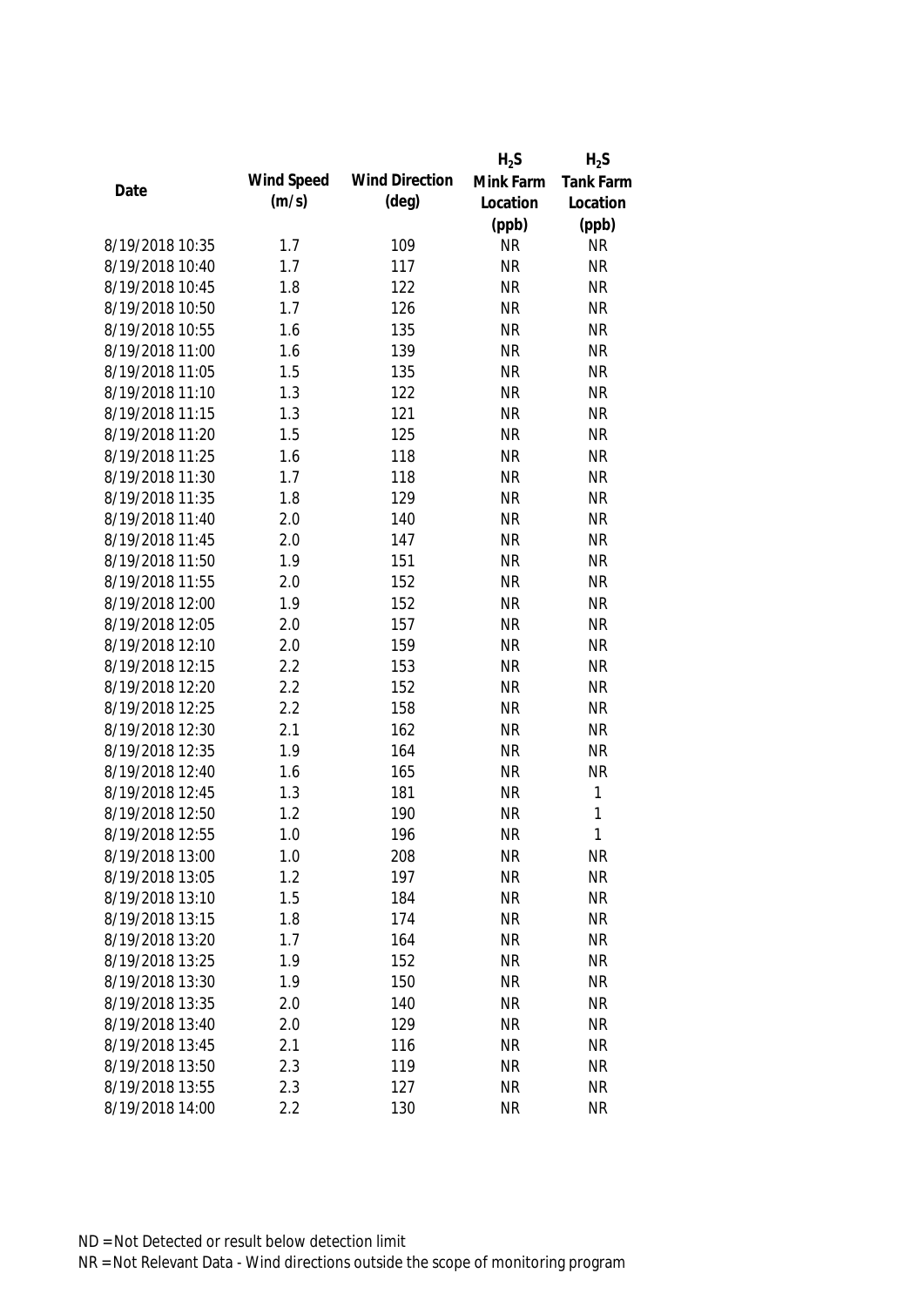|                 |            |                       | $H_2S$    | $H_2S$           |
|-----------------|------------|-----------------------|-----------|------------------|
|                 | Wind Speed | <b>Wind Direction</b> | Mink Farm | <b>Tank Farm</b> |
| Date            | (m/s)      | $(\text{deg})$        | Location  | Location         |
|                 |            |                       | (ppb)     | (ppb)            |
| 8/19/2018 14:05 | 2.0        | 139                   | <b>NR</b> | <b>NR</b>        |
| 8/19/2018 14:10 | 1.8        | 144                   | <b>NR</b> | <b>NR</b>        |
| 8/19/2018 14:15 | 1.8        | 161                   | <b>NR</b> | <b>NR</b>        |
| 8/19/2018 14:20 | 1.8        | 182                   | <b>NR</b> | <b>NR</b>        |
| 8/19/2018 14:25 | 2.1        | 197                   | <b>NR</b> | <b>NR</b>        |
| 8/19/2018 14:30 | 2.3        | 186                   | <b>NR</b> | <b>NR</b>        |
| 8/19/2018 14:35 | 2.4        | 185                   | <b>NR</b> | $\mathbf{1}$     |
| 8/19/2018 14:40 | 2.5        | 184                   | <b>NR</b> | $\mathbf{1}$     |
| 8/19/2018 14:45 | 2.2        | 180                   | <b>NR</b> | <b>NR</b>        |
| 8/19/2018 14:50 | 2.1        | 177                   | <b>NR</b> | <b>NR</b>        |
| 8/19/2018 14:55 | 2.0        | 174                   | <b>NR</b> | <b>NR</b>        |
| 8/19/2018 15:00 | 1.9        | 170                   | <b>NR</b> | <b>NR</b>        |
| 8/19/2018 15:05 | 2.0        | 148                   | <b>NR</b> | <b>NR</b>        |
| 8/19/2018 15:10 | 1.8        | 139                   | <b>NR</b> | <b>NR</b>        |
| 8/19/2018 15:15 | 2.1        | 142                   | <b>NR</b> | <b>NR</b>        |
| 8/19/2018 15:20 | 2.0        | 133                   | <b>NR</b> | <b>NR</b>        |
| 8/19/2018 15:25 | 2.0        | 125                   | <b>NR</b> | <b>NR</b>        |
| 8/19/2018 15:30 | 2.1        | 126                   | <b>NR</b> | <b>NR</b>        |
| 8/19/2018 15:35 | 2.2        | 133                   | <b>NR</b> | <b>NR</b>        |
| 8/19/2018 15:40 | 2.7        | 140                   | <b>NR</b> | <b>NR</b>        |
| 8/19/2018 15:45 | 2.7        | 144                   | <b>NR</b> | <b>NR</b>        |
| 8/19/2018 15:50 | 2.6        | 134                   | <b>NR</b> | <b>NR</b>        |
| 8/19/2018 15:55 | 2.5        | 126                   | <b>NR</b> | <b>NR</b>        |
| 8/19/2018 16:00 | 2.4        | 116                   | <b>NR</b> | <b>NR</b>        |
| 8/19/2018 16:05 | 2.4        | 108                   | <b>NR</b> | <b>NR</b>        |
| 8/19/2018 16:10 | 2.1        | 96                    | <b>NR</b> | <b>NR</b>        |
| 8/19/2018 16:15 | 2.1        | 91                    | <b>NR</b> | <b>NR</b>        |
| 8/19/2018 16:20 | 2.3        | 97                    | <b>NR</b> | <b>NR</b>        |
| 8/19/2018 16:25 | 2.4        | 96                    | <b>NR</b> | <b>NR</b>        |
| 8/19/2018 16:30 | 2.5        | 98                    | <b>NR</b> | <b>NR</b>        |
| 8/19/2018 16:35 | 2.5        | 99                    | <b>NR</b> | <b>NR</b>        |
| 8/19/2018 16:40 | 2.5        | 97                    | <b>NR</b> | <b>NR</b>        |
| 8/19/2018 16:45 | 2.4        | 93                    | <b>NR</b> | <b>NR</b>        |
| 8/19/2018 16:50 | 2.5        | 91                    | <b>NR</b> | <b>NR</b>        |
| 8/19/2018 16:55 | 2.5        | 89                    | <b>NR</b> | <b>NR</b>        |
| 8/19/2018 17:00 | 2.6        | 90                    | <b>NR</b> | <b>NR</b>        |
| 8/19/2018 17:05 | 2.6        | 92                    | <b>NR</b> | <b>NR</b>        |
| 8/19/2018 17:10 | 2.8        | 96                    | <b>NR</b> | <b>NR</b>        |
| 8/19/2018 17:15 | 2.8        | 96                    | <b>NR</b> | <b>NR</b>        |
| 8/19/2018 17:20 | 2.8        | 92                    | <b>NR</b> | <b>NR</b>        |
| 8/19/2018 17:25 | 2.8        | 93                    | <b>NR</b> | <b>NR</b>        |
| 8/19/2018 17:30 | 2.8        | 93                    | <b>NR</b> | <b>NR</b>        |
|                 |            |                       |           |                  |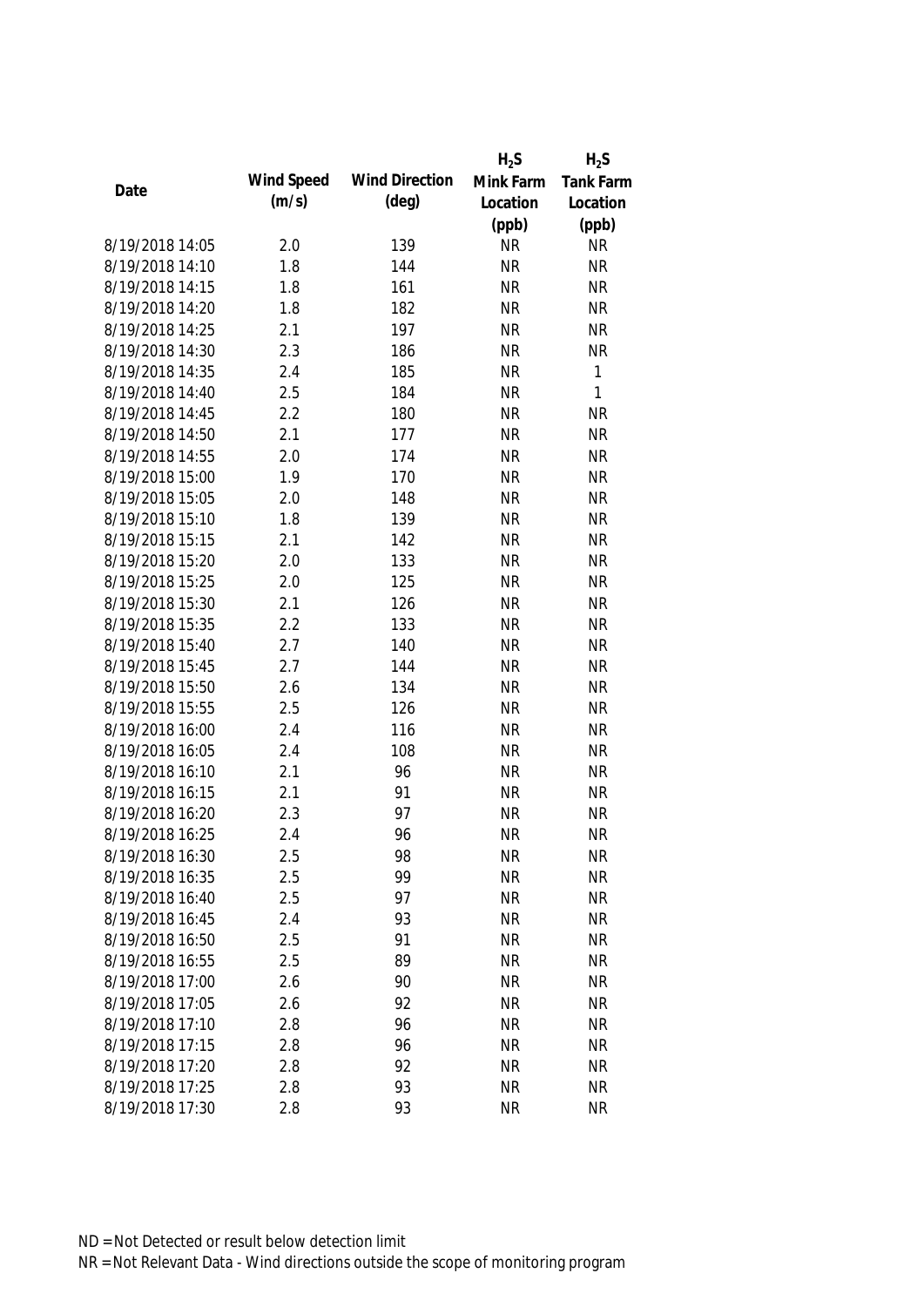|                 |            |                       | $H_2S$    | $H_2S$           |
|-----------------|------------|-----------------------|-----------|------------------|
|                 | Wind Speed | <b>Wind Direction</b> | Mink Farm | <b>Tank Farm</b> |
| Date            | (m/s)      | $(\text{deg})$        | Location  | Location         |
|                 |            |                       | (ppb)     | (ppb)            |
| 8/19/2018 17:35 | 2.5        | 92                    | <b>NR</b> | <b>NR</b>        |
| 8/19/2018 17:40 | 2.5        | 90                    | <b>NR</b> | <b>NR</b>        |
| 8/19/2018 17:45 | 2.5        | 90                    | <b>NR</b> | <b>NR</b>        |
| 8/19/2018 17:50 | 2.5        | 92                    | <b>NR</b> | <b>NR</b>        |
| 8/19/2018 17:55 | 2.4        | 91                    | <b>NR</b> | <b>NR</b>        |
| 8/19/2018 18:00 | 2.3        | 92                    | <b>NR</b> | <b>NR</b>        |
| 8/19/2018 18:05 | 2.3        | 89                    | <b>NR</b> | <b>NR</b>        |
| 8/19/2018 18:10 | 2.2        | 90                    | <b>NR</b> | <b>NR</b>        |
| 8/19/2018 18:15 | 2.1        | 90                    | <b>NR</b> | <b>NR</b>        |
| 8/19/2018 18:20 | 2.1        | 89                    | <b>NR</b> | <b>NR</b>        |
| 8/19/2018 18:25 | 2.1        | 91                    | <b>NR</b> | <b>NR</b>        |
| 8/19/2018 18:30 | 2.0        | 90                    | <b>NR</b> | <b>NR</b>        |
| 8/19/2018 18:35 | 2.1        | 94                    | <b>NR</b> | <b>NR</b>        |
| 8/19/2018 18:40 | 2.2        | 95                    | <b>NR</b> | <b>NR</b>        |
| 8/19/2018 18:45 | 2.3        | 96                    | <b>NR</b> | <b>NR</b>        |
| 8/19/2018 18:50 | 2.5        | 97                    | <b>NR</b> | <b>NR</b>        |
| 8/19/2018 18:55 | 2.7        | 96                    | <b>NR</b> | <b>NR</b>        |
| 8/19/2018 19:00 | 2.9        | 96                    | <b>NR</b> | <b>NR</b>        |
| 8/19/2018 19:05 | 3.0        | 95                    | <b>NR</b> | <b>NR</b>        |
| 8/19/2018 19:10 | 3.0        | 94                    | <b>NR</b> | <b>NR</b>        |
| 8/19/2018 19:15 | 2.9        | 94                    | <b>NR</b> | <b>NR</b>        |
| 8/19/2018 19:20 | 2.8        | 96                    | <b>NR</b> | <b>NR</b>        |
| 8/19/2018 19:25 | 2.8        | 97                    | <b>NR</b> | <b>NR</b>        |
| 8/19/2018 19:30 | 2.7        | 98                    | <b>NR</b> | <b>NR</b>        |
| 8/19/2018 19:35 | 2.6        | 98                    | <b>NR</b> | <b>NR</b>        |
| 8/19/2018 19:40 | 2.4        | 98                    | <b>NR</b> | <b>NR</b>        |
| 8/19/2018 19:45 | 2.4        | 95                    | <b>NR</b> | <b>NR</b>        |
| 8/19/2018 19:50 | 2.3        | 91                    | <b>NR</b> | <b>NR</b>        |
| 8/19/2018 19:55 | 2.3        | 88                    | <b>NR</b> | <b>NR</b>        |
| 8/19/2018 20:00 | 2.4        | 88                    | <b>NR</b> | <b>NR</b>        |
| 8/19/2018 20:05 | 2.4        | 87                    | <b>NR</b> | <b>NR</b>        |
| 8/19/2018 20:10 | 2.5        | 86                    | <b>NR</b> | <b>NR</b>        |
| 8/19/2018 20:15 | 2.6        | 88                    | <b>NR</b> | <b>NR</b>        |
| 8/19/2018 20:20 | 2.6        | 89                    | <b>NR</b> | <b>NR</b>        |
| 8/19/2018 20:25 | 2.6        | 89                    | <b>NR</b> | <b>NR</b>        |
| 8/19/2018 20:30 | 2.6        | 88                    | <b>NR</b> | <b>NR</b>        |
| 8/19/2018 20:35 | 2.6        | 87                    | <b>NR</b> | <b>NR</b>        |
| 8/19/2018 20:40 | 2.5        | 88                    | <b>NR</b> | <b>NR</b>        |
| 8/19/2018 20:45 | 2.4        | 87                    | <b>NR</b> | <b>NR</b>        |
|                 |            |                       |           |                  |
| 8/19/2018 20:50 | 2.4        | 87                    | <b>NR</b> | <b>NR</b>        |
| 8/19/2018 20:55 | 2.4        | 87                    | <b>NR</b> | <b>NR</b>        |
| 8/19/2018 21:00 | 2.3        | 87                    | <b>NR</b> | <b>NR</b>        |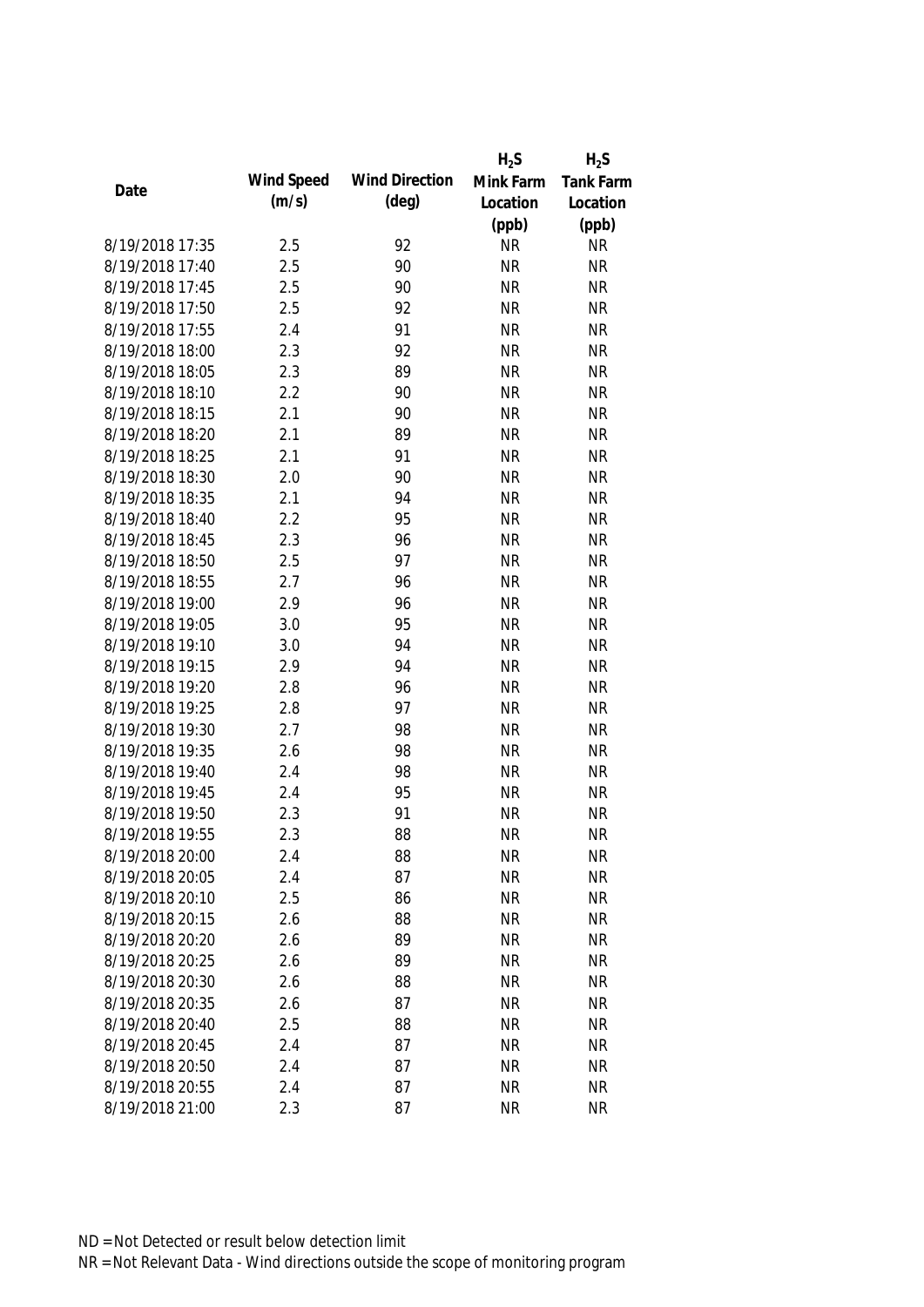|                 |            |                       | $H_2S$    | $H_2S$           |
|-----------------|------------|-----------------------|-----------|------------------|
|                 | Wind Speed | <b>Wind Direction</b> | Mink Farm | <b>Tank Farm</b> |
| Date            | (m/s)      | $(\text{deg})$        | Location  | Location         |
|                 |            |                       | (ppb)     | (ppb)            |
| 8/19/2018 21:05 | 2.2        | 88                    | <b>NR</b> | <b>NR</b>        |
| 8/19/2018 21:10 | 2.2        | 88                    | <b>NR</b> | <b>NR</b>        |
| 8/19/2018 21:15 | 2.2        | 88                    | <b>NR</b> | <b>NR</b>        |
| 8/19/2018 21:20 | 2.2        | 89                    | <b>NR</b> | <b>NR</b>        |
| 8/19/2018 21:25 | 2.1        | 89                    | <b>NR</b> | <b>NR</b>        |
| 8/19/2018 21:30 | 2.0        | 88                    | <b>NR</b> | <b>NR</b>        |
| 8/19/2018 21:35 | 1.9        | 87                    | <b>NR</b> | <b>NR</b>        |
| 8/19/2018 21:40 | 2.0        | 86                    | <b>NR</b> | <b>NR</b>        |
| 8/19/2018 21:45 | 1.9        | 85                    | <b>NR</b> | <b>NR</b>        |
| 8/19/2018 21:50 | 1.8        | 83                    | <b>NR</b> | <b>NR</b>        |
| 8/19/2018 21:55 | 1.9        | 82                    | <b>NR</b> | <b>NR</b>        |
| 8/19/2018 22:00 | 1.9        | 82                    | <b>NR</b> | <b>NR</b>        |
| 8/19/2018 22:05 | 2.1        | 83                    | <b>NR</b> | <b>NR</b>        |
| 8/19/2018 22:10 | 2.1        | 85                    | <b>NR</b> | <b>NR</b>        |
| 8/19/2018 22:15 | 2.1        | 88                    | <b>NR</b> | <b>NR</b>        |
| 8/19/2018 22:20 | 2.1        | 91                    | <b>NR</b> | <b>NR</b>        |
| 8/19/2018 22:25 | 2.1        | 94                    | <b>NR</b> | <b>NR</b>        |
| 8/19/2018 22:30 | 2.1        | 98                    | <b>NR</b> | <b>NR</b>        |
| 8/19/2018 22:35 | 2.1        | 102                   | <b>NR</b> | <b>NR</b>        |
| 8/19/2018 22:40 | 2.1        | 103                   | <b>NR</b> | <b>NR</b>        |
| 8/19/2018 22:45 | 2.2        | 103                   | <b>NR</b> | <b>NR</b>        |
| 8/19/2018 22:50 | 2.3        | 104                   | <b>NR</b> | <b>NR</b>        |
| 8/19/2018 22:55 | 2.4        | 105                   | <b>NR</b> | <b>NR</b>        |
| 8/19/2018 23:00 | 2.4        | 104                   | <b>NR</b> | <b>NR</b>        |
| 8/19/2018 23:05 | 2.5        | 105                   | <b>NR</b> | <b>NR</b>        |
| 8/19/2018 23:10 | 2.7        | 106                   | <b>NR</b> | <b>NR</b>        |
| 8/19/2018 23:15 | 2.7        | 109                   | <b>NR</b> | <b>NR</b>        |
| 8/19/2018 23:20 | 2.8        | 112                   | <b>NR</b> | <b>NR</b>        |
| 8/19/2018 23:25 | 2.9        | 113                   | <b>NR</b> | <b>NR</b>        |
| 8/19/2018 23:30 | 3.0        | 115                   | <b>NR</b> | <b>NR</b>        |
| 8/19/2018 23:35 | 3.1        | 116                   | <b>NR</b> | <b>NR</b>        |
| 8/19/2018 23:40 | 3.1        | 117                   | <b>NR</b> | <b>NR</b>        |
| 8/19/2018 23:45 | 3.2        | 117                   | <b>NR</b> | <b>NR</b>        |
| 8/19/2018 23:50 | 3.2        | 117                   | <b>NR</b> | <b>NR</b>        |
| 8/19/2018 23:55 | 3.4        | 118                   | <b>NR</b> | <b>NR</b>        |
| 8/19/2018 24:00 | 3.4        | 119                   | <b>NR</b> | <b>NR</b>        |
| 8/20/2018 00:05 | 3.3        | 119                   | <b>NR</b> | <b>NR</b>        |
| 8/20/2018 00:10 | 3.3        | 120                   | <b>NR</b> | <b>NR</b>        |
| 8/20/2018 00:15 | 3.4        | 120                   | <b>NR</b> | <b>NR</b>        |
| 8/20/2018 00:20 | 3.4        | 119                   | <b>NR</b> | <b>NR</b>        |
| 8/20/2018 00:25 | 3.4        | 117                   | <b>NR</b> | <b>NR</b>        |
|                 |            |                       |           |                  |
| 8/20/2018 00:30 | 3.3        | 116                   | <b>NR</b> | <b>NR</b>        |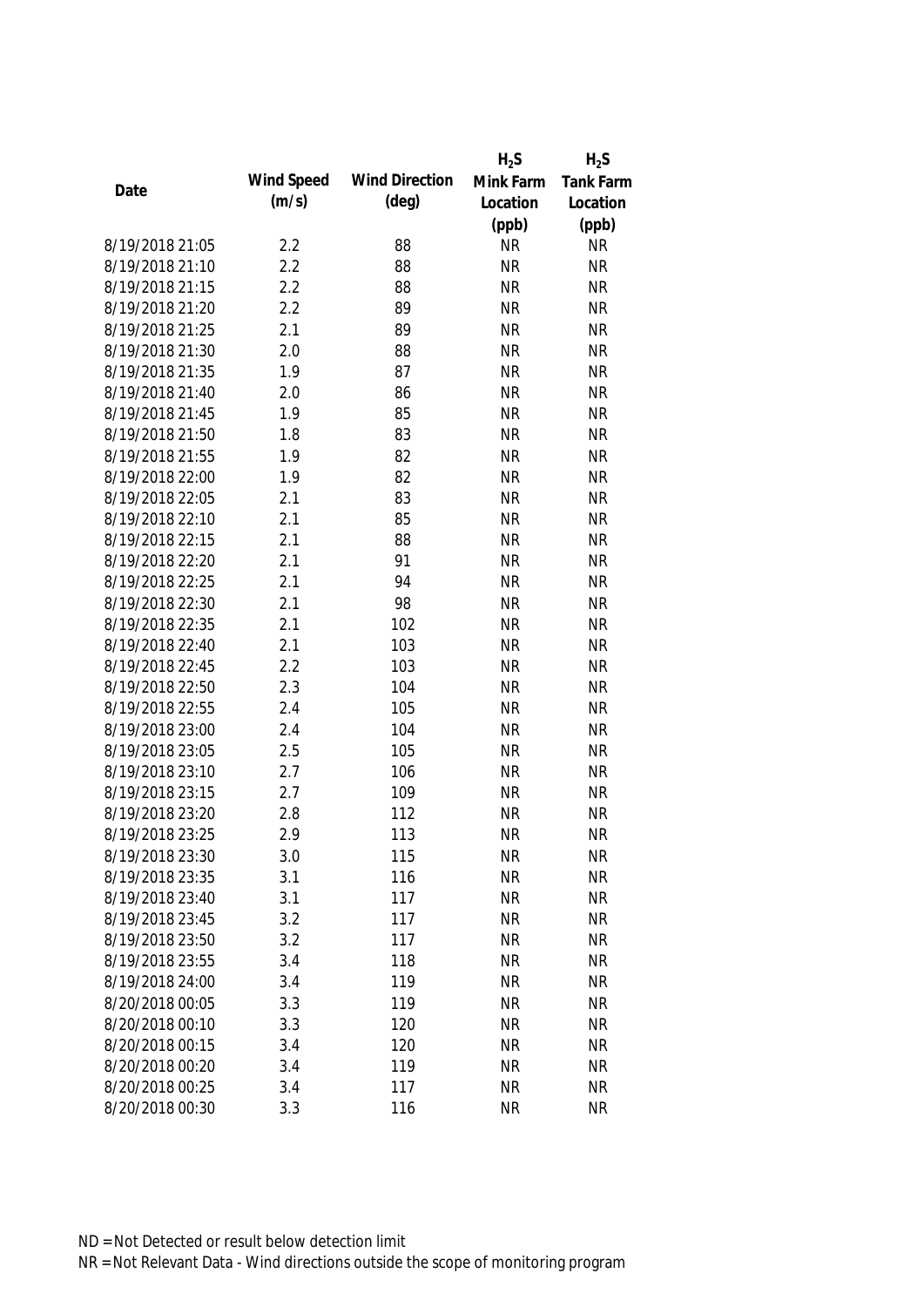|                 |            |                       | $H_2S$    | $H_2S$    |
|-----------------|------------|-----------------------|-----------|-----------|
|                 | Wind Speed | <b>Wind Direction</b> | Mink Farm | Tank Farm |
| Date            | (m/s)      | $(\text{deg})$        | Location  | Location  |
|                 |            |                       | (ppb)     | (ppb)     |
| 8/20/2018 00:35 | 3.4        | 116                   | <b>NR</b> | <b>NR</b> |
| 8/20/2018 00:40 | 3.4        | 116                   | <b>NR</b> | <b>NR</b> |
| 8/20/2018 00:45 | 3.5        | 115                   | <b>NR</b> | <b>NR</b> |
| 8/20/2018 00:50 | 3.5        | 116                   | <b>NR</b> | <b>NR</b> |
| 8/20/2018 00:55 | 3.6        | 118                   | <b>NR</b> | <b>NR</b> |
| 8/20/2018 01:00 | 3.5        | 120                   | <b>NR</b> | <b>NR</b> |
| 8/20/2018 01:05 | 3.5        | 120                   | <b>NR</b> | <b>NR</b> |
| 8/20/2018 01:10 | 3.5        | 121                   | <b>NR</b> | <b>NR</b> |
| 8/20/2018 01:15 | 3.4        | 123                   | <b>NR</b> | <b>NR</b> |
| 8/20/2018 01:20 | 3.2        | 126                   | <b>NR</b> | <b>NR</b> |
| 8/20/2018 01:25 | 3.1        | 128                   | <b>NR</b> | <b>NR</b> |
| 8/20/2018 01:30 | 3.1        | 130                   | <b>NR</b> | <b>NR</b> |
| 8/20/2018 01:35 | 2.9        | 131                   | <b>NR</b> | <b>NR</b> |
| 8/20/2018 01:40 | 2.9        | 131                   | <b>NR</b> | <b>NR</b> |
| 8/20/2018 01:45 | 2.8        | 130                   | <b>NR</b> | <b>NR</b> |
| 8/20/2018 01:50 | 2.8        | 128                   | <b>NR</b> | <b>NR</b> |
| 8/20/2018 01:55 | 2.8        | 126                   | <b>NR</b> | <b>NR</b> |
| 8/20/2018 02:00 | 2.8        | 126                   | <b>NR</b> | <b>NR</b> |
| 8/20/2018 02:05 | 2.8        | 127                   | <b>NR</b> | <b>NR</b> |
| 8/20/2018 02:10 | 2.9        | 128                   | <b>NR</b> | <b>NR</b> |
| 8/20/2018 02:15 | 2.9        | 128                   | <b>NR</b> | <b>NR</b> |
| 8/20/2018 02:20 | 3.1        | 129                   | <b>NR</b> | <b>NR</b> |
| 8/20/2018 02:25 | 3.1        | 130                   | <b>NR</b> | <b>NR</b> |
| 8/20/2018 02:30 | 3.3        | 130                   | <b>NR</b> | <b>NR</b> |
| 8/20/2018 02:35 | 3.5        | 128                   | <b>NR</b> | <b>NR</b> |
| 8/20/2018 02:40 | 3.5        | 128                   | <b>NR</b> | <b>NR</b> |
| 8/20/2018 02:45 | 3.5        | 129                   | <b>NR</b> | <b>NR</b> |
| 8/20/2018 02:50 | 3.5        | 129                   | <b>NR</b> | <b>NR</b> |
| 8/20/2018 02:55 | 3.5        | 129                   | <b>NR</b> | <b>NR</b> |
| 8/20/2018 03:00 | 3.5        | 128                   | <b>NR</b> | <b>NR</b> |
| 8/20/2018 03:05 | 3.4        | 127                   | <b>NR</b> | <b>NR</b> |
| 8/20/2018 03:10 | 3.5        | 125                   | <b>NR</b> | <b>NR</b> |
| 8/20/2018 03:15 | 3.5        | 124                   | <b>NR</b> | <b>NR</b> |
| 8/20/2018 03:20 | 3.4        | 122                   | <b>NR</b> | <b>NR</b> |
| 8/20/2018 03:25 | 3.5        | 120                   | <b>NR</b> | <b>NR</b> |
| 8/20/2018 03:30 | 3.5        | 120                   | <b>NR</b> | <b>NR</b> |
| 8/20/2018 03:35 | 3.4        | 120                   | <b>NR</b> | <b>NR</b> |
| 8/20/2018 03:40 | 3.3        | 119                   | <b>NR</b> | <b>NR</b> |
| 8/20/2018 03:45 | 3.3        | 118                   | <b>NR</b> | <b>NR</b> |
|                 |            |                       |           | <b>NR</b> |
| 8/20/2018 03:50 | 3.4        | 116                   | <b>NR</b> |           |
| 8/20/2018 03:55 | 3.3        | 114                   | <b>NR</b> | <b>NR</b> |
| 8/20/2018 04:00 | 3.3        | 114                   | <b>NR</b> | <b>NR</b> |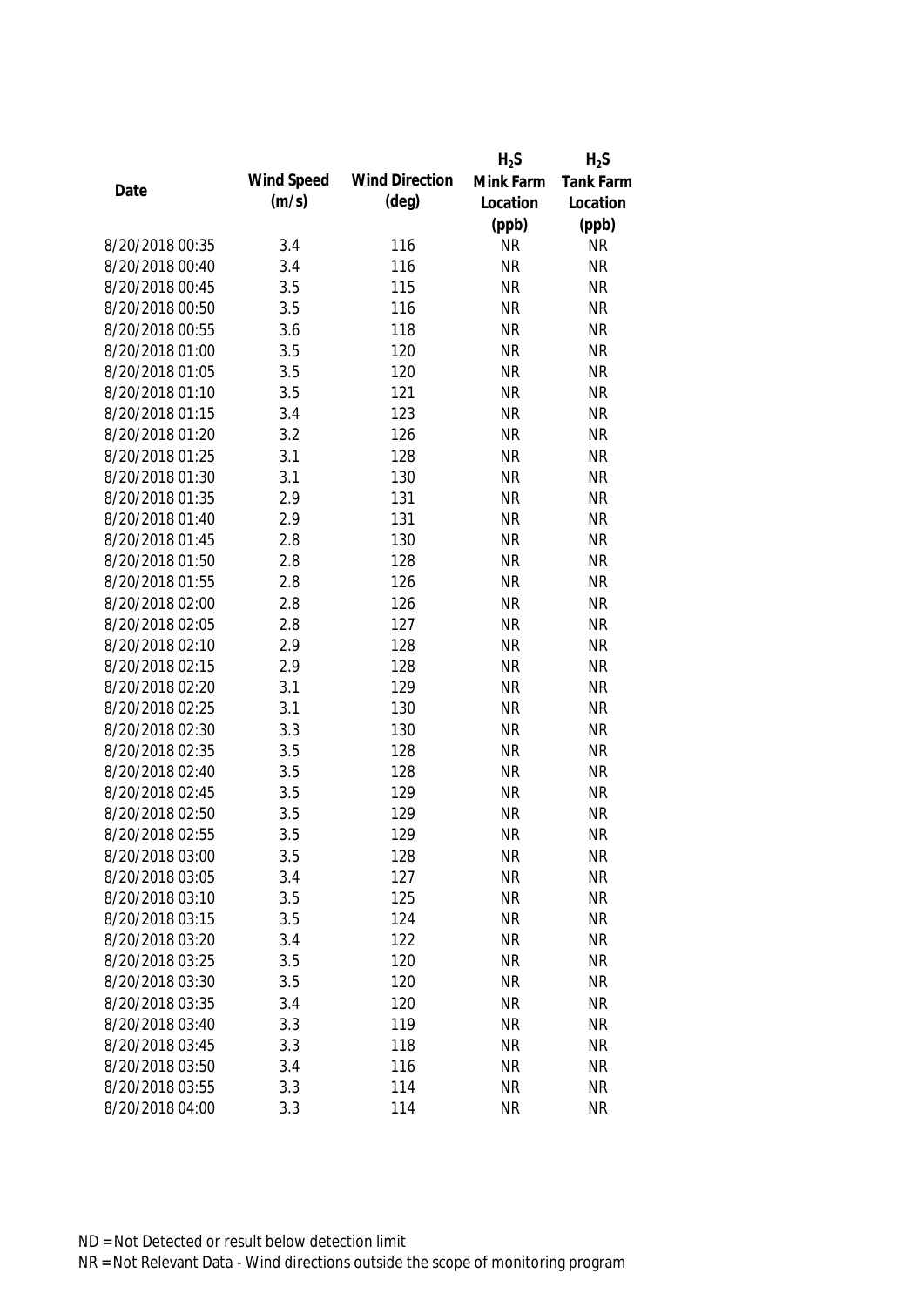|                 |            |                       | $H_2S$    | $H_2S$    |
|-----------------|------------|-----------------------|-----------|-----------|
|                 | Wind Speed | <b>Wind Direction</b> | Mink Farm | Tank Farm |
| Date            | (m/s)      | $(\text{deg})$        | Location  | Location  |
|                 |            |                       | (ppb)     | (ppb)     |
| 8/20/2018 04:05 | 3.3        | 113                   | <b>NR</b> | <b>NR</b> |
| 8/20/2018 04:10 | 3.3        | 113                   | <b>NR</b> | <b>NR</b> |
| 8/20/2018 04:15 | 3.2        | 114                   | <b>NR</b> | <b>NR</b> |
| 8/20/2018 04:20 | 3.2        | 115                   | <b>NR</b> | <b>NR</b> |
| 8/20/2018 04:25 | 3.2        | 116                   | <b>NR</b> | <b>NR</b> |
| 8/20/2018 04:30 | 3.2        | 117                   | <b>NR</b> | <b>NR</b> |
| 8/20/2018 04:35 | 3.1        | 117                   | <b>NR</b> | <b>NR</b> |
| 8/20/2018 04:40 | 3.1        | 117                   | <b>NR</b> | <b>NR</b> |
| 8/20/2018 04:45 | 3.2        | 116                   | <b>NR</b> | <b>NR</b> |
| 8/20/2018 04:50 | 3.3        | 115                   | <b>NR</b> | <b>NR</b> |
| 8/20/2018 04:55 | 3.3        | 114                   | <b>NR</b> | <b>NR</b> |
| 8/20/2018 05:00 | 3.3        | 113                   | <b>NR</b> | <b>NR</b> |
| 8/20/2018 05:05 | 3.3        | 113                   | <b>NR</b> | <b>NR</b> |
| 8/20/2018 05:10 | 3.3        | 113                   | <b>NR</b> | <b>NR</b> |
| 8/20/2018 05:15 | 3.1        | 113                   | <b>NR</b> | <b>NR</b> |
| 8/20/2018 05:20 | 3.1        | 113                   | <b>NR</b> | <b>NR</b> |
| 8/20/2018 05:25 | 2.9        | 112                   | <b>NR</b> | <b>NR</b> |
| 8/20/2018 05:30 | 2.9        | 113                   | <b>NR</b> | <b>NR</b> |
| 8/20/2018 05:35 | 2.9        | 114                   | <b>NR</b> | <b>NR</b> |
| 8/20/2018 05:40 | 2.8        | 113                   | <b>NR</b> | <b>NR</b> |
| 8/20/2018 05:45 | 2.8        | 111                   | <b>NR</b> | <b>NR</b> |
| 8/20/2018 05:50 | 2.6        | 110                   | <b>NR</b> | <b>NR</b> |
| 8/20/2018 05:55 | 2.7        | 109                   | <b>NR</b> | <b>NR</b> |
| 8/20/2018 06:00 | 2.6        | 107                   | <b>NR</b> | <b>NR</b> |
| 8/20/2018 06:05 | 2.5        | 105                   | <b>NR</b> | <b>NR</b> |
| 8/20/2018 06:10 | 2.4        | 103                   | <b>NR</b> | <b>NR</b> |
| 8/20/2018 06:15 | 2.4        | 101                   | <b>NR</b> | <b>NR</b> |
| 8/20/2018 06:20 | 2.4        | 102                   | <b>NR</b> | <b>NR</b> |
| 8/20/2018 06:25 | 2.5        | 102                   | <b>NR</b> | <b>NR</b> |
| 8/20/2018 06:30 | 2.5        | 102                   | <b>NR</b> | <b>NR</b> |
| 8/20/2018 06:35 | 2.6        | 103                   | <b>NR</b> | <b>NR</b> |
| 8/20/2018 06:40 | 2.6        | 104                   | <b>NR</b> | <b>NR</b> |
| 8/20/2018 06:45 | 2.6        | 106                   | <b>NR</b> | <b>NR</b> |
| 8/20/2018 06:50 | 2.7        | 107                   | <b>NR</b> | <b>NR</b> |
| 8/20/2018 06:55 | 2.7        | 109                   | <b>NR</b> | <b>NR</b> |
| 8/20/2018 07:00 | 2.8        | 112                   | <b>NR</b> | <b>NR</b> |
| 8/20/2018 07:05 | 2.9        | 113                   | <b>NR</b> | <b>NR</b> |
| 8/20/2018 07:10 | 3.0        | 115                   | <b>NR</b> | <b>NR</b> |
| 8/20/2018 07:15 | 3.1        | 116                   | <b>NR</b> | <b>NR</b> |
|                 |            |                       |           |           |
| 8/20/2018 07:20 | 3.2        | 117                   | <b>NR</b> | <b>NR</b> |
| 8/20/2018 07:25 | 3.1        | 116                   | <b>NR</b> | <b>NR</b> |
| 8/20/2018 07:30 | 3.0        | 115                   | <b>NR</b> | <b>NR</b> |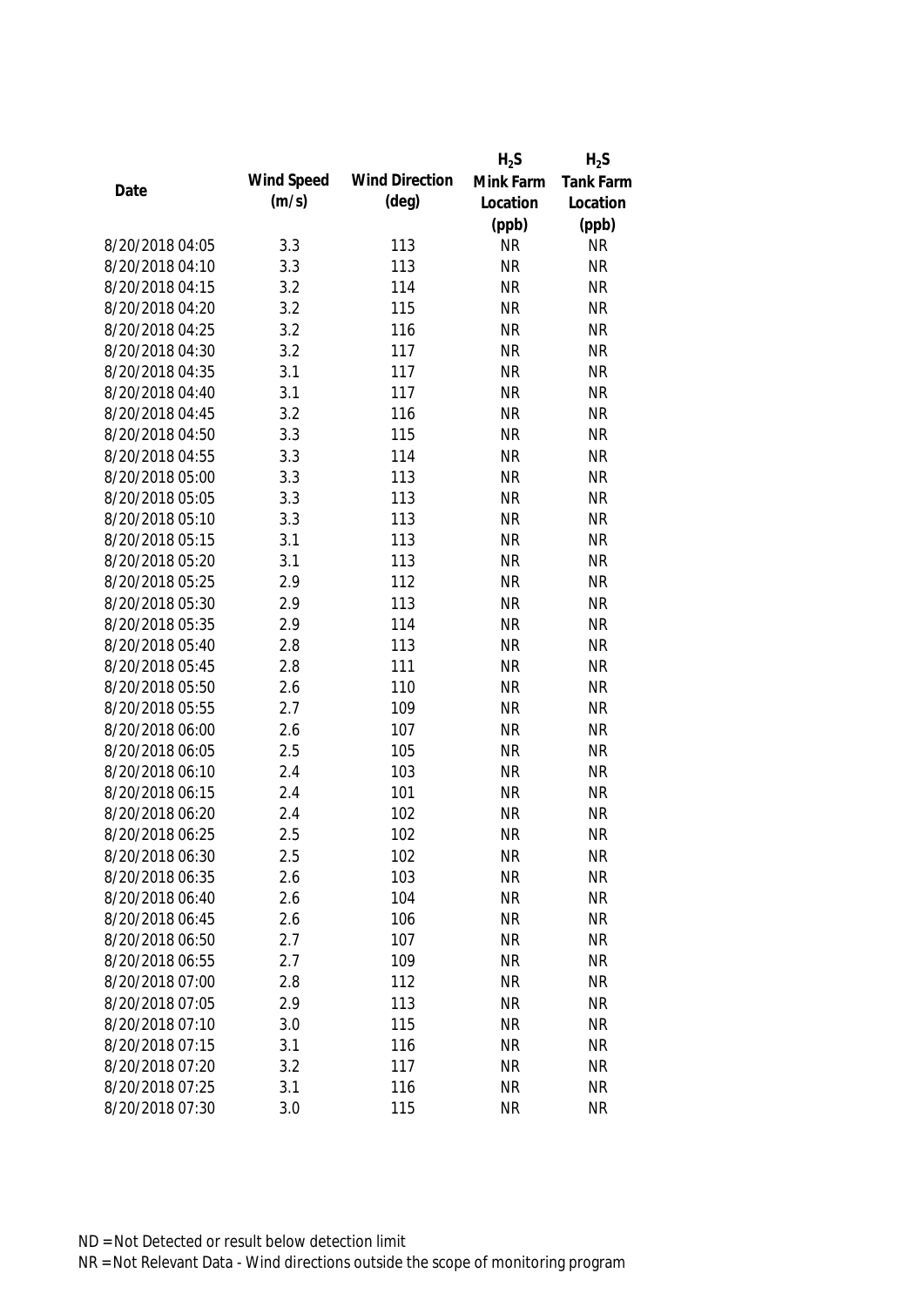|                 |            |                       | $H_2S$    | $H_2S$           |
|-----------------|------------|-----------------------|-----------|------------------|
|                 | Wind Speed | <b>Wind Direction</b> | Mink Farm | <b>Tank Farm</b> |
| Date            | (m/s)      | $(\text{deg})$        | Location  | Location         |
|                 |            |                       | (ppb)     | (ppb)            |
| 8/20/2018 07:35 | 3.0        | 113                   | <b>NR</b> | <b>NR</b>        |
| 8/20/2018 07:40 | 2.9        | 112                   | <b>NR</b> | <b>NR</b>        |
| 8/20/2018 07:45 | 2.7        | 113                   | <b>NR</b> | <b>NR</b>        |
| 8/20/2018 07:50 | 2.7        | 113                   | <b>NR</b> | <b>NR</b>        |
| 8/20/2018 07:55 | 2.7        | 114                   | <b>NR</b> | <b>NR</b>        |
| 8/20/2018 08:00 | 2.9        | 114                   | <b>NR</b> | <b>NR</b>        |
| 8/20/2018 08:05 | 2.9        | 115                   | <b>NR</b> | <b>NR</b>        |
| 8/20/2018 08:10 | 2.9        | 116                   | <b>NR</b> | <b>NR</b>        |
| 8/20/2018 08:15 | 3.0        | 113                   | <b>NR</b> | <b>NR</b>        |
| 8/20/2018 08:20 | 3.0        | 111                   | <b>NR</b> | <b>NR</b>        |
| 8/20/2018 08:25 | 3.0        | 109                   | <b>NR</b> | <b>NR</b>        |
| 8/20/2018 08:30 | 2.8        | 108                   | <b>NR</b> | <b>NR</b>        |
| 8/20/2018 08:35 | 2.9        | 108                   | <b>NR</b> | <b>NR</b>        |
| 8/20/2018 08:40 | 3.0        | 109                   | <b>NR</b> | <b>NR</b>        |
| 8/20/2018 08:45 | 3.1        | 111                   | <b>NR</b> | <b>NR</b>        |
| 8/20/2018 08:50 | 3.1        | 113                   | <b>NR</b> | <b>NR</b>        |
| 8/20/2018 08:55 | 3.1        | 113                   | <b>NR</b> | <b>NR</b>        |
| 8/20/2018 09:00 | 3.2        | 113                   | <b>NR</b> | <b>NR</b>        |
| 8/20/2018 09:05 | 3.1        | 112                   | <b>NR</b> | <b>NR</b>        |
| 8/20/2018 09:10 | 3.0        | 111                   | <b>NR</b> | <b>NR</b>        |
| 8/20/2018 09:15 | 3.0        | 109                   | <b>NR</b> | <b>NR</b>        |
| 8/20/2018 09:20 | 3.0        | 107                   | <b>NR</b> | <b>NR</b>        |
| 8/20/2018 09:25 | 2.9        | 105                   | <b>NR</b> | <b>NR</b>        |
| 8/20/2018 09:30 | 2.9        | 103                   | <b>NR</b> | <b>NR</b>        |
| 8/20/2018 09:35 | 2.9        | 100                   | <b>NR</b> | <b>NR</b>        |
| 8/20/2018 09:40 | 3.0        | 99                    | <b>NR</b> | <b>NR</b>        |
| 8/20/2018 09:45 | 3.0        | 96                    | <b>NR</b> | <b>NR</b>        |
| 8/20/2018 09:50 | 2.9        | 95                    | <b>NR</b> | <b>NR</b>        |
| 8/20/2018 09:55 | 3.0        | 93                    | <b>NR</b> | <b>NR</b>        |
| 8/20/2018 10:00 | 3.0        | 93                    | <b>NR</b> | <b>NR</b>        |
| 8/20/2018 10:05 | 3.1        | 93                    | <b>NR</b> | <b>NR</b>        |
| 8/20/2018 10:10 | 3.0        | 91                    | <b>NR</b> | <b>NR</b>        |
| 8/20/2018 10:15 | 3.0        | 91                    | <b>NR</b> | <b>NR</b>        |
| 8/20/2018 10:20 | 3.2        | 90                    | <b>NR</b> | <b>NR</b>        |
| 8/20/2018 10:25 | 3.2        | 91                    | <b>NR</b> | <b>NR</b>        |
| 8/20/2018 10:30 | 3.2        | 92                    | <b>NR</b> | <b>NR</b>        |
| 8/20/2018 10:35 | 3.0        | 92                    | <b>NR</b> | <b>NR</b>        |
| 8/20/2018 10:40 | 3.1        | 94                    | <b>NR</b> | <b>NR</b>        |
| 8/20/2018 10:45 | 3.1        | 97                    | <b>NR</b> | <b>NR</b>        |
| 8/20/2018 10:50 | 3.0        | 100                   | <b>NR</b> | <b>NR</b>        |
| 8/20/2018 10:55 | 3.0        | 104                   | <b>NR</b> | <b>NR</b>        |
| 8/20/2018 11:00 | 2.9        | 107                   | <b>NR</b> | <b>NR</b>        |
|                 |            |                       |           |                  |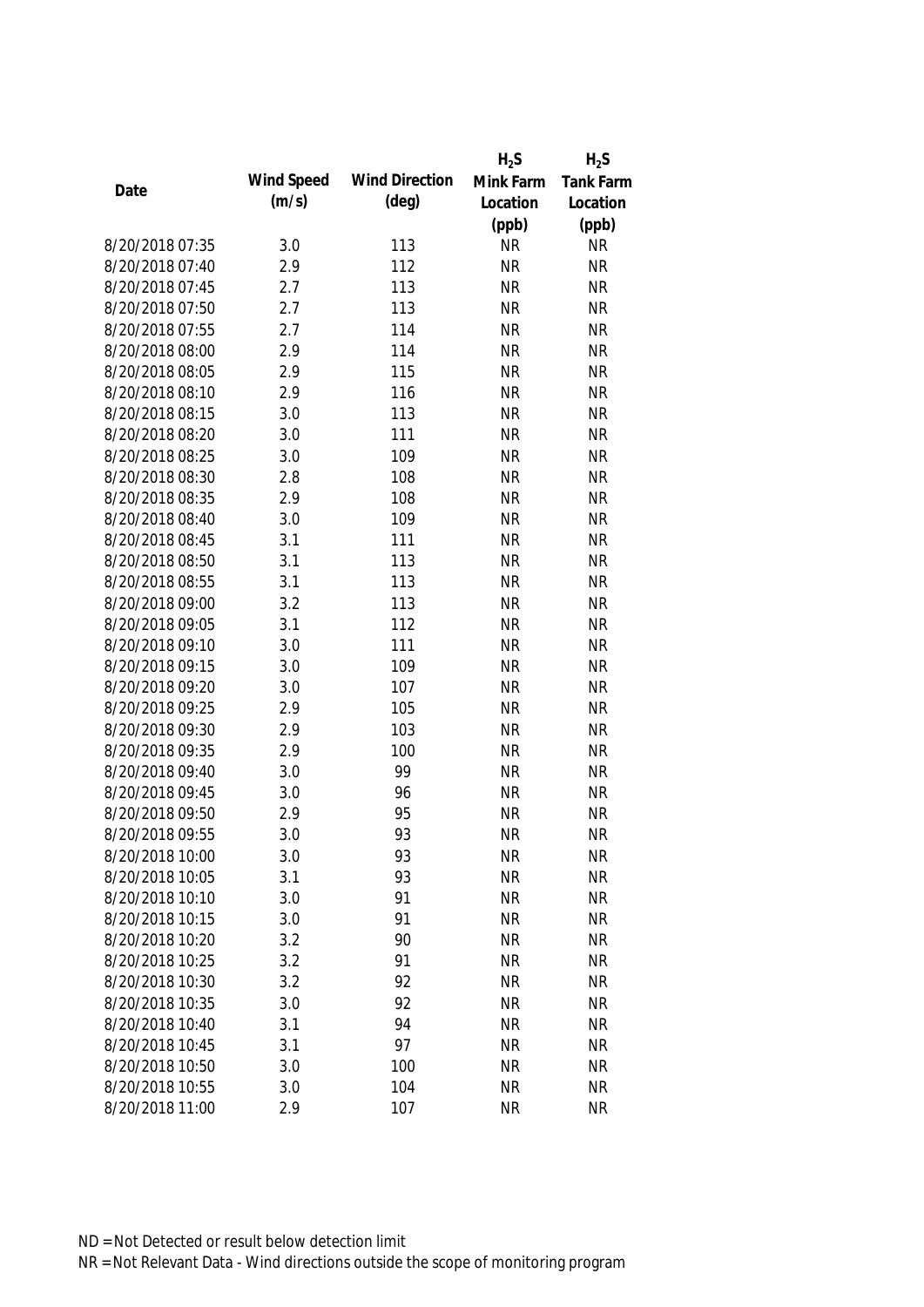|                 |            |                       | $H_2S$    | $H_2S$           |
|-----------------|------------|-----------------------|-----------|------------------|
| Date            | Wind Speed | <b>Wind Direction</b> | Mink Farm | <b>Tank Farm</b> |
|                 | (m/s)      | (deq)                 | Location  | Location         |
|                 |            |                       | (ppb)     | (ppb)            |
| 8/20/2018 11:05 | 2.9        | 109                   | <b>NR</b> | <b>NR</b>        |
| 8/20/2018 11:10 | 2.8        | 110                   | <b>NR</b> | <b>NR</b>        |
| 8/20/2018 11:15 | 2.7        | 109                   | <b>NR</b> | <b>NR</b>        |
| 8/20/2018 11:20 | 2.6        | 110                   | <b>NR</b> | <b>NR</b>        |
| 8/20/2018 11:25 | 2.6        | 110                   | <b>NR</b> | <b>NR</b>        |
| 8/20/2018 11:30 | 2.7        | 109                   | <b>NR</b> | <b>NR</b>        |
| 8/20/2018 11:35 | 2.7        | 110                   | <b>NR</b> | <b>NR</b>        |
| 8/20/2018 11:40 | 2.8        | 111                   | <b>NR</b> | <b>NR</b>        |
| 8/20/2018 11:45 | 2.9        | 113                   | <b>NR</b> | <b>NR</b>        |
| 8/20/2018 11:50 | 2.9        | 116                   | <b>NR</b> | <b>NR</b>        |
| 8/20/2018 11:55 | 3.1        | 125                   | <b>NR</b> | <b>NR</b>        |
| 8/20/2018 12:00 | 3.3        | 132                   | <b>NR</b> | <b>NR</b>        |
| 8/20/2018 12:05 | 3.6        | 132                   | <b>NR</b> | <b>NR</b>        |
| 8/20/2018 12:10 | 3.8        | 132                   | <b>NR</b> | <b>NR</b>        |
| 8/20/2018 12:15 | 3.8        | 132                   | <b>NR</b> | <b>NR</b>        |
| 8/20/2018 12:20 | 3.9        | 130                   | <b>NR</b> | <b>NR</b>        |
| 8/20/2018 12:25 | 3.9        | 120                   | <b>NR</b> | <b>NR</b>        |
| 8/20/2018 12:30 | 3.7        | 116                   | <b>NR</b> | <b>NR</b>        |
| 8/20/2018 12:35 | 3.5        | 118                   | <b>NR</b> | <b>NR</b>        |
| 8/20/2018 12:40 | 3.4        | 117                   | <b>NR</b> | <b>NR</b>        |
| 8/20/2018 12:45 | 3.4        | 116                   | <b>NR</b> | <b>NR</b>        |
| 8/20/2018 12:50 | 3.3        | 115                   | <b>NR</b> | <b>NR</b>        |
| 8/20/2018 12:55 | 3.3        | 115                   | <b>NR</b> | <b>NR</b>        |
| 8/20/2018 13:00 | 3.3        | 112                   | <b>NR</b> | <b>NR</b>        |
| 8/20/2018 13:05 | 3.3        | 112                   | <b>NR</b> | <b>NR</b>        |
| 8/20/2018 13:10 | 3.4        | 111                   | <b>NR</b> | <b>NR</b>        |
| 8/20/2018 13:15 | 3.6        | 112                   | <b>NR</b> | <b>NR</b>        |
| 8/20/2018 13:20 | 3.6        | 114                   | <b>NR</b> | <b>NR</b>        |
| 8/20/2018 13:25 | 3.6        | 115                   | <b>NR</b> | <b>NR</b>        |
| 8/20/2018 13:30 | 3.6        | 116                   | <b>NR</b> | NR               |
| 8/20/2018 13:35 | 3.6        | 116                   | <b>NR</b> | <b>NR</b>        |
| 8/20/2018 13:40 | 3.5        | 116                   | <b>NR</b> | <b>NR</b>        |
| 8/20/2018 13:45 | 3.4        | 116                   | <b>NR</b> | <b>NR</b>        |
| 8/20/2018 13:50 | 3.5        | 116                   | <b>NR</b> | <b>NR</b>        |
| 8/20/2018 13:55 | 3.3        | 116                   | <b>NR</b> | <b>NR</b>        |
| 8/20/2018 14:00 | 3.2        | 115                   | <b>NR</b> | <b>NR</b>        |
| 8/20/2018 14:05 | 3.2        | 111                   | <b>NR</b> | <b>NR</b>        |
| 8/20/2018 14:10 | 3.2        | 111                   | <b>NR</b> | <b>NR</b>        |
| 8/20/2018 14:15 | 3.2        | 109                   | <b>NR</b> | <b>NR</b>        |
| 8/20/2018 14:20 | 3.0        | 108                   | <b>NR</b> | <b>NR</b>        |
| 8/20/2018 14:25 | 3.3        | 107                   | <b>NR</b> | <b>NR</b>        |
| 8/20/2018 14:30 | 3.6        | 108                   | <b>NR</b> | <b>NR</b>        |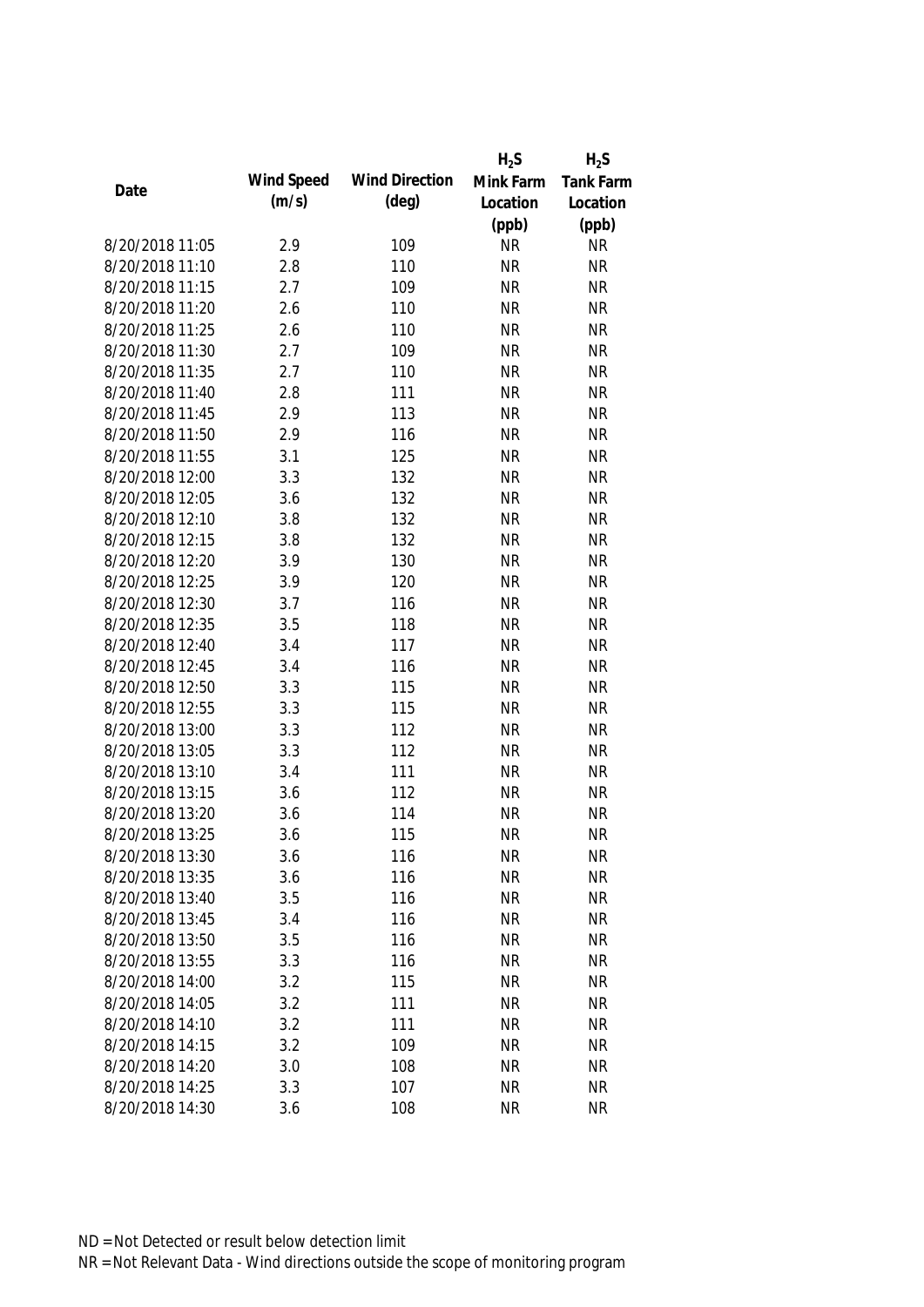|                 |            |                       | $H_2S$    | $H_2S$           |
|-----------------|------------|-----------------------|-----------|------------------|
|                 | Wind Speed | <b>Wind Direction</b> | Mink Farm | <b>Tank Farm</b> |
| Date            | (m/s)      | $(\text{deg})$        | Location  | Location         |
|                 |            |                       | (ppb)     | (ppb)            |
| 8/20/2018 14:35 | 3.7        | 112                   | <b>NR</b> | <b>NR</b>        |
| 8/20/2018 14:40 | 3.6        | 114                   | <b>NR</b> | <b>NR</b>        |
| 8/20/2018 14:45 | 3.8        | 117                   | <b>NR</b> | <b>NR</b>        |
| 8/20/2018 14:50 | 3.9        | 118                   | <b>NR</b> | <b>NR</b>        |
| 8/20/2018 14:55 | 3.8        | 118                   | <b>NR</b> | <b>NR</b>        |
| 8/20/2018 15:00 | 3.7        | 119                   | <b>NR</b> | <b>NR</b>        |
| 8/20/2018 15:05 | 3.6        | 117                   | <b>NR</b> | <b>NR</b>        |
| 8/20/2018 15:10 | 3.7        | 115                   | <b>NR</b> | <b>NR</b>        |
| 8/20/2018 15:15 | 3.6        | 113                   | <b>NR</b> | <b>NR</b>        |
| 8/20/2018 15:20 | 3.7        | 112                   | <b>NR</b> | <b>NR</b>        |
| 8/20/2018 15:25 | 3.7        | 113                   | <b>NR</b> | <b>NR</b>        |
| 8/20/2018 15:30 | 3.6        | 112                   | <b>NR</b> | <b>NR</b>        |
| 8/20/2018 15:35 | 3.6        | 112                   | <b>NR</b> | <b>NR</b>        |
| 8/20/2018 15:40 | 3.5        | 111                   | <b>NR</b> | <b>NR</b>        |
| 8/20/2018 15:45 | 3.4        | 110                   | <b>NR</b> | <b>NR</b>        |
| 8/20/2018 15:50 | 3.1        | 117                   | <b>NR</b> | <b>NR</b>        |
| 8/20/2018 15:55 | 3.0        | 121                   | <b>NR</b> | <b>NR</b>        |
| 8/20/2018 16:00 | 3.0        | 123                   | <b>NR</b> | <b>NR</b>        |
| 8/20/2018 16:05 | 3.1        | 127                   | <b>NR</b> | <b>NR</b>        |
| 8/20/2018 16:10 | 3.2        | 128                   | <b>NR</b> | <b>NR</b>        |
| 8/20/2018 16:15 | 3.3        | 130                   | <b>NR</b> | <b>NR</b>        |
| 8/20/2018 16:20 | 3.6        | 123                   | <b>NR</b> | <b>NR</b>        |
| 8/20/2018 16:25 | 3.7        | 118                   | <b>NR</b> | <b>NR</b>        |
| 8/20/2018 16:30 | 4.1        | 117                   | <b>NR</b> | <b>NR</b>        |
| 8/20/2018 16:35 | 4.4        | 116                   | <b>NR</b> | <b>NR</b>        |
| 8/20/2018 16:40 | 4.5        | 116                   | <b>NR</b> | <b>NR</b>        |
| 8/20/2018 16:45 | 4.6        | 116                   | <b>NR</b> | <b>NR</b>        |
| 8/20/2018 16:50 | 4.8        | 116                   | <b>NR</b> | <b>NR</b>        |
| 8/20/2018 16:55 | 4.9        | 117                   | <b>NR</b> | <b>NR</b>        |
| 8/20/2018 17:00 | 4.7        | 117                   | <b>NR</b> | <b>NR</b>        |
| 8/20/2018 17:05 | 4.3        | 116                   | <b>NR</b> | <b>NR</b>        |
| 8/20/2018 17:10 | 4.1        | 114                   | <b>NR</b> | <b>NR</b>        |
| 8/20/2018 17:15 | 3.9        | 113                   | <b>NR</b> | <b>NR</b>        |
| 8/20/2018 17:20 | 3.6        | 113                   | <b>NR</b> | <b>NR</b>        |
| 8/20/2018 17:25 | 3.6        | 111                   | <b>NR</b> | <b>NR</b>        |
| 8/20/2018 17:30 | 3.3        | 109                   | <b>NR</b> | <b>NR</b>        |
| 8/20/2018 17:35 | 3.2        | 106                   | <b>NR</b> | <b>NR</b>        |
| 8/20/2018 17:40 | 3.0        | 103                   | <b>NR</b> | <b>NR</b>        |
| 8/20/2018 17:45 | 2.8        | 99                    | <b>NR</b> | <b>NR</b>        |
| 8/20/2018 17:50 |            | 94                    | <b>NR</b> | <b>NR</b>        |
|                 | 2.6        |                       | <b>NR</b> | <b>NR</b>        |
| 8/20/2018 17:55 | 2.5        | 93                    |           |                  |
| 8/20/2018 18:00 | 2.5        | 92                    | <b>NR</b> | <b>NR</b>        |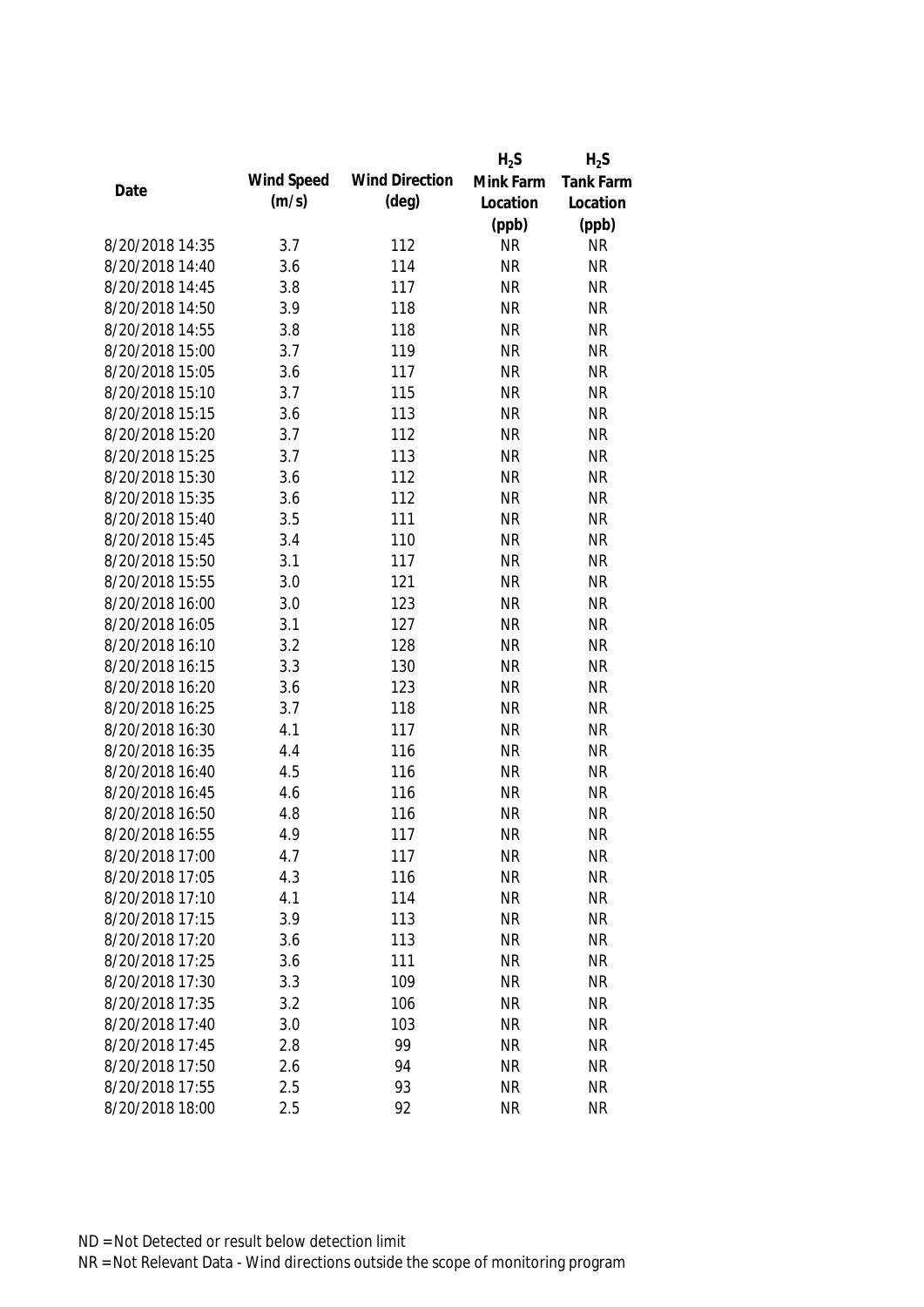|                 |            |                       | $H_2S$    | $H_2S$           |
|-----------------|------------|-----------------------|-----------|------------------|
|                 | Wind Speed | <b>Wind Direction</b> | Mink Farm | <b>Tank Farm</b> |
| Date            | (m/s)      | $(\text{deg})$        | Location  | Location         |
|                 |            |                       | (ppb)     | (ppb)            |
| 8/20/2018 18:05 | 2.5        | 94                    | <b>NR</b> | <b>NR</b>        |
| 8/20/2018 18:10 | 2.5        | 96                    | <b>NR</b> | <b>NR</b>        |
| 8/20/2018 18:15 | 2.4        | 96                    | <b>NR</b> | <b>NR</b>        |
| 8/20/2018 18:20 | 2.3        | 97                    | <b>NR</b> | <b>NR</b>        |
| 8/20/2018 18:25 | 2.3        | 94                    | <b>NR</b> | <b>NR</b>        |
| 8/20/2018 18:30 | 2.1        | 94                    | <b>NR</b> | <b>NR</b>        |
| 8/20/2018 18:35 | 2.0        | 92                    | <b>NR</b> | <b>NR</b>        |
| 8/20/2018 18:40 | 2.0        | 91                    | <b>NR</b> | <b>NR</b>        |
| 8/20/2018 18:45 | 2.0        | 92                    | <b>NR</b> | <b>NR</b>        |
| 8/20/2018 18:50 | 2.1        | 98                    | <b>NR</b> | <b>NR</b>        |
| 8/20/2018 18:55 | 2.5        | 107                   | <b>NR</b> | <b>NR</b>        |
| 8/20/2018 19:00 | 3.0        | 134                   | <b>NR</b> | <b>NR</b>        |
| 8/20/2018 19:05 | 3.4        | 207                   | <b>NR</b> | <b>NR</b>        |
| 8/20/2018 19:10 | 3.6        | 248                   | <b>NR</b> | <b>NR</b>        |
| 8/20/2018 19:15 | 3.8        | 261                   | <b>NR</b> | <b>NR</b>        |
| 8/20/2018 19:20 | 3.6        | 262                   | 1         | $\mathbf{1}$     |
| 8/20/2018 19:25 | 3.0        | 266                   | <b>NR</b> | <b>NR</b>        |
| 8/20/2018 19:30 | 2.4        | 282                   | <b>NR</b> | <b>NR</b>        |
| 8/20/2018 19:35 | 1.7        | 292                   | <b>NR</b> | <b>NR</b>        |
| 8/20/2018 19:40 | 1.3        | 287                   | <b>NR</b> | <b>NR</b>        |
| 8/20/2018 19:45 | 1.0        | 297                   | <b>NR</b> | <b>NR</b>        |
| 8/20/2018 19:50 | 0.9        | 337                   | <b>NR</b> | <b>NR</b>        |
| 8/20/2018 19:55 | 0.9        | 350                   | <b>NR</b> | <b>NR</b>        |
| 8/20/2018 20:00 | 0.9        | 188                   | <b>NR</b> | <b>NR</b>        |
| 8/20/2018 20:05 | 1.2        | 135                   | <b>NR</b> | <b>NR</b>        |
| 8/20/2018 20:10 | 1.3        | 116                   | <b>NR</b> | <b>NR</b>        |
| 8/20/2018 20:15 | 1.5        | 120                   | <b>NR</b> | <b>NR</b>        |
| 8/20/2018 20:20 | 1.5        | 127                   | <b>NR</b> | <b>NR</b>        |
| 8/20/2018 20:25 | 1.6        | 117                   | <b>NR</b> | <b>NR</b>        |
| 8/20/2018 20:30 | 1.6        | 108                   | <b>NR</b> | <b>NR</b>        |
| 8/20/2018 20:35 | 1.5        | 98                    | <b>NR</b> | <b>NR</b>        |
| 8/20/2018 20:40 | 1.6        | 93                    | <b>NR</b> | <b>NR</b>        |
| 8/20/2018 20:45 | 1.6        | 86                    | <b>NR</b> | <b>NR</b>        |
| 8/20/2018 20:50 | 1.7        | 82                    | <b>NR</b> | <b>NR</b>        |
| 8/20/2018 20:55 | 1.9        | 87                    | <b>NR</b> | <b>NR</b>        |
| 8/20/2018 21:00 | 1.9        | 92                    | <b>NR</b> | <b>NR</b>        |
| 8/20/2018 21:05 | 1.9        | 94                    | <b>NR</b> | <b>NR</b>        |
| 8/20/2018 21:10 | 1.8        | 94                    | <b>NR</b> | <b>NR</b>        |
| 8/20/2018 21:15 | 1.6        | 92                    | <b>NR</b> | <b>NR</b>        |
| 8/20/2018 21:20 | 1.5        | 90                    | <b>NR</b> | <b>NR</b>        |
| 8/20/2018 21:25 | 1.5        | 88                    | <b>NR</b> | <b>NR</b>        |
| 8/20/2018 21:30 | 1.4        | 89                    | <b>NR</b> | <b>NR</b>        |
|                 |            |                       |           |                  |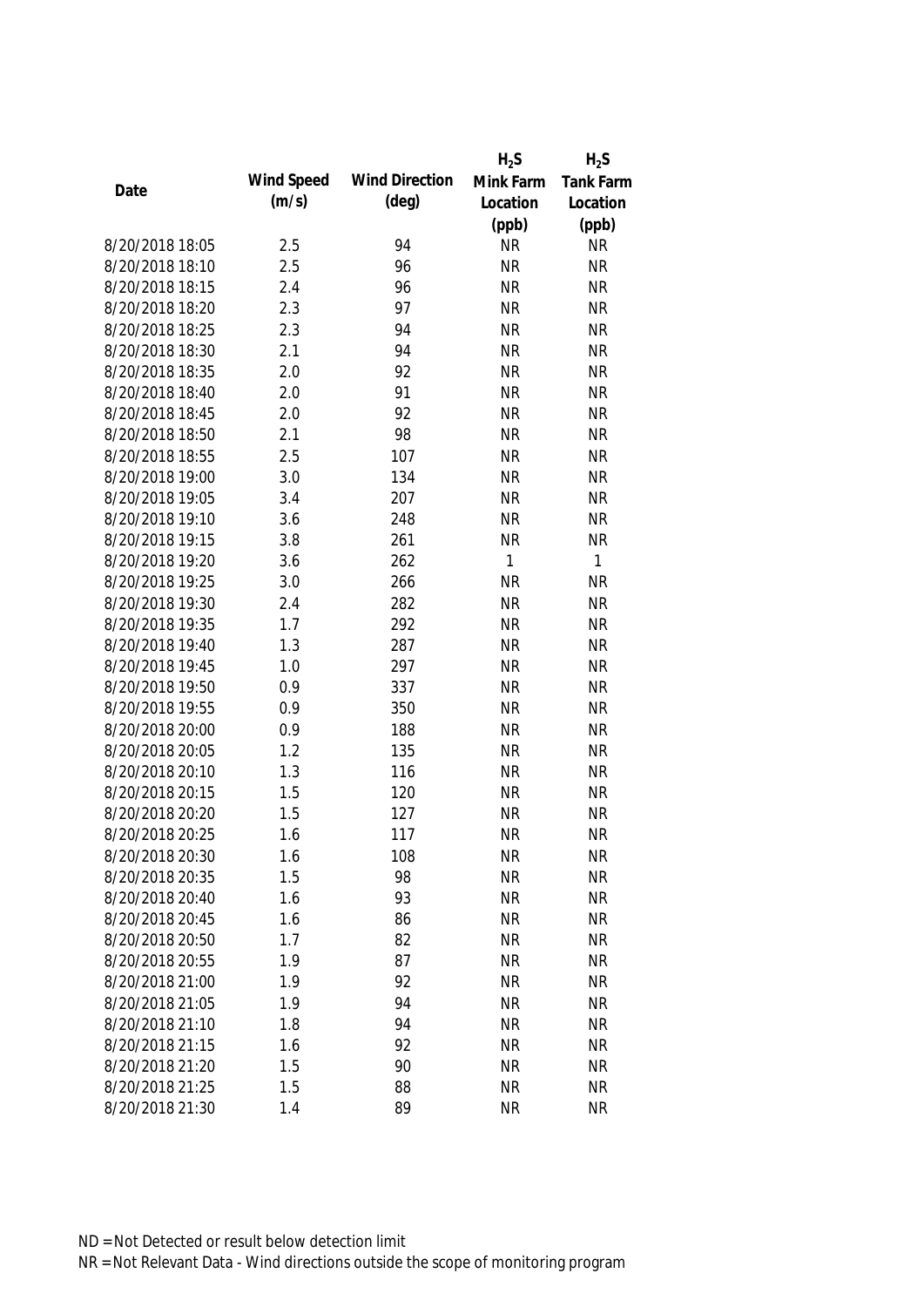|                 |            |                       | $H_2S$    | $H_2S$           |
|-----------------|------------|-----------------------|-----------|------------------|
|                 | Wind Speed | <b>Wind Direction</b> | Mink Farm | <b>Tank Farm</b> |
| Date            | (m/s)      | $(\text{deg})$        | Location  | Location         |
|                 |            |                       | (ppb)     | (ppb)            |
| 8/20/2018 21:35 | 1.6        | 89                    | <b>NR</b> | <b>NR</b>        |
| 8/20/2018 21:40 | 1.6        | 88                    | <b>NR</b> | <b>NR</b>        |
| 8/20/2018 21:45 | 1.7        | 88                    | <b>NR</b> | <b>NR</b>        |
| 8/20/2018 21:50 | 1.6        | 89                    | <b>NR</b> | <b>NR</b>        |
| 8/20/2018 21:55 | 1.6        | 85                    | <b>NR</b> | <b>NR</b>        |
| 8/20/2018 22:00 | 1.5        | 81                    | <b>NR</b> | <b>NR</b>        |
| 8/20/2018 22:05 | 1.5        | 82                    | <b>NR</b> | <b>NR</b>        |
| 8/20/2018 22:10 | 1.5        | 85                    | <b>NR</b> | <b>NR</b>        |
| 8/20/2018 22:15 | 1.5        | 87                    | <b>NR</b> | <b>NR</b>        |
| 8/20/2018 22:20 | 1.5        | 90                    | <b>NR</b> | <b>NR</b>        |
| 8/20/2018 22:25 | 1.6        | 96                    | <b>NR</b> | <b>NR</b>        |
| 8/20/2018 22:30 | 1.6        | 98                    | <b>NR</b> | <b>NR</b>        |
| 8/20/2018 22:35 | 1.7        | 96                    | <b>NR</b> | <b>NR</b>        |
| 8/20/2018 22:40 | 1.7        | 93                    | <b>NR</b> | <b>NR</b>        |
| 8/20/2018 22:45 | 1.7        | 95                    | <b>NR</b> | <b>NR</b>        |
| 8/20/2018 22:50 | 1.9        | 97                    | <b>NR</b> | <b>NR</b>        |
| 8/20/2018 22:55 | 1.7        | 95                    | <b>NR</b> | <b>NR</b>        |
| 8/20/2018 23:00 | 1.6        | 92                    | <b>NR</b> | <b>NR</b>        |
| 8/20/2018 23:05 | 1.4        | 92                    | <b>NR</b> | <b>NR</b>        |
| 8/20/2018 23:10 | 1.3        | 92                    | <b>NR</b> | <b>NR</b>        |
| 8/20/2018 23:15 | 1.2        | 90                    | <b>NR</b> | <b>NR</b>        |
| 8/20/2018 23:20 | 1.2        | 91                    | <b>NR</b> | <b>NR</b>        |
| 8/20/2018 23:25 | 1.3        | 100                   | <b>NR</b> | <b>NR</b>        |
| 8/20/2018 23:30 | 1.5        | 109                   | <b>NR</b> | <b>NR</b>        |
| 8/20/2018 23:35 | 1.5        | 112                   | <b>NR</b> | <b>NR</b>        |
| 8/20/2018 23:40 | 1.5        | 106                   | <b>NR</b> | <b>NR</b>        |
| 8/20/2018 23:45 | 1.4        | 101                   | <b>NR</b> | <b>NR</b>        |
| 8/20/2018 23:50 | 1.4        | 98                    | <b>NR</b> | <b>NR</b>        |
| 8/20/2018 23:55 | 1.4        | 98                    | <b>NR</b> | <b>NR</b>        |
| 8/20/2018 24:00 | 1.6        | 100                   | <b>NR</b> | <b>NR</b>        |
| 8/21/2018 00:05 | 1.9        | 108                   | <b>NR</b> | <b>NR</b>        |
| 8/21/2018 00:10 | 2.2        | 123                   | <b>NR</b> | <b>NR</b>        |
| 8/21/2018 00:15 | 2.5        | 131                   | <b>NR</b> | <b>NR</b>        |
| 8/21/2018 00:20 | 2.7        | 135                   | <b>NR</b> | <b>NR</b>        |
| 8/21/2018 00:25 | 2.7        | 136                   | <b>NR</b> | <b>NR</b>        |
| 8/21/2018 00:30 | 2.7        | 136                   | <b>NR</b> | <b>NR</b>        |
| 8/21/2018 00:35 | 2.6        | 135                   | <b>NR</b> | <b>NR</b>        |
| 8/21/2018 00:40 | 2.5        | 130                   | <b>NR</b> | <b>NR</b>        |
| 8/21/2018 00:45 | 2.2        | 120                   | <b>NR</b> | <b>NR</b>        |
|                 |            |                       |           |                  |
| 8/21/2018 00:50 | 2.0        | 106                   | <b>NR</b> | <b>NR</b>        |
| 8/21/2018 00:55 | 1.8        | 97                    | <b>NR</b> | <b>NR</b>        |
| 8/21/2018 01:00 | 1.6        | 89                    | <b>NR</b> | <b>NR</b>        |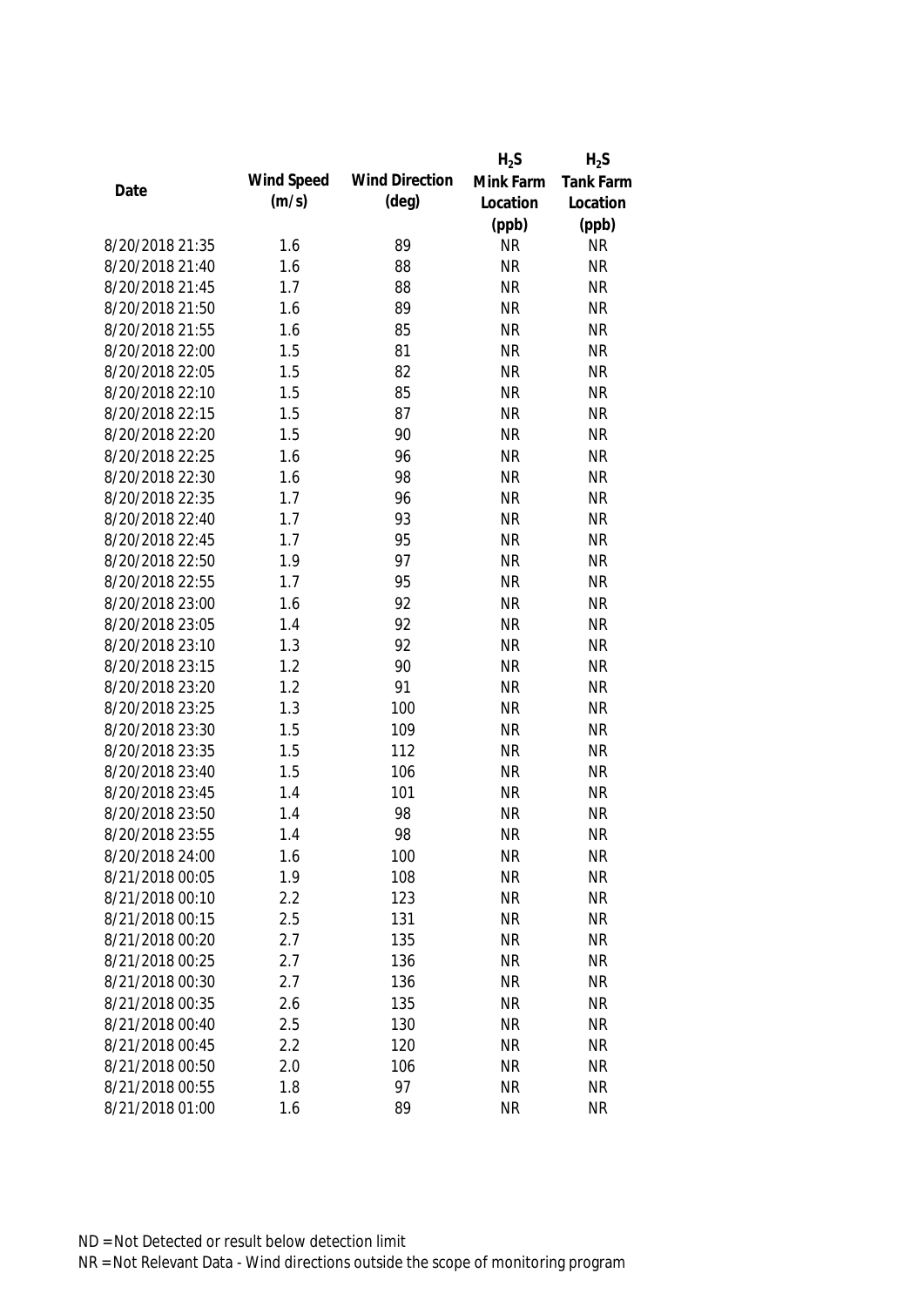|                 |            |                       | $H_2S$    | $H_2S$           |
|-----------------|------------|-----------------------|-----------|------------------|
|                 | Wind Speed | <b>Wind Direction</b> | Mink Farm | <b>Tank Farm</b> |
| Date            | (m/s)      | $(\text{deg})$        | Location  | Location         |
|                 |            |                       | (ppb)     | (ppb)            |
| 8/21/2018 01:05 | 1.4        | 78                    | <b>NR</b> | <b>NR</b>        |
| 8/21/2018 01:10 | 1.3        | 74                    | <b>NR</b> | <b>NR</b>        |
| 8/21/2018 01:15 | 1.4        | 84                    | <b>NR</b> | <b>NR</b>        |
| 8/21/2018 01:20 | 1.6        | 97                    | <b>NR</b> | <b>NR</b>        |
| 8/21/2018 01:25 | 1.7        | 103                   | <b>NR</b> | <b>NR</b>        |
| 8/21/2018 01:30 | 2.1        | 107                   | <b>NR</b> | <b>NR</b>        |
| 8/21/2018 01:35 | 2.3        | 115                   | <b>NR</b> | <b>NR</b>        |
| 8/21/2018 01:40 | 2.4        | 122                   | <b>NR</b> | <b>NR</b>        |
| 8/21/2018 01:45 | 2.5        | 126                   | <b>NR</b> | <b>NR</b>        |
| 8/21/2018 01:50 | 2.4        | 127                   | <b>NR</b> | <b>NR</b>        |
| 8/21/2018 01:55 | 2.4        | 129                   | <b>NR</b> | <b>NR</b>        |
| 8/21/2018 02:00 | 2.2        | 132                   | <b>NR</b> | <b>NR</b>        |
| 8/21/2018 02:05 | 2.0        | 136                   | <b>NR</b> | <b>NR</b>        |
| 8/21/2018 02:10 | 2.0        | 137                   | <b>NR</b> | <b>NR</b>        |
| 8/21/2018 02:15 | 2.0        | 140                   | <b>NR</b> | <b>NR</b>        |
| 8/21/2018 02:20 | 2.1        | 146                   | <b>NR</b> | <b>NR</b>        |
| 8/21/2018 02:25 | 2.3        | 149                   | <b>NR</b> | <b>NR</b>        |
| 8/21/2018 02:30 | 2.4        | 152                   | <b>NR</b> | <b>NR</b>        |
| 8/21/2018 02:35 | 2.7        | 153                   | <b>NR</b> | <b>NR</b>        |
| 8/21/2018 02:40 | 2.7        | 156                   | <b>NR</b> | <b>NR</b>        |
| 8/21/2018 02:45 | 2.8        | 158                   | <b>NR</b> | <b>NR</b>        |
| 8/21/2018 02:50 | 2.7        | 160                   | <b>NR</b> | <b>NR</b>        |
| 8/21/2018 02:55 | 2.5        | 164                   | <b>NR</b> | <b>NR</b>        |
| 8/21/2018 03:00 | 2.1        | 169                   | <b>NR</b> | <b>NR</b>        |
| 8/21/2018 03:05 | 2.0        | 171                   | <b>NR</b> | $\mathbf 1$      |
| 8/21/2018 03:10 | 1.8        | 172                   | <b>NR</b> | $\mathbf{1}$     |
| 8/21/2018 03:15 | 1.6        | 175                   | <b>NR</b> | $\mathbf{1}$     |
| 8/21/2018 03:20 | 1.5        | 171                   | <b>NR</b> | $\mathbf{1}$     |
| 8/21/2018 03:25 | 1.4        | 162                   | <b>NR</b> | <b>NR</b>        |
| 8/21/2018 03:30 | 1.6        | 157                   | <b>NR</b> | <b>NR</b>        |
| 8/21/2018 03:35 | 1.7        | 155                   | <b>NR</b> | <b>NR</b>        |
| 8/21/2018 03:40 | 1.8        | 151                   | <b>NR</b> | <b>NR</b>        |
| 8/21/2018 03:45 | 2.0        | 146                   | <b>NR</b> | <b>NR</b>        |
| 8/21/2018 03:50 | 2.1        | 147                   | <b>NR</b> | <b>NR</b>        |
| 8/21/2018 03:55 | 2.2        | 152                   | <b>NR</b> | <b>NR</b>        |
| 8/21/2018 04:00 | 2.2        | 158                   | <b>NR</b> | <b>NR</b>        |
| 8/21/2018 04:05 | 2.1        | 165                   | <b>NR</b> | <b>NR</b>        |
| 8/21/2018 04:10 | 1.9        | 174                   | <b>NR</b> | $\mathbf{1}$     |
| 8/21/2018 04:15 | 1.8        | 180                   | <b>NR</b> | 1                |
| 8/21/2018 04:20 | 1.8        | 184                   | <b>NR</b> | 1                |
| 8/21/2018 04:25 | 1.7        | 185                   | <b>NR</b> | 1                |
| 8/21/2018 04:30 | 1.8        | 186                   | <b>NR</b> | 1                |
|                 |            |                       |           |                  |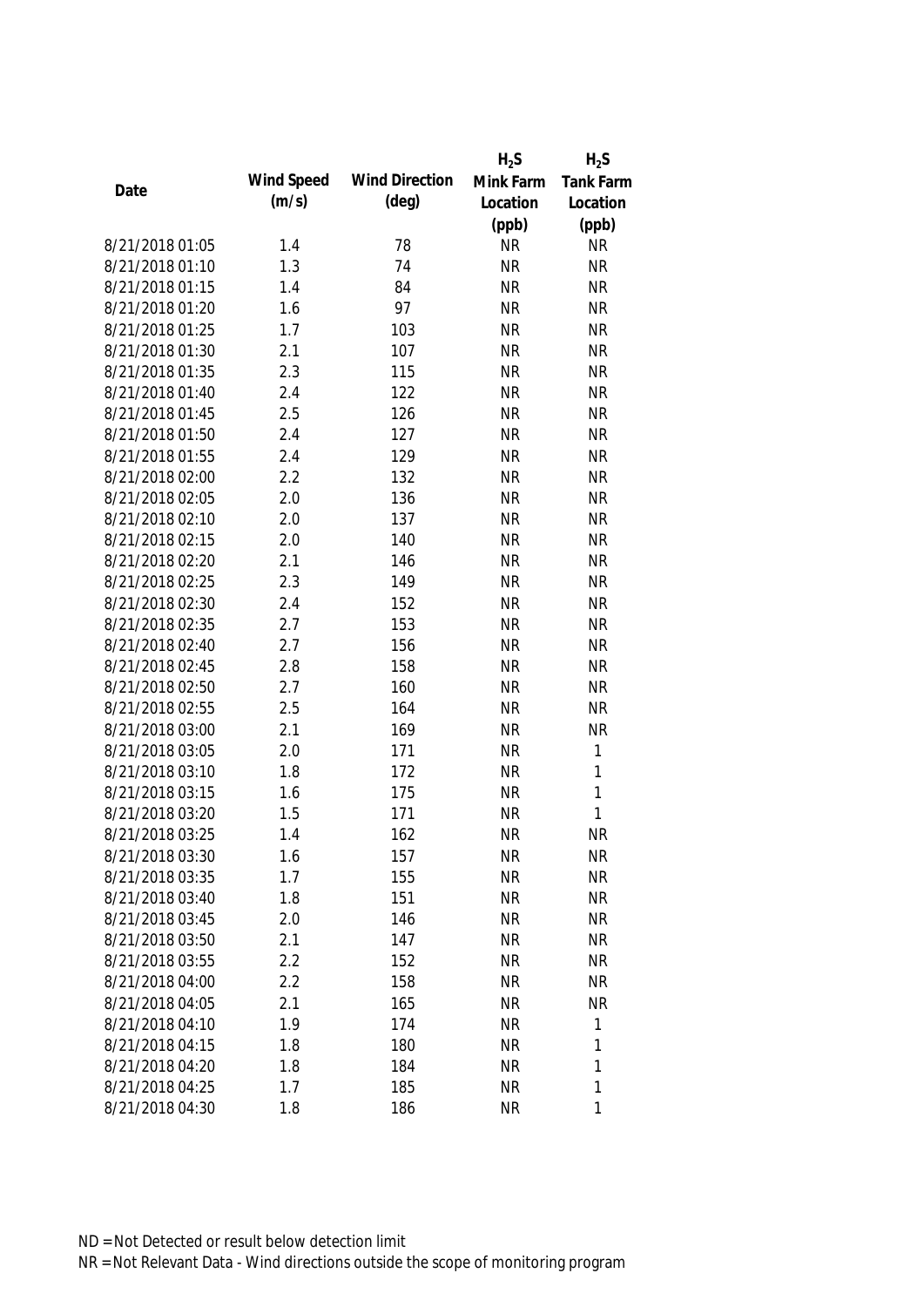|                 |            |                       | $H_2S$    | $H_2S$           |
|-----------------|------------|-----------------------|-----------|------------------|
| Date            | Wind Speed | <b>Wind Direction</b> | Mink Farm | <b>Tank Farm</b> |
|                 | (m/s)      | (deg)                 | Location  | Location         |
|                 |            |                       | (ppb)     | (ppb)            |
| 8/21/2018 04:35 | 1.8        | 186                   | <b>NR</b> | 1                |
| 8/21/2018 04:40 | 1.9        | 187                   | <b>NR</b> | 1                |
| 8/21/2018 04:45 | 1.8        | 189                   | <b>NR</b> | 1                |
| 8/21/2018 04:50 | 1.6        | 190                   | <b>NR</b> | $\mathbf{1}$     |
| 8/21/2018 04:55 | 1.5        | 188                   | <b>NR</b> | 1                |
| 8/21/2018 05:00 | 1.4        | 181                   | <b>NR</b> | 1                |
| 8/21/2018 05:05 | 1.4        | 172                   | <b>NR</b> | 1                |
| 8/21/2018 05:10 | 1.3        | 166                   | <b>NR</b> | <b>NR</b>        |
| 8/21/2018 05:15 | 1.2        | 163                   | <b>NR</b> | <b>NR</b>        |
| 8/21/2018 05:20 | 1.2        | 162                   | <b>NR</b> | <b>NR</b>        |
| 8/21/2018 05:25 | 1.4        | 165                   | <b>NR</b> | <b>NR</b>        |
| 8/21/2018 05:30 | 1.3        | 171                   | <b>NR</b> | $\mathbf{1}$     |
| 8/21/2018 05:35 | 1.3        | 173                   | <b>NR</b> | <b>ND</b>        |
| 8/21/2018 05:40 | 1.3        | 171                   | <b>NR</b> | $\mathbf{1}$     |
| 8/21/2018 05:45 | 1.5        | 171                   | <b>NR</b> | 1                |
| 8/21/2018 05:50 | 1.8        | 169                   | <b>NR</b> | <b>NR</b>        |
| 8/21/2018 05:55 | 1.8        | 173                   | <b>NR</b> | 1                |
| 8/21/2018 06:00 | 2.0        | 178                   | <b>NR</b> | $\mathbf{1}$     |
| 8/21/2018 06:05 | 2.1        | 185                   | <b>NR</b> | $\mathbf{1}$     |
| 8/21/2018 06:10 | 2.2        | 191                   | <b>NR</b> | $\mathbf{1}$     |
| 8/21/2018 06:15 | 2.2        | 193                   | <b>NR</b> | $\mathbf{1}$     |
| 8/21/2018 06:20 | 2.2        | 202                   | <b>NR</b> | $\mathbf{1}$     |
| 8/21/2018 06:25 | 2.2        | 207                   | <b>NR</b> | $\mathbf{1}$     |
| 8/21/2018 06:30 | 2.0        | 210                   | <b>NR</b> | $\mathbf{1}$     |
| 8/21/2018 06:35 | 1.7        | 214                   | <b>NR</b> | $\overline{2}$   |
| 8/21/2018 06:40 | 1.4        | 221                   | <b>NR</b> | $\overline{2}$   |
| 8/21/2018 06:45 | 1.1        | 229                   | <b>NR</b> | $\overline{2}$   |
| 8/21/2018 06:50 | 0.8        | 233                   | 1         | $\overline{2}$   |
| 8/21/2018 06:55 | 0.7        | 242                   | 1         | $\mathbf{1}$     |
| 8/21/2018 07:00 | 0.6        | 249                   | 1         | 1                |
| 8/21/2018 07:05 | 0.6        | 251                   | 1         | 1                |
| 8/21/2018 07:10 | 0.7        | 249                   | 1         | 1                |
| 8/21/2018 07:15 | 0.8        | 249                   | 1         | 1                |
| 8/21/2018 07:20 | 1.1        | 249                   | 1         | 2                |
| 8/21/2018 07:25 | 1.1        | 249                   | 1         | 1                |
| 8/21/2018 07:30 | 1.4        | 249                   | 1         | 1                |
| 8/21/2018 07:35 | 1.6        | 246                   | 1         | 1                |
| 8/21/2018 07:40 | 1.7        | 248                   | 1         | 1                |
| 8/21/2018 07:45 | 1.8        | 248                   | 1         | 1                |
| 8/21/2018 07:50 | 1.8        | 247                   | 1         | 1                |
| 8/21/2018 07:55 | 1.7        | 248                   | 1         | 1                |
| 8/21/2018 08:00 | 1.7        | 250                   | 1         | 1                |
|                 |            |                       |           |                  |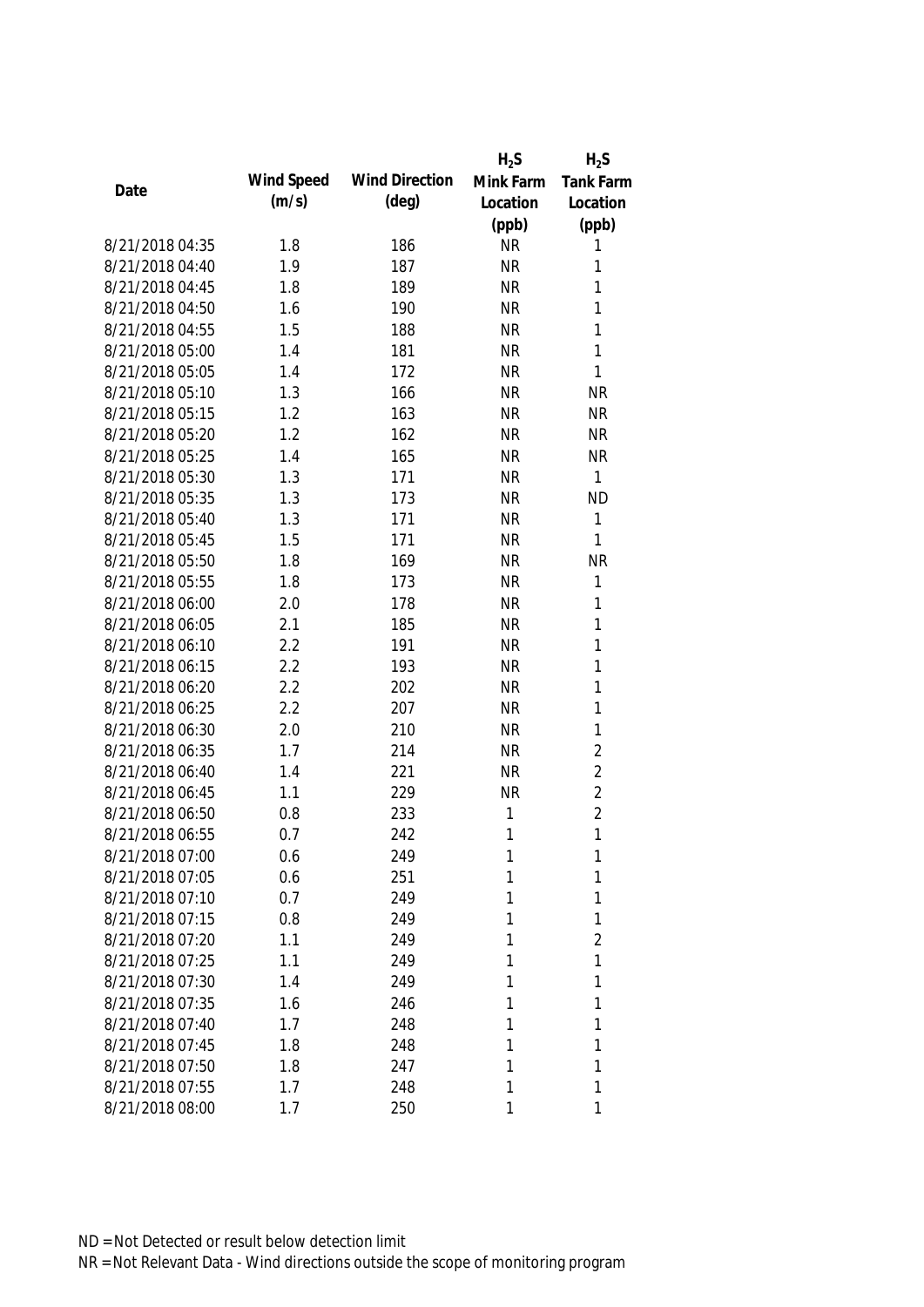|                 |            |                       | $H_2S$    | $H_2S$           |
|-----------------|------------|-----------------------|-----------|------------------|
| Date            | Wind Speed | <b>Wind Direction</b> | Mink Farm | <b>Tank Farm</b> |
|                 | (m/s)      | $(\text{deg})$        | Location  | Location         |
|                 |            |                       | (ppb)     | (ppb)            |
| 8/21/2018 08:05 | 1.7        | 254                   | 1         | 2                |
| 8/21/2018 08:10 | 1.7        | 260                   | 1         | 1                |
| 8/21/2018 08:15 | 1.8        | 269                   | 1         | $\overline{2}$   |
| 8/21/2018 08:20 | 1.6        | 279                   | 1         | <b>NR</b>        |
| 8/21/2018 08:25 | 1.7        | 280                   | 1         | <b>NR</b>        |
| 8/21/2018 08:30 | 1.8        | 284                   | 1         | <b>NR</b>        |
| 8/21/2018 08:35 | 1.7        | 286                   | 1         | <b>NR</b>        |
| 8/21/2018 08:40 | 1.7        | 279                   | 1         | <b>NR</b>        |
| 8/21/2018 08:45 | 1.6        | 276                   | 1         | <b>NR</b>        |
| 8/21/2018 08:50 | 1.8        | 271                   | 1         | 1                |
| 8/21/2018 08:55 | 1.8        | 269                   | 1         | $\overline{2}$   |
| 8/21/2018 09:00 | 1.9        | 270                   | 1         | $\overline{2}$   |
| 8/21/2018 09:05 | 2.0        | 276                   | 1         | <b>NR</b>        |
| 8/21/2018 09:10 | 2.1        | 288                   | 1         | <b>NR</b>        |
| 8/21/2018 09:15 | 2.2        | 298                   | 1         | <b>NR</b>        |
| 8/21/2018 09:20 | 2.3        | 309                   | 1         | <b>NR</b>        |
| 8/21/2018 09:25 | 2.3        | 320                   | 1         | <b>NR</b>        |
| 8/21/2018 09:30 | 2.2        | 330                   | 1         | <b>NR</b>        |
| 8/21/2018 09:35 | 2.2        | 338                   | 1         | <b>NR</b>        |
| 8/21/2018 09:40 | 2.0        | 343                   | 1         | <b>NR</b>        |
| 8/21/2018 09:45 | 1.8        | 343                   | 1         | <b>NR</b>        |
| 8/21/2018 09:50 | 1.7        | 344                   | 1         | <b>NR</b>        |
| 8/21/2018 09:55 | 1.8        | 342                   | 1         | <b>NR</b>        |
| 8/21/2018 10:00 | 1.8        | 338                   | 1         | <b>NR</b>        |
| 8/21/2018 10:05 | 1.9        | 333                   | 1         | <b>NR</b>        |
| 8/21/2018 10:10 | 2.0        | 328                   | 1         | <b>NR</b>        |
| 8/21/2018 10:15 | 2.1        | 327                   | 1         | <b>NR</b>        |
| 8/21/2018 10:20 | 2.0        | 324                   | 1         | <b>NR</b>        |
| 8/21/2018 10:25 | 2.1        | 325                   | 1         | <b>NR</b>        |
| 8/21/2018 10:30 | 2.1        | 329                   | 1         | <b>NR</b>        |
| 8/21/2018 10:35 | 2.1        | 332                   | 1         | <b>NR</b>        |
| 8/21/2018 10:40 | 2.1        | 337                   | 1         | <b>NR</b>        |
| 8/21/2018 10:45 | 2.3        | 341                   | 1         | <b>NR</b>        |
| 8/21/2018 10:50 | 2.4        | 346                   | 1         | <b>NR</b>        |
| 8/21/2018 10:55 | 2.7        | 349                   | 1         | <b>NR</b>        |
| 8/21/2018 11:00 | 2.8        | 350                   | 1         | <b>NR</b>        |
| 8/21/2018 11:05 | 3.0        | 353                   | 1         | <b>NR</b>        |
| 8/21/2018 11:10 | 3.1        | 354                   | 1         | <b>NR</b>        |
| 8/21/2018 11:15 | 3.1        | 354                   | 1         | <b>NR</b>        |
| 8/21/2018 11:20 | 3.3        | 354                   | 1         | <b>NR</b>        |
| 8/21/2018 11:25 | 3.5        | 355                   | 1         | <b>NR</b>        |
| 8/21/2018 11:30 | 3.7        | 353                   | 1         | <b>NR</b>        |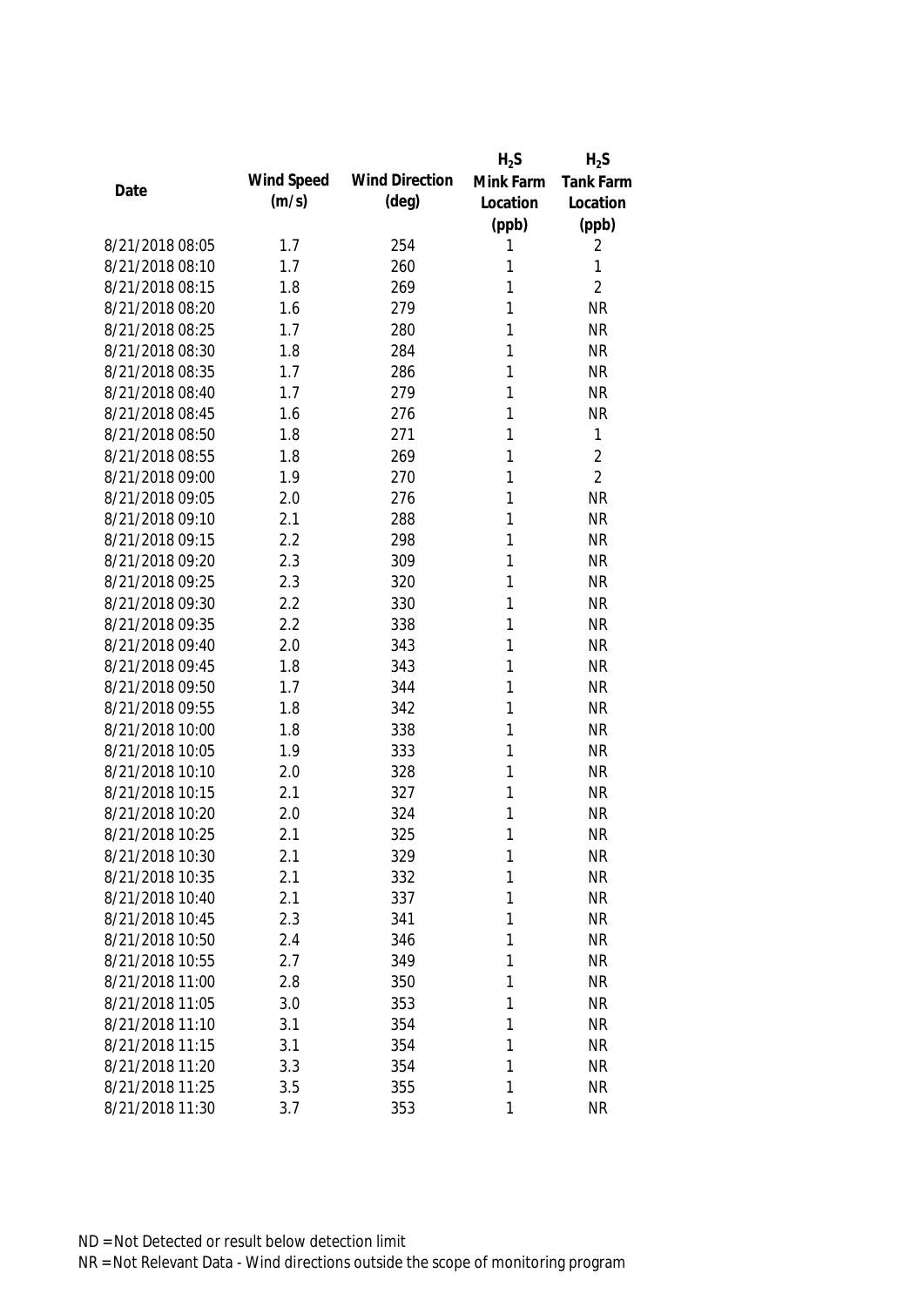|                 |            |                       | $H_2S$    | $H_2S$           |
|-----------------|------------|-----------------------|-----------|------------------|
| Date            | Wind Speed | <b>Wind Direction</b> | Mink Farm | <b>Tank Farm</b> |
|                 | (m/s)      | $(\text{deg})$        | Location  | Location         |
|                 |            |                       | (ppb)     | (ppb)            |
| 8/21/2018 11:35 | 3.7        | 353                   | 1         | <b>NR</b>        |
| 8/21/2018 11:40 | 3.9        | 354                   | 1         | <b>NR</b>        |
| 8/21/2018 11:45 | 4.2        | 358                   | 1         | <b>NR</b>        |
| 8/21/2018 11:50 | 4.3        | $\overline{2}$        | 1         | <b>NR</b>        |
| 8/21/2018 11:55 | 4.2        | 4                     | 1         | <b>NR</b>        |
| 8/21/2018 12:00 | 4.2        | 7                     | 1         | <b>NR</b>        |
| 8/21/2018 12:05 | 4.3        | 11                    | 1         | <b>NR</b>        |
| 8/21/2018 12:10 | 4.4        | 13                    | 1         | <b>NR</b>        |
| 8/21/2018 12:15 | 4.4        | 14                    | 1         | <b>NR</b>        |
| 8/21/2018 12:20 | 4.4        | 11                    | 1         | <b>NR</b>        |
| 8/21/2018 12:25 | 4.7        | 12                    | 1         | <b>NR</b>        |
| 8/21/2018 12:30 | 5.2        | 12                    | 1         | <b>NR</b>        |
| 8/21/2018 12:35 | 5.6        | 13                    | 1         | <b>NR</b>        |
| 8/21/2018 12:40 | 5.6        | 11                    | 1         | <b>NR</b>        |
| 8/21/2018 12:45 | 5.8        | 11                    | 1         | <b>NR</b>        |
| 8/21/2018 12:50 | 6.0        | 13                    | 1         | <b>NR</b>        |
| 8/21/2018 12:55 | 6.0        | 13                    | 1         | <b>NR</b>        |
| 8/21/2018 13:00 | 5.8        | 13                    | 1         | <b>NR</b>        |
| 8/21/2018 13:05 | 5.6        | 11                    | 1         | <b>NR</b>        |
| 8/21/2018 13:10 | 5.8        | 10                    | 1         | <b>NR</b>        |
| 8/21/2018 13:15 | 5.7        | 9                     | 1         | <b>NR</b>        |
| 8/21/2018 13:20 | 5.4        | 9                     | 1         | <b>NR</b>        |
| 8/21/2018 13:25 | 5.2        | 9                     | 1         | <b>NR</b>        |
| 8/21/2018 13:30 | 4.8        | 9                     | 1         | <b>NR</b>        |
| 8/21/2018 13:35 | 4.3        | 8                     | 1         | <b>NR</b>        |
| 8/21/2018 13:40 | 3.9        | 8                     | 1         | <b>NR</b>        |
| 8/21/2018 13:45 | 3.9        | 8                     | <b>ND</b> | <b>NR</b>        |
| 8/21/2018 13:50 | 3.7        | 7                     | <b>ND</b> | <b>NR</b>        |
| 8/21/2018 13:55 | 3.6        | 6                     | <b>ND</b> | <b>NR</b>        |
| 8/21/2018 14:00 | 3.7        | 5                     | <b>ND</b> | <b>NR</b>        |
| 8/21/2018 14:05 | 3.7        | $\overline{2}$        | 1         | <b>NR</b>        |
| 8/21/2018 14:10 | 3.7        | 359                   | <b>ND</b> | <b>NR</b>        |
| 8/21/2018 14:15 | 3.5        | 357                   | <b>ND</b> | <b>NR</b>        |
| 8/21/2018 14:20 | 3.5        | 356                   | <b>ND</b> | <b>NR</b>        |
| 8/21/2018 14:25 | 3.2        | 354                   | <b>ND</b> | <b>NR</b>        |
| 8/21/2018 14:30 | 3.0        | 352                   | 1         | <b>NR</b>        |
| 8/21/2018 14:35 | 2.9        | 351                   | 1         | <b>NR</b>        |
| 8/21/2018 14:40 | 3.0        | 351                   | 1         | <b>NR</b>        |
| 8/21/2018 14:45 | 2.9        | 351                   | 1         | <b>NR</b>        |
| 8/21/2018 14:50 | 2.9        | 351                   | 1         | <b>NR</b>        |
| 8/21/2018 14:55 | 3.0        | 350                   | 1         | <b>NR</b>        |
| 8/21/2018 15:00 | 2.9        | 348                   | 1         | <b>NR</b>        |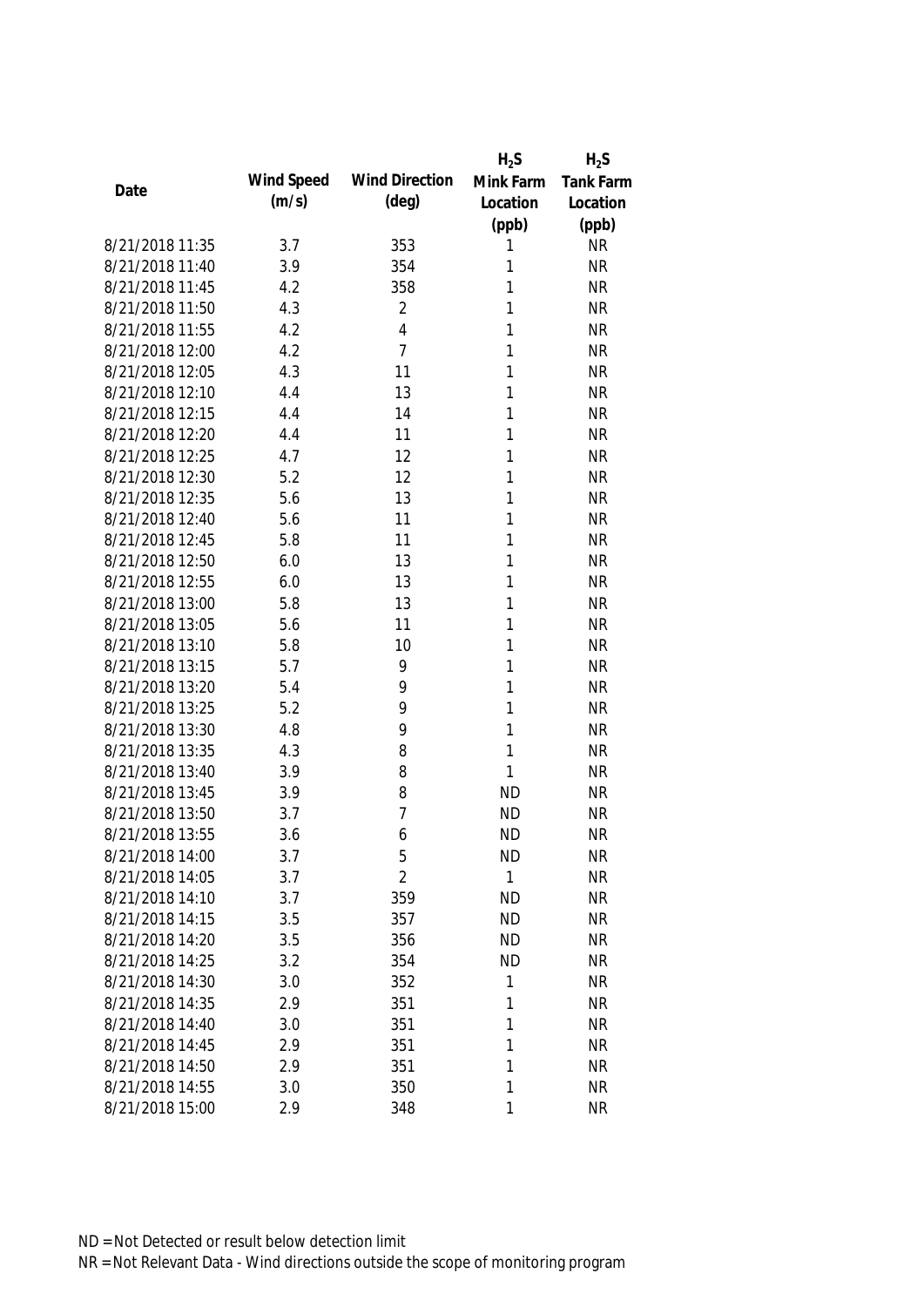|                 |            |                       | $H_2S$    | $H_2S$           |
|-----------------|------------|-----------------------|-----------|------------------|
| Date            | Wind Speed | <b>Wind Direction</b> | Mink Farm | <b>Tank Farm</b> |
|                 | (m/s)      | $(\text{deg})$        | Location  | Location         |
|                 |            |                       | (ppb)     | (ppb)            |
| 8/21/2018 15:05 | 3.0        | 350                   | 1         | <b>NR</b>        |
| 8/21/2018 15:10 | 3.0        | 352                   | 1         | <b>NR</b>        |
| 8/21/2018 15:15 | 3.2        | 354                   | 1         | <b>NR</b>        |
| 8/21/2018 15:20 | 3.4        | 357                   | 1         | <b>NR</b>        |
| 8/21/2018 15:25 | 3.5        | 357                   | 1         | <b>NR</b>        |
| 8/21/2018 15:30 | 3.5        | 360                   | 1         | <b>NR</b>        |
| 8/21/2018 15:35 | 3.5        | 360                   | 1         | <b>NR</b>        |
| 8/21/2018 15:40 | 3.3        | 358                   | 1         | <b>NR</b>        |
| 8/21/2018 15:45 | 3.1        | 355                   | 1         | <b>NR</b>        |
| 8/21/2018 15:50 | 2.9        | 351                   | 1         | <b>NR</b>        |
| 8/21/2018 15:55 | 2.8        | 349                   | 1         | <b>NR</b>        |
| 8/21/2018 16:00 | 2.8        | 346                   | 1         | <b>NR</b>        |
| 8/21/2018 16:05 | 2.9        | 340                   | 1         | <b>NR</b>        |
| 8/21/2018 16:10 | 2.9        | 339                   | 1         | <b>NR</b>        |
| 8/21/2018 16:15 | 3.1        | 339                   | 1         | <b>NR</b>        |
| 8/21/2018 16:20 | 3.0        | 338                   | 1         | <b>NR</b>        |
| 8/21/2018 16:25 | 3.0        | 340                   | 1         | <b>NR</b>        |
| 8/21/2018 16:30 | 3.1        | 341                   | 1         | <b>NR</b>        |
| 8/21/2018 16:35 | 3.2        | 345                   | 1         | <b>NR</b>        |
| 8/21/2018 16:40 | 3.3        | 348                   | 1         | <b>NR</b>        |
| 8/21/2018 16:45 | 3.3        | 347                   | 1         | <b>NR</b>        |
| 8/21/2018 16:50 | 3.5        | 349                   | 1         | <b>NR</b>        |
| 8/21/2018 16:55 | 3.6        | 346                   | 1         | <b>NR</b>        |
| 8/21/2018 17:00 | 3.7        | 345                   | 1         | <b>NR</b>        |
| 8/21/2018 17:05 | 3.6        | 344                   | 1         | <b>NR</b>        |
| 8/21/2018 17:10 | 3.5        | 341                   | 1         | <b>NR</b>        |
| 8/21/2018 17:15 | 3.3        | 342                   | 1         | <b>NR</b>        |
| 8/21/2018 17:20 | 3.1        | 341                   | 1         | <b>NR</b>        |
| 8/21/2018 17:25 | 2.8        | 342                   | 1         | <b>NR</b>        |
| 8/21/2018 17:30 | 2.6        | 344                   | 1         | <b>NR</b>        |
| 8/21/2018 17:35 | 2.4        | 344                   | 1         | <b>NR</b>        |
| 8/21/2018 17:40 | 2.3        | 345                   | 1         | <b>NR</b>        |
| 8/21/2018 17:45 | 2.3        | 343                   | 1         | <b>NR</b>        |
| 8/21/2018 17:50 | 2.3        | 342                   | 1         | <b>NR</b>        |
| 8/21/2018 17:55 | 2.2        | 342                   | 1         | <b>NR</b>        |
| 8/21/2018 18:00 | 2.4        | 337                   | 1         | <b>NR</b>        |
| 8/21/2018 18:05 | 2.5        | 336                   | 1         | <b>NR</b>        |
| 8/21/2018 18:10 | 2.6        | 335                   | 1         | <b>NR</b>        |
| 8/21/2018 18:15 | 2.6        | 337                   | 1         | <b>NR</b>        |
| 8/21/2018 18:20 | 2.5        | 339                   | 1         | <b>NR</b>        |
| 8/21/2018 18:25 | 2.5        | 340                   | 1         | <b>NR</b>        |
| 8/21/2018 18:30 | 2.3        | 342                   | 1         | <b>NR</b>        |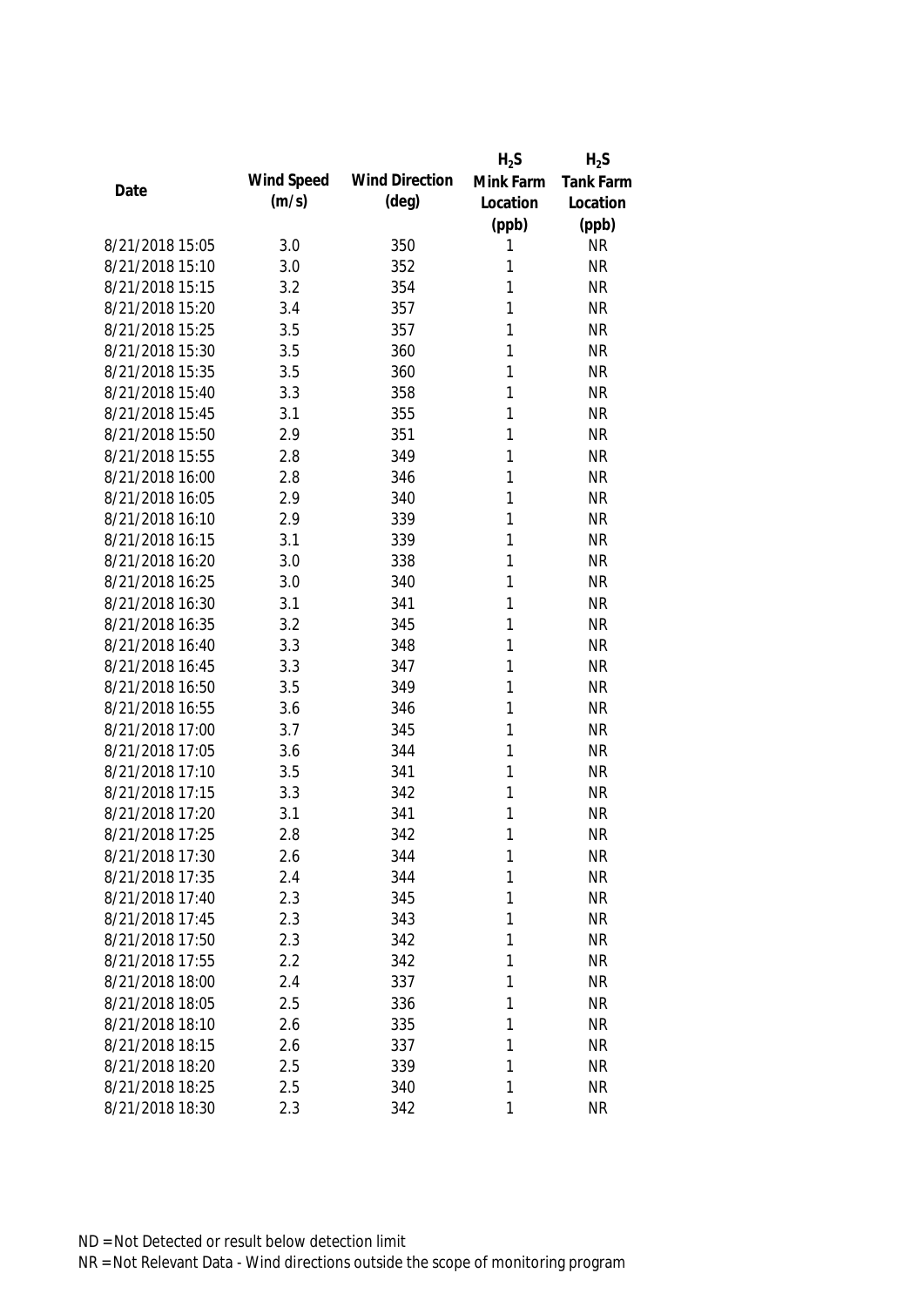|                 |            |                       | $H_2S$         | $H_2S$           |
|-----------------|------------|-----------------------|----------------|------------------|
| Date            | Wind Speed | <b>Wind Direction</b> | Mink Farm      | <b>Tank Farm</b> |
|                 | (m/s)      | $(\text{deg})$        | Location       | Location         |
|                 |            |                       | (ppb)          | (ppb)            |
| 8/21/2018 18:35 | 2.3        | 342                   | 1              | <b>NR</b>        |
| 8/21/2018 18:40 | 2.2        | 343                   | 1              | <b>NR</b>        |
| 8/21/2018 18:45 | 2.5        | 344                   | 1              | <b>NR</b>        |
| 8/21/2018 18:50 | 2.4        | 344                   | 1              | <b>NR</b>        |
| 8/21/2018 18:55 | 2.4        | 342                   | 1              | <b>NR</b>        |
| 8/21/2018 19:00 | 2.5        | 342                   | 1              | <b>NR</b>        |
| 8/21/2018 19:05 | 2.3        | 342                   | 1              | <b>NR</b>        |
| 8/21/2018 19:10 | 2.3        | 340                   | 1              | <b>NR</b>        |
| 8/21/2018 19:15 | 2.1        | 337                   | 1              | <b>NR</b>        |
| 8/21/2018 19:20 | 2.2        | 334                   | $\overline{2}$ | <b>NR</b>        |
| 8/21/2018 19:25 | 2.4        | 334                   | $\mathbf{1}$   | <b>NR</b>        |
| 8/21/2018 19:30 | 2.4        | 333                   | 1              | <b>NR</b>        |
| 8/21/2018 19:35 | 2.7        | 332                   | 1              | <b>NR</b>        |
| 8/21/2018 19:40 | 3.0        | 332                   | 1              | <b>NR</b>        |
| 8/21/2018 19:45 | 3.1        | 332                   | 1              | <b>NR</b>        |
| 8/21/2018 19:50 | 3.4        | 332                   | <b>ND</b>      | <b>NR</b>        |
| 8/21/2018 19:55 | 3.6        | 331                   | 1              | <b>NR</b>        |
| 8/21/2018 20:00 | 3.7        | 332                   | 1              | <b>NR</b>        |
| 8/21/2018 20:05 | 3.6        | 333                   | 1              | <b>NR</b>        |
| 8/21/2018 20:10 | 3.5        | 334                   | 1              | <b>NR</b>        |
| 8/21/2018 20:15 | 3.6        | 334                   | 1              | <b>NR</b>        |
| 8/21/2018 20:20 | 3.4        | 334                   | 1              | <b>NR</b>        |
| 8/21/2018 20:25 | 3.5        | 334                   | 1              | <b>NR</b>        |
| 8/21/2018 20:30 | 3.7        | 333                   | 1              | <b>NR</b>        |
| 8/21/2018 20:35 | 3.9        | 332                   | <b>ND</b>      | <b>NR</b>        |
| 8/21/2018 20:40 | 4.0        | 332                   | <b>ND</b>      | <b>NR</b>        |
| 8/21/2018 20:45 | 4.0        | 334                   | 1              | <b>NR</b>        |
| 8/21/2018 20:50 | 3.8        | 335                   | 1              | <b>NR</b>        |
| 8/21/2018 20:55 | 3.7        | 335                   | <b>ND</b>      | <b>NR</b>        |
| 8/21/2018 21:00 | 3.5        | 336                   | 1              | <b>NR</b>        |
| 8/21/2018 21:05 | 3.4        | 338                   | 1              | <b>NR</b>        |
| 8/21/2018 21:10 | 3.2        | 338                   | 1              | <b>NR</b>        |
| 8/21/2018 21:15 | 3.2        | 337                   | 1              | <b>NR</b>        |
| 8/21/2018 21:20 | 3.3        | 337                   | 1              | <b>NR</b>        |
| 8/21/2018 21:25 | 3.2        | 338                   | 1              | <b>NR</b>        |
| 8/21/2018 21:30 | 3.2        | 340                   | 1              | <b>NR</b>        |
| 8/21/2018 21:35 | 3.2        | 339                   | 1              | <b>NR</b>        |
| 8/21/2018 21:40 | 3.1        | 338                   | 1              | <b>NR</b>        |
| 8/21/2018 21:45 | 3.0        | 338                   | 1              | <b>NR</b>        |
| 8/21/2018 21:50 | 2.9        | 338                   | 1              | <b>NR</b>        |
| 8/21/2018 21:55 | 2.8        | 335                   | 1              | <b>NR</b>        |
| 8/21/2018 22:00 | 2.8        | 334                   | 1              | <b>NR</b>        |
|                 |            |                       |                |                  |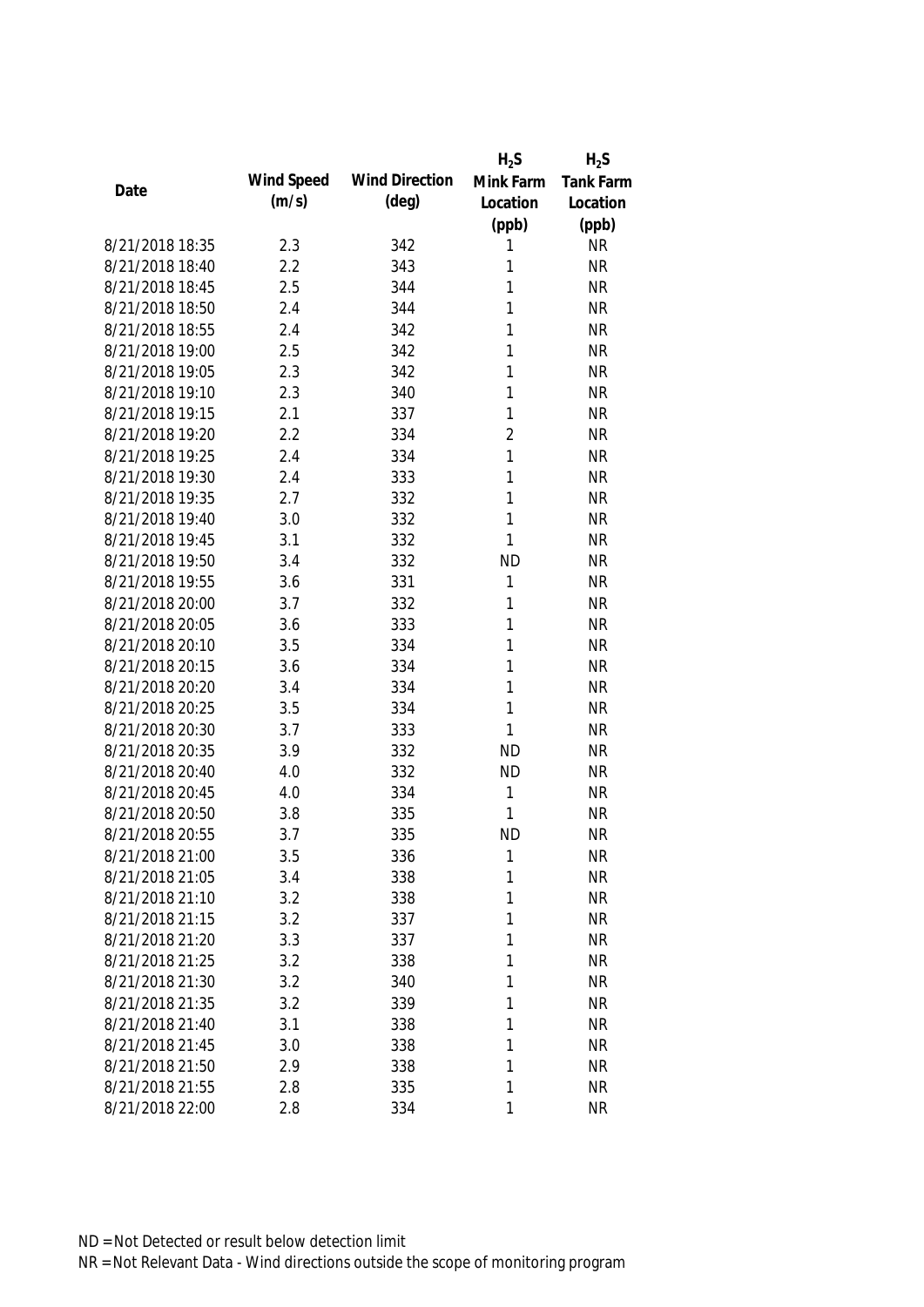|                 |            |                       | $H_2S$    | $H_2S$           |
|-----------------|------------|-----------------------|-----------|------------------|
| Date            | Wind Speed | <b>Wind Direction</b> | Mink Farm | <b>Tank Farm</b> |
|                 | (m/s)      | $(\text{deg})$        | Location  | Location         |
|                 |            |                       | (ppb)     | (ppb)            |
| 8/21/2018 22:05 | 2.8        | 333                   | 1         | <b>NR</b>        |
| 8/21/2018 22:10 | 2.9        | 332                   | 1         | <b>NR</b>        |
| 8/21/2018 22:15 | 3.1        | 332                   | 1         | <b>NR</b>        |
| 8/21/2018 22:20 | 3.2        | 332                   | 1         | <b>NR</b>        |
| 8/21/2018 22:25 | 3.3        | 333                   | 1         | <b>NR</b>        |
| 8/21/2018 22:30 | 3.2        | 334                   | <b>ND</b> | <b>NR</b>        |
| 8/21/2018 22:35 | 3.3        | 334                   | <b>ND</b> | <b>NR</b>        |
| 8/21/2018 22:40 | 3.1        | 335                   | 1         | <b>NR</b>        |
| 8/21/2018 22:45 | 3.1        | 334                   | 1         | <b>NR</b>        |
| 8/21/2018 22:50 | 3.0        | 335                   | 1         | <b>NR</b>        |
| 8/21/2018 22:55 | 2.9        | 335                   | 1         | <b>NR</b>        |
| 8/21/2018 23:00 | 2.9        | 335                   | 1         | <b>NR</b>        |
| 8/21/2018 23:05 | 2.9        | 334                   | 1         | <b>NR</b>        |
| 8/21/2018 23:10 | 2.8        | 334                   | 1         | <b>NR</b>        |
| 8/21/2018 23:15 | 2.8        | 334                   | 1         | <b>NR</b>        |
| 8/21/2018 23:20 | 2.9        | 333                   | 1         | <b>NR</b>        |
| 8/21/2018 23:25 | 2.9        | 333                   | 1         | <b>NR</b>        |
| 8/21/2018 23:30 | 3.0        | 332                   | 1         | <b>NR</b>        |
| 8/21/2018 23:35 | 3.0        | 332                   | 1         | <b>NR</b>        |
| 8/21/2018 23:40 | 3.1        | 332                   | 1         | <b>NR</b>        |
| 8/21/2018 23:45 | 3.2        | 332                   | 1         | <b>NR</b>        |
| 8/21/2018 23:50 | 3.2        | 333                   | 1         | <b>NR</b>        |
| 8/21/2018 23:55 | 3.2        | 333                   | 1         | <b>NR</b>        |
| 8/21/2018 24:00 | 3.3        | 333                   | 1         | <b>NR</b>        |
| 8/22/2018 00:05 | 3.3        | 334                   | 1         | <b>NR</b>        |
| 8/22/2018 00:10 | 3.3        | 333                   | 1         | <b>NR</b>        |
| 8/22/2018 00:15 | 3.2        | 334                   | 1         | <b>NR</b>        |
| 8/22/2018 00:20 | 3.1        | 332                   | 1         | <b>NR</b>        |
| 8/22/2018 00:25 | 3.0        | 332                   | 1         | <b>NR</b>        |
| 8/22/2018 00:30 | 3.0        | 332                   | 1         | <b>NR</b>        |
| 8/22/2018 00:35 | 2.9        | 332                   | <b>ND</b> | <b>NR</b>        |
| 8/22/2018 00:40 | 2.9        | 331                   | <b>ND</b> | <b>NR</b>        |
| 8/22/2018 00:45 | 2.9        | 331                   | 1         | <b>NR</b>        |
| 8/22/2018 00:50 | 3.0        | 332                   | 1         | <b>NR</b>        |
| 8/22/2018 00:55 | 3.0        | 331                   | 1         | <b>NR</b>        |
| 8/22/2018 01:00 | 2.9        | 332                   | 1         | <b>NR</b>        |
| 8/22/2018 01:05 | 2.9        | 332                   | 1         | <b>NR</b>        |
| 8/22/2018 01:10 | 2.9        | 333                   | 1         | <b>NR</b>        |
| 8/22/2018 01:15 | 2.9        | 333                   | 1         | <b>NR</b>        |
| 8/22/2018 01:20 | 3.0        | 333                   | 1         | <b>NR</b>        |
| 8/22/2018 01:25 | 3.0        | 335                   | 1         | <b>NR</b>        |
| 8/22/2018 01:30 | 2.9        | 337                   | 1         | <b>NR</b>        |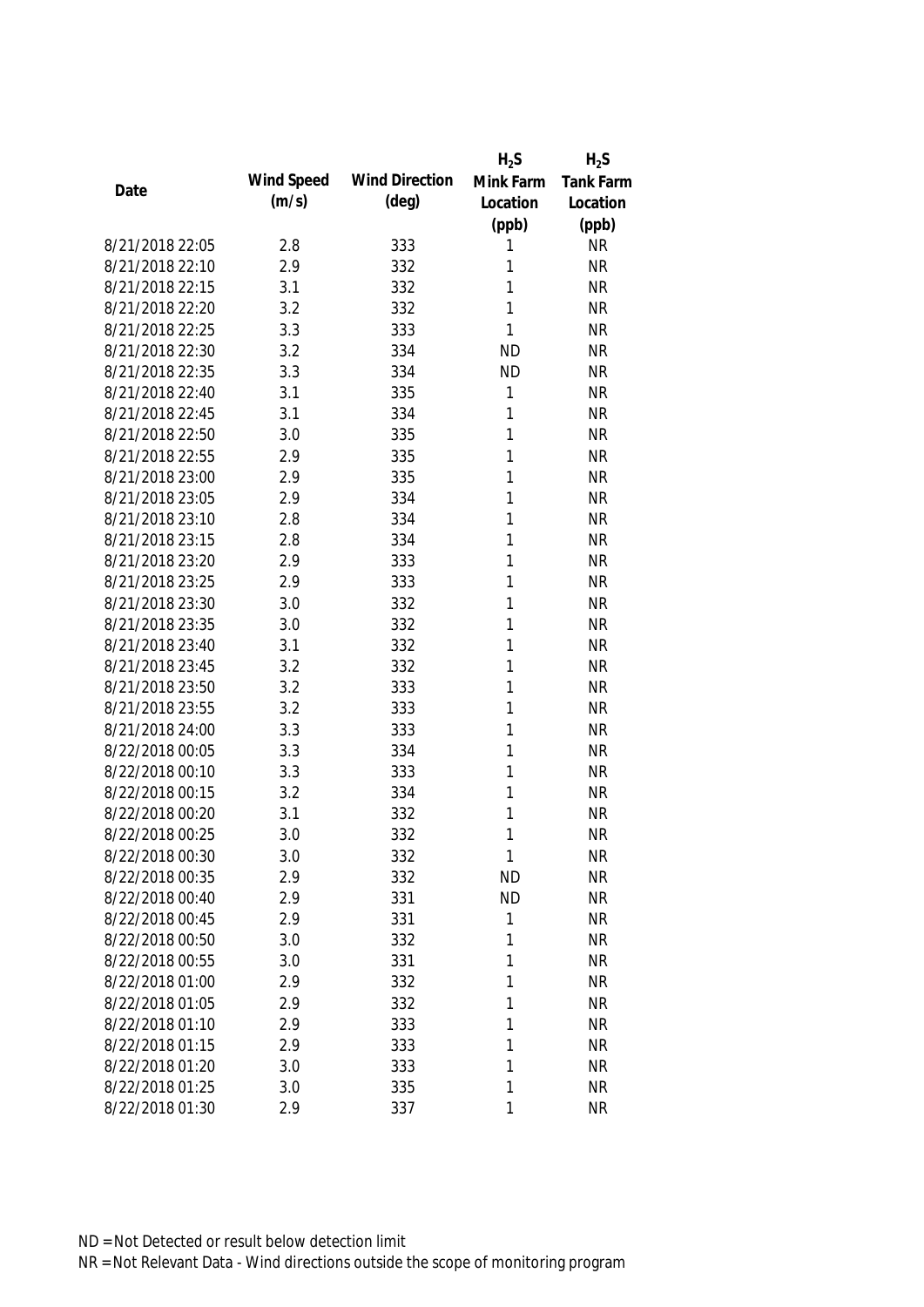|                 |            |                       | $H_2S$    | $H_2S$           |
|-----------------|------------|-----------------------|-----------|------------------|
| Date            | Wind Speed | <b>Wind Direction</b> | Mink Farm | <b>Tank Farm</b> |
|                 | (m/s)      | $(\text{deg})$        | Location  | Location         |
|                 |            |                       | (ppb)     | (ppb)            |
| 8/22/2018 01:35 | 2.9        | 342                   | 1         | <b>NR</b>        |
| 8/22/2018 01:40 | 2.8        | 345                   | 1         | <b>NR</b>        |
| 8/22/2018 01:45 | 2.6        | 347                   | 1         | <b>NR</b>        |
| 8/22/2018 01:50 | 2.3        | 349                   | 1         | <b>NR</b>        |
| 8/22/2018 01:55 | 2.2        | 348                   | 1         | <b>NR</b>        |
| 8/22/2018 02:00 | 2.1        | 346                   | 1         | <b>NR</b>        |
| 8/22/2018 02:05 | 2.1        | 344                   | 1         | <b>NR</b>        |
| 8/22/2018 02:10 | 2.1        | 343                   | 1         | <b>NR</b>        |
| 8/22/2018 02:15 | 2.1        | 342                   | 1         | <b>NR</b>        |
| 8/22/2018 02:20 | 2.3        | 342                   | 1         | <b>NR</b>        |
| 8/22/2018 02:25 | 2.3        | 343                   | 1         | <b>NR</b>        |
| 8/22/2018 02:30 | 2.3        | 344                   | 1         | <b>NR</b>        |
| 8/22/2018 02:35 | 2.2        | 343                   | 1         | <b>NR</b>        |
| 8/22/2018 02:40 | 2.2        | 342                   | 1         | <b>NR</b>        |
| 8/22/2018 02:45 | 2.3        | 342                   | 1         | <b>NR</b>        |
| 8/22/2018 02:50 | 2.2        | 343                   | 1         | <b>NR</b>        |
| 8/22/2018 02:55 | 2.2        | 342                   | 1         | <b>NR</b>        |
| 8/22/2018 03:00 | 2.2        | 342                   | 1         | <b>NR</b>        |
| 8/22/2018 03:05 | 2.2        | 341                   | 1         | <b>NR</b>        |
| 8/22/2018 03:10 | 2.2        | 342                   | 1         | <b>NR</b>        |
| 8/22/2018 03:15 | 2.3        | 342                   | 1         | <b>NR</b>        |
| 8/22/2018 03:20 | 2.3        | 341                   | 1         | <b>NR</b>        |
| 8/22/2018 03:25 | 2.3        | 341                   | 1         | <b>NR</b>        |
| 8/22/2018 03:30 | 2.4        | 341                   | 1         | <b>NR</b>        |
| 8/22/2018 03:35 | 2.4        | 342                   | 1         | <b>NR</b>        |
| 8/22/2018 03:40 | 2.5        | 341                   | 1         | <b>NR</b>        |
| 8/22/2018 03:45 | 2.4        | 340                   | 1         | <b>NR</b>        |
| 8/22/2018 03:50 | 2.3        | 341                   | 1         | <b>NR</b>        |
| 8/22/2018 03:55 | 2.2        | 340                   | 1         | <b>NR</b>        |
| 8/22/2018 04:00 | 2.1        | 340                   | 1         | <b>NR</b>        |
| 8/22/2018 04:05 | 2.1        | 337                   | 1         | <b>NR</b>        |
| 8/22/2018 04:10 | 2.1        | 336                   | 1         | <b>NR</b>        |
| 8/22/2018 04:15 | 2.2        | 336                   | <b>ND</b> | <b>NR</b>        |
| 8/22/2018 04:20 | 2.2        | 336                   | <b>ND</b> | <b>NR</b>        |
| 8/22/2018 04:25 | 2.3        | 336                   | 1         | <b>NR</b>        |
| 8/22/2018 04:30 | 2.3        | 336                   | 1         | <b>NR</b>        |
| 8/22/2018 04:35 | 2.3        | 337                   | 1         | <b>NR</b>        |
| 8/22/2018 04:40 | 2.3        | 337                   | 1         | <b>NR</b>        |
| 8/22/2018 04:45 | 2.4        | 337                   | 1         | <b>NR</b>        |
| 8/22/2018 04:50 | 2.4        | 335                   | 1         | <b>NR</b>        |
| 8/22/2018 04:55 | 2.4        | 335                   | 1         | <b>NR</b>        |
| 8/22/2018 05:00 | 2.5        | 334                   | 1         | <b>NR</b>        |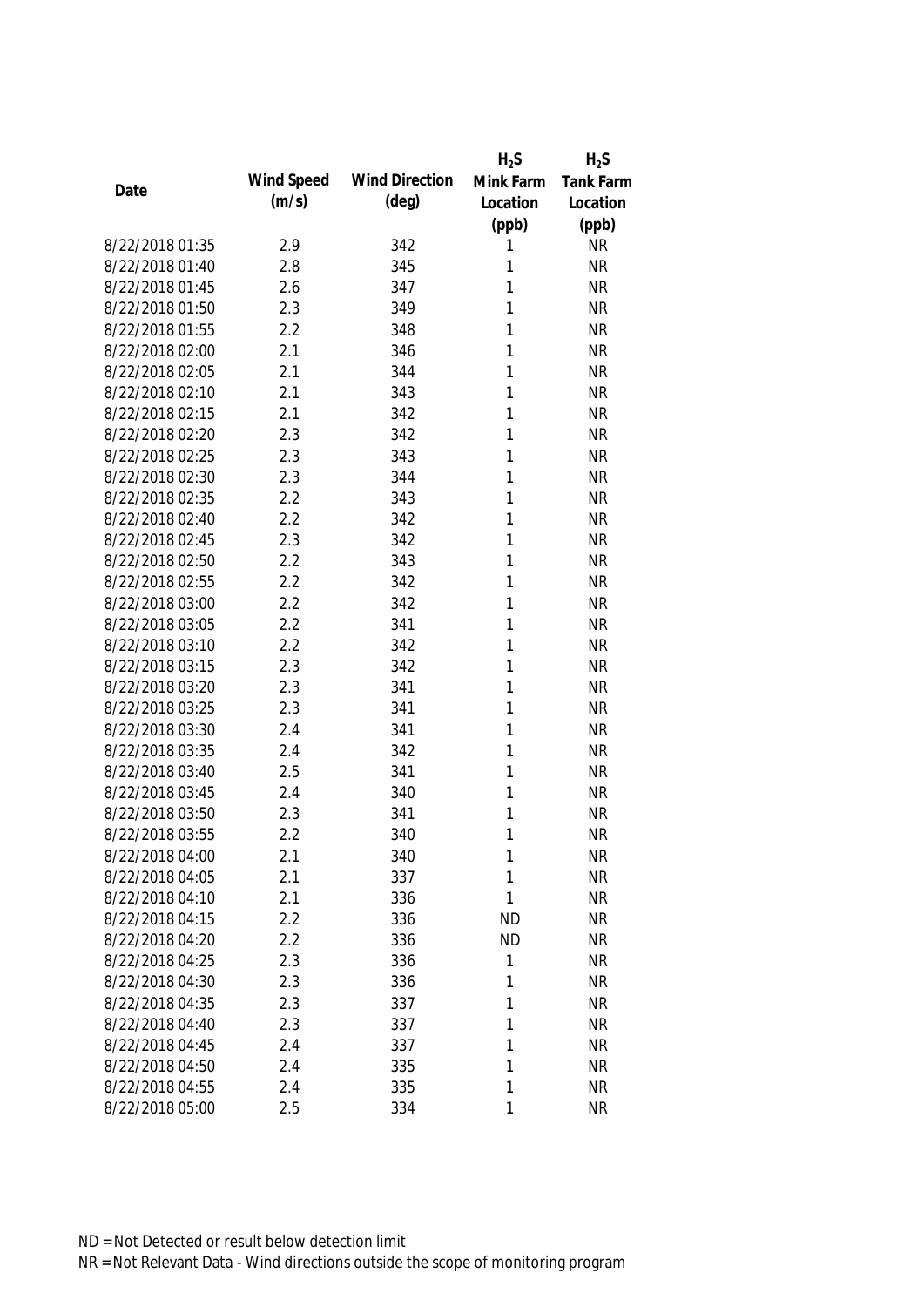|                 |            |                       | $H_2S$         | $H_2S$           |
|-----------------|------------|-----------------------|----------------|------------------|
| Date            | Wind Speed | <b>Wind Direction</b> | Mink Farm      | <b>Tank Farm</b> |
|                 | (m/s)      | $(\text{deg})$        | Location       | Location         |
|                 |            |                       | (ppb)          | (ppb)            |
| 8/22/2018 05:05 | 2.5        | 334                   | 1              | <b>NR</b>        |
| 8/22/2018 05:10 | 2.5        | 334                   | 1              | <b>NR</b>        |
| 8/22/2018 05:15 | 2.5        | 335                   | 1              | <b>NR</b>        |
| 8/22/2018 05:20 | 2.4        | 336                   | 1              | <b>NR</b>        |
| 8/22/2018 05:25 | 2.4        | 336                   | 1              | <b>NR</b>        |
| 8/22/2018 05:30 | 2.4        | 338                   | 1              | <b>NR</b>        |
| 8/22/2018 05:35 | 2.3        | 339                   | 1              | <b>NR</b>        |
| 8/22/2018 05:40 | 2.4        | 340                   | 1              | <b>NR</b>        |
| 8/22/2018 05:45 | 2.3        | 340                   | 1              | <b>NR</b>        |
| 8/22/2018 05:50 | 2.3        | 341                   | 1              | <b>NR</b>        |
| 8/22/2018 05:55 | 2.2        | 341                   | 1              | <b>NR</b>        |
| 8/22/2018 06:00 | 2.2        | 340                   | 1              | <b>NR</b>        |
| 8/22/2018 06:05 | 2.1        | 340                   | 1              | <b>NR</b>        |
| 8/22/2018 06:10 | 2.1        | 341                   | 1              | <b>NR</b>        |
| 8/22/2018 06:15 | 2.2        | 341                   | 1              | <b>NR</b>        |
| 8/22/2018 06:20 | 2.1        | 341                   | 1              | <b>NR</b>        |
| 8/22/2018 06:25 | 2.0        | 342                   | 1              | <b>NR</b>        |
| 8/22/2018 06:30 | 2.1        | 343                   | $\overline{2}$ | <b>NR</b>        |
| 8/22/2018 06:35 | 2.0        | 343                   | $\overline{2}$ | <b>NR</b>        |
| 8/22/2018 06:40 | 1.9        | 343                   | $\overline{2}$ | <b>NR</b>        |
| 8/22/2018 06:45 | 1.8        | 343                   | $\overline{2}$ | <b>NR</b>        |
| 8/22/2018 06:50 | 1.8        | 344                   | $\overline{2}$ | <b>NR</b>        |
| 8/22/2018 06:55 | 1.8        | 344                   | $\mathbf{1}$   | <b>NR</b>        |
| 8/22/2018 07:00 | 1.8        | 344                   | 1              | <b>NR</b>        |
| 8/22/2018 07:05 | 1.8        | 342                   | 1              | <b>NR</b>        |
| 8/22/2018 07:10 | 2.0        | 341                   | 1              | <b>NR</b>        |
| 8/22/2018 07:15 | 2.1        | 338                   | 1              | <b>NR</b>        |
| 8/22/2018 07:20 | 2.3        | 335                   | 1              | <b>NR</b>        |
| 8/22/2018 07:25 | 2.5        | 335                   | 1              | <b>NR</b>        |
| 8/22/2018 07:30 | 2.5        | 334                   | 1              | <b>NR</b>        |
| 8/22/2018 07:35 | 2.5        | 333                   | 1              | <b>NR</b>        |
| 8/22/2018 07:40 | 2.6        | 333                   | 1              | <b>NR</b>        |
| 8/22/2018 07:45 | 2.6        | 337                   | 1              | <b>NR</b>        |
| 8/22/2018 07:50 | 2.5        | 338                   | 1              | <b>NR</b>        |
| 8/22/2018 07:55 | 2.5        | 339                   | 1              | <b>NR</b>        |
| 8/22/2018 08:00 | 2.4        | 339                   | 1              | <b>NR</b>        |
| 8/22/2018 08:05 | 2.4        | 342                   | 1              | <b>NR</b>        |
| 8/22/2018 08:10 | 2.4        | 341                   | 1              | <b>NR</b>        |
| 8/22/2018 08:15 | 2.2        | 338                   | 1              | <b>NR</b>        |
| 8/22/2018 08:20 | 2.2        | 337                   | 1              | <b>NR</b>        |
| 8/22/2018 08:25 | 2.2        | 336                   | 1              | <b>NR</b>        |
| 8/22/2018 08:30 | 2.1        | 335                   | 1              | <b>NR</b>        |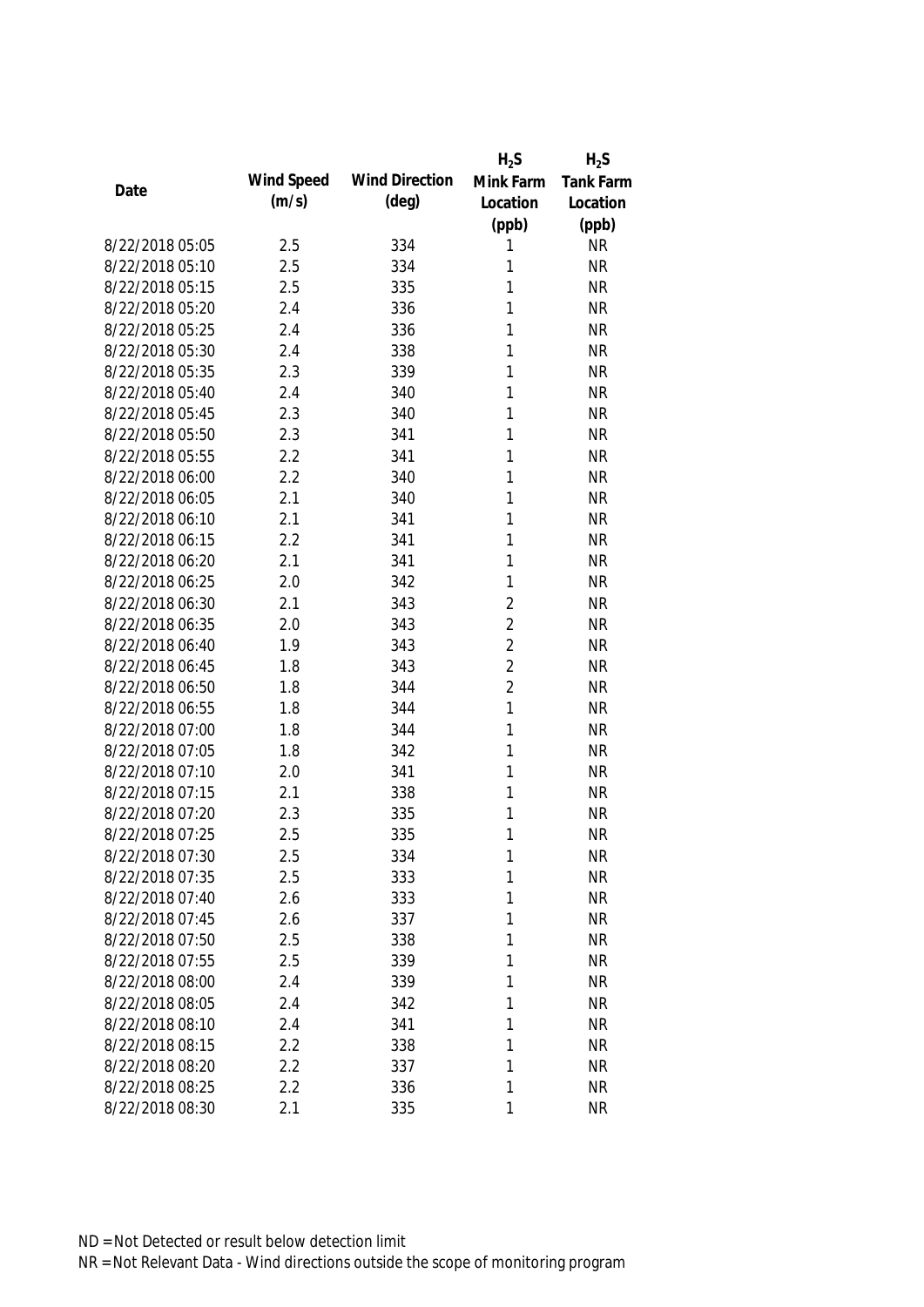|                 |            |                       | $H_2S$    | $H_2S$           |
|-----------------|------------|-----------------------|-----------|------------------|
| Date            | Wind Speed | <b>Wind Direction</b> | Mink Farm | <b>Tank Farm</b> |
|                 | (m/s)      | $(\text{deg})$        | Location  | Location         |
|                 |            |                       | (ppb)     | (ppb)            |
| 8/22/2018 08:35 | 2.1        | 332                   | 1         | <b>NR</b>        |
| 8/22/2018 08:40 | 2.1        | 331                   | 1         | <b>NR</b>        |
| 8/22/2018 08:45 | 2.2        | 331                   | 1         | <b>NR</b>        |
| 8/22/2018 08:50 | 2.3        | 333                   | 1         | <b>NR</b>        |
| 8/22/2018 08:55 | 2.3        | 331                   | 1         | <b>NR</b>        |
| 8/22/2018 09:00 | 2.4        | 331                   | 1         | <b>NR</b>        |
| 8/22/2018 09:05 | 2.5        | 331                   | 1         | <b>NR</b>        |
| 8/22/2018 09:10 | 2.5        | 331                   | 1         | <b>NR</b>        |
| 8/22/2018 09:15 | 2.6        | 332                   | 1         | <b>NR</b>        |
| 8/22/2018 09:20 | 2.7        | 329                   | 1         | <b>NR</b>        |
| 8/22/2018 09:25 | 2.8        | 332                   | 1         | <b>NR</b>        |
| 8/22/2018 09:30 | 2.9        | 334                   | 1         | <b>NR</b>        |
| 8/22/2018 09:35 | 3.0        | 333                   | 1         | <b>NR</b>        |
| 8/22/2018 09:40 | 3.2        | 334                   | 1         | <b>NR</b>        |
| 8/22/2018 09:45 | 3.2        | 335                   | 1         | <b>NR</b>        |
| 8/22/2018 09:50 | 3.1        | 336                   | 1         | <b>NR</b>        |
| 8/22/2018 09:55 | 3.0        | 336                   | <b>ND</b> | <b>NR</b>        |
| 8/22/2018 10:00 | 2.9        | 333                   | 1         | <b>NR</b>        |
| 8/22/2018 10:05 | 2.7        | 332                   | 1         | <b>NR</b>        |
| 8/22/2018 10:10 | 2.6        | 332                   | 1         | <b>NR</b>        |
| 8/22/2018 10:15 | 2.6        | 332                   | 1         | <b>NR</b>        |
| 8/22/2018 10:20 | 2.6        | 334                   | 1         | <b>NR</b>        |
| 8/22/2018 10:25 | 2.6        | 337                   | 1         | <b>NR</b>        |
| 8/22/2018 10:30 | 2.7        | 337                   | 1         | <b>NR</b>        |
| 8/22/2018 10:35 | 2.7        | 340                   | 1         | <b>NR</b>        |
| 8/22/2018 10:40 | 2.6        | 339                   | 1         | <b>NR</b>        |
| 8/22/2018 10:45 | 2.8        | 338                   | 1         | <b>NR</b>        |
| 8/22/2018 10:50 | 3.0        | 336                   | 1         | <b>NR</b>        |
| 8/22/2018 10:55 | 3.3        | 333                   | 1         | <b>NR</b>        |
| 8/22/2018 11:00 | 3.2        | 332                   | 1         | <b>NR</b>        |
| 8/22/2018 11:05 | 3.2        | 331                   | 1         | <b>NR</b>        |
| 8/22/2018 11:10 | 3.4        | 330                   | 1         | <b>NR</b>        |
| 8/22/2018 11:15 | 3.5        | 328                   | 1         | <b>NR</b>        |
| 8/22/2018 11:20 | 3.4        | 331                   | 1         | <b>NR</b>        |
| 8/22/2018 11:25 | 3.2        | 334                   | 1         | <b>NR</b>        |
| 8/22/2018 11:30 | 3.1        | 334                   | 1         | <b>NR</b>        |
| 8/22/2018 11:35 | 3.3        | 329                   | 1         | <b>NR</b>        |
| 8/22/2018 11:40 | 3.2        | 326                   | 1         | <b>NR</b>        |
| 8/22/2018 11:45 | 3.4        | 325                   | <b>ND</b> | <b>NR</b>        |
| 8/22/2018 11:50 | 3.4        | 322                   | <b>ND</b> | <b>NR</b>        |
| 8/22/2018 11:55 | 3.7        | 318                   | <b>ND</b> | <b>NR</b>        |
| 8/22/2018 12:00 | 4.1        | 318                   | 1         | <b>NR</b>        |
|                 |            |                       |           |                  |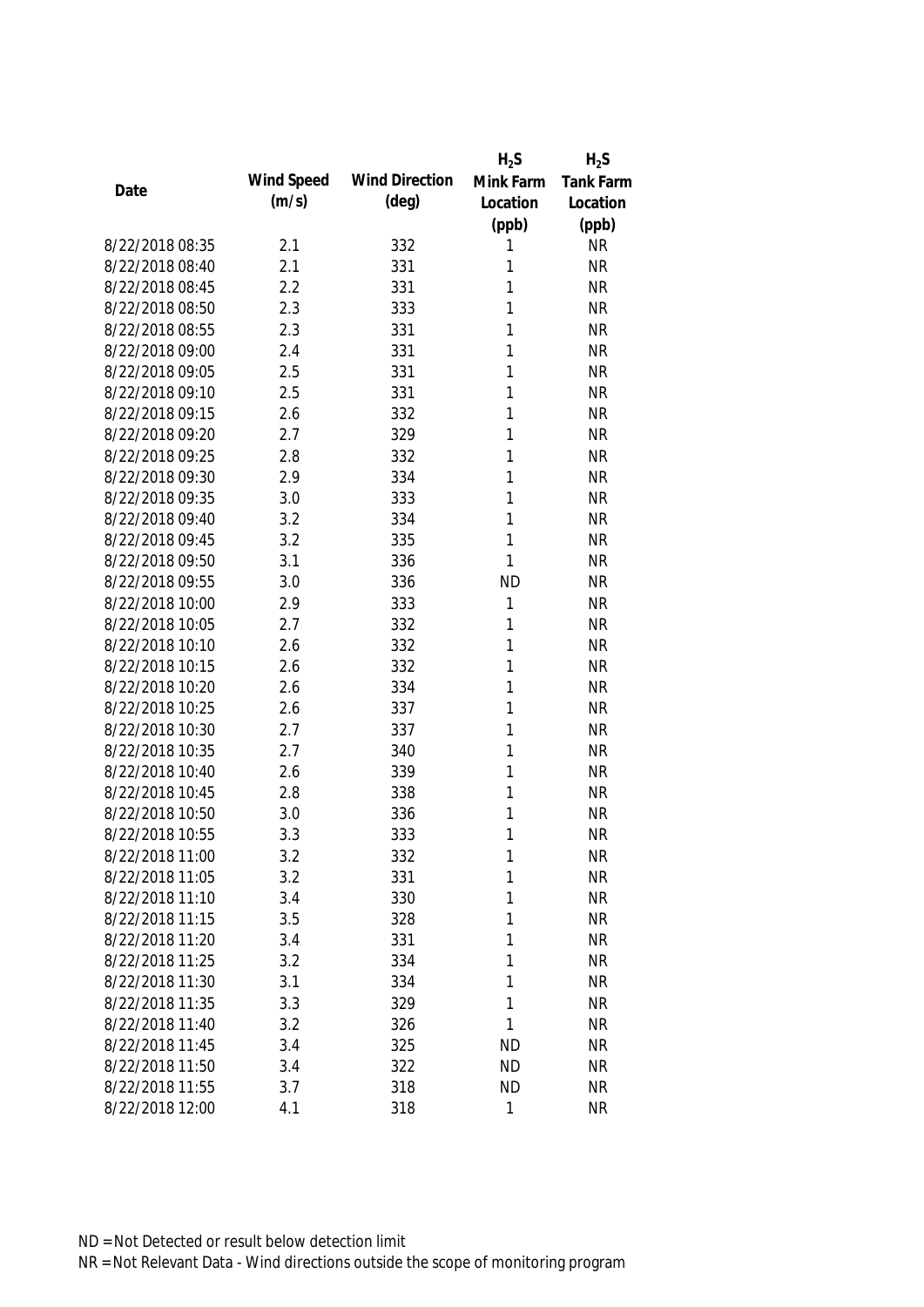|                 |            |                       | $H_2S$       | $H_2S$    |
|-----------------|------------|-----------------------|--------------|-----------|
| Date            | Wind Speed | <b>Wind Direction</b> | Mink Farm    | Tank Farm |
|                 | (m/s)      | $(\text{deg})$        | Location     | Location  |
|                 |            |                       | (ppb)        | (ppb)     |
| 8/22/2018 12:05 | 4.1        | 322                   | 1            | <b>NR</b> |
| 8/22/2018 12:10 | 4.1        | 324                   | <b>ND</b>    | <b>NR</b> |
| 8/22/2018 12:15 | 3.9        | 325                   | <b>ND</b>    | <b>NR</b> |
| 8/22/2018 12:20 | 3.8        | 327                   | <b>ND</b>    | <b>NR</b> |
| 8/22/2018 12:25 | 3.6        | 332                   | $\mathbf{1}$ | <b>NR</b> |
| 8/22/2018 12:30 | 3.3        | 335                   | <b>ND</b>    | <b>NR</b> |
| 8/22/2018 12:35 | 3.3        | 337                   | <b>ND</b>    | <b>NR</b> |
| 8/22/2018 12:40 | 3.4        | 339                   | 1            | <b>NR</b> |
| 8/22/2018 12:45 | 3.5        | 337                   | 1            | <b>NR</b> |
| 8/22/2018 12:50 | 3.6        | 335                   | 1            | <b>NR</b> |
| 8/22/2018 12:55 | 3.9        | 333                   | 1            | <b>NR</b> |
| 8/22/2018 13:00 | 3.9        | 334                   | 1            | <b>NR</b> |
| 8/22/2018 13:05 | 3.9        | 334                   | 1            | <b>NR</b> |
| 8/22/2018 13:10 | 3.7        | 336                   | 1            | <b>NR</b> |
| 8/22/2018 13:15 | 3.7        | 340                   | 1            | <b>NR</b> |
| 8/22/2018 13:20 | 3.7        | 340                   | <b>ND</b>    | <b>NR</b> |
| 8/22/2018 13:25 | 3.4        | 336                   | <b>ND</b>    | <b>NR</b> |
| 8/22/2018 13:30 | 3.4        | 334                   | <b>ND</b>    | <b>NR</b> |
| 8/22/2018 13:35 | 3.6        | 331                   | $\mathbf{1}$ | <b>NR</b> |
| 8/22/2018 13:40 | 3.7        | 328                   | <b>ND</b>    | <b>NR</b> |
| 8/22/2018 13:45 | 3.7        | 326                   | <b>ND</b>    | <b>NR</b> |
| 8/22/2018 13:50 | 3.7        | 330                   | <b>ND</b>    | <b>NR</b> |
| 8/22/2018 13:55 | 3.8        | 333                   | <b>ND</b>    | <b>NR</b> |
| 8/22/2018 14:00 | 3.8        | 333                   | 1            | <b>NR</b> |
| 8/22/2018 14:05 | 3.7        | 329                   | 1            | <b>NR</b> |
| 8/22/2018 14:10 | 3.7        | 328                   | 1            | <b>NR</b> |
| 8/22/2018 14:15 | 3.8        | 324                   | 1            | <b>NR</b> |
| 8/22/2018 14:20 | 3.9        | 319                   | 1            | <b>NR</b> |
| 8/22/2018 14:25 | 3.7        | 317                   | 1            | <b>NR</b> |
| 8/22/2018 14:30 | 4.2        | 314                   | 1            | <b>NR</b> |
| 8/22/2018 14:35 | 4.3        | 317                   | 1            | <b>NR</b> |
| 8/22/2018 14:40 | 4.3        | 317                   | <b>ND</b>    | <b>NR</b> |
| 8/22/2018 14:45 | 4.3        | 320                   | 1            | <b>NR</b> |
| 8/22/2018 14:50 | 4.5        | 320                   | <b>ND</b>    | <b>NR</b> |
| 8/22/2018 14:55 | 4.8        | 321                   | <b>ND</b>    | <b>NR</b> |
| 8/22/2018 15:00 | 4.5        | 320                   | <b>ND</b>    | <b>NR</b> |
| 8/22/2018 15:05 | 4.5        | 322                   | <b>ND</b>    | <b>NR</b> |
| 8/22/2018 15:10 | 4.5        | 325                   | <b>ND</b>    | <b>NR</b> |
| 8/22/2018 15:15 | 4.5        | 328                   | 1            | <b>NR</b> |
| 8/22/2018 15:20 | 4.4        | 328                   | 1            | <b>NR</b> |
| 8/22/2018 15:25 | 4.3        | 328                   | 1            | <b>NR</b> |
| 8/22/2018 15:30 | 4.1        | 332                   | 1            | <b>NR</b> |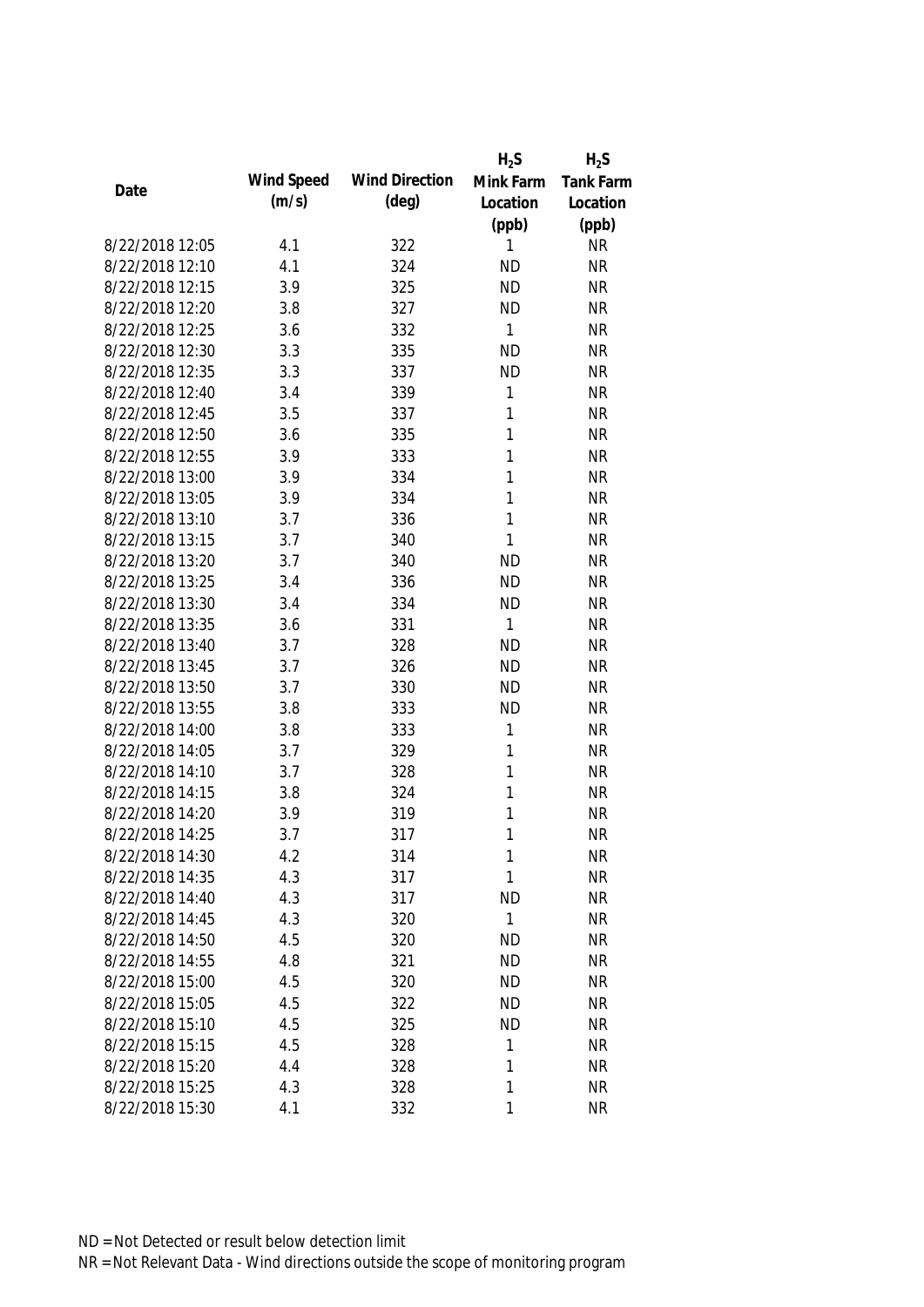|                 |            |                       | $H_2S$      | $H_2S$           |
|-----------------|------------|-----------------------|-------------|------------------|
| Date            | Wind Speed | <b>Wind Direction</b> | Mink Farm   | <b>Tank Farm</b> |
|                 | (m/s)      | $(\text{deg})$        | Location    | Location         |
|                 |            |                       | (ppb)       | (ppb)            |
| 8/22/2018 15:35 | 3.8        | 333                   | 1           | <b>NR</b>        |
| 8/22/2018 15:40 | 3.7        | 334                   | 1           | <b>NR</b>        |
| 8/22/2018 15:45 | 3.6        | 329                   | 1           | <b>NR</b>        |
| 8/22/2018 15:50 | 3.3        | 329                   | 1           | <b>NR</b>        |
| 8/22/2018 15:55 | 2.9        | 329                   | 1           | <b>NR</b>        |
| 8/22/2018 16:00 | 2.8        | 327                   | 1           | <b>NR</b>        |
| 8/22/2018 16:05 | 2.8        | 329                   | 1           | <b>NR</b>        |
| 8/22/2018 16:10 | 2.8        | 332                   | 1           | <b>NR</b>        |
| 8/22/2018 16:15 | 2.7        | 336                   | 1           | <b>NR</b>        |
| 8/22/2018 16:20 | 2.6        | 340                   | 1           | <b>NR</b>        |
| 8/22/2018 16:25 | 3.0        | 340                   | 1           | <b>NR</b>        |
| 8/22/2018 16:30 | 3.2        | 343                   | 1           | <b>NR</b>        |
| 8/22/2018 16:35 | 3.4        | 340                   | 1           | <b>NR</b>        |
| 8/22/2018 16:40 | 3.4        | 338                   | 1           | <b>NR</b>        |
| 8/22/2018 16:45 | 3.6        | 338                   | 1           | <b>NR</b>        |
| 8/22/2018 16:50 | 3.8        | 337                   | 1           | <b>NR</b>        |
| 8/22/2018 16:55 | 3.6        | 336                   | 1           | <b>NR</b>        |
| 8/22/2018 17:00 | 3.8        | 333                   | 1           | <b>NR</b>        |
| 8/22/2018 17:05 | 3.7        | 332                   | 1           | <b>NR</b>        |
| 8/22/2018 17:10 | 3.8        | 332                   | 1           | <b>NR</b>        |
| 8/22/2018 17:15 | 3.7        | 331                   | 1           | <b>NR</b>        |
| 8/22/2018 17:20 | 3.8        | 327                   | 1           | <b>NR</b>        |
| 8/22/2018 17:25 | 4.0        | 324                   | 1           | <b>NR</b>        |
| 8/22/2018 17:30 | 4.1        | 322                   | 1           | <b>NR</b>        |
| 8/22/2018 17:35 | 4.1        | 318                   | <b>ND</b>   | <b>NR</b>        |
| 8/22/2018 17:40 | 4.3        | 315                   | 1           | <b>NR</b>        |
| 8/22/2018 17:45 | 4.5        | 314                   | <b>ND</b>   | <b>NR</b>        |
| 8/22/2018 17:50 | 4.4        | 316                   | 1           | <b>NR</b>        |
| 8/22/2018 17:55 | 4.4        | 316                   | <b>ND</b>   | <b>NR</b>        |
| 8/22/2018 18:00 | 4.4        | 316                   | <b>ND</b>   | <b>NR</b>        |
| 8/22/2018 18:05 | 4.3        | 317                   | $\mathbf 1$ | <b>NR</b>        |
| 8/22/2018 18:10 | 4.1        | 319                   | 1           | <b>NR</b>        |
| 8/22/2018 18:15 | 3.9        | 320                   | 1           | <b>NR</b>        |
| 8/22/2018 18:20 | 3.8        | 321                   | 1           | <b>NR</b>        |
| 8/22/2018 18:25 | 3.4        | 323                   | 1           | <b>NR</b>        |
| 8/22/2018 18:30 | 3.2        | 329                   | 1           | <b>NR</b>        |
| 8/22/2018 18:35 | 3.0        | 332                   | <b>ND</b>   | <b>NR</b>        |
| 8/22/2018 18:40 | 3.0        | 333                   | <b>ND</b>   | <b>NR</b>        |
| 8/22/2018 18:45 | 2.9        | 332                   | <b>ND</b>   | <b>NR</b>        |
| 8/22/2018 18:50 | 2.9        | 332                   | <b>ND</b>   | <b>NR</b>        |
| 8/22/2018 18:55 | 3.0        | 332                   | <b>ND</b>   | <b>NR</b>        |
| 8/22/2018 19:00 | 2.9        | 332                   | <b>ND</b>   | <b>NR</b>        |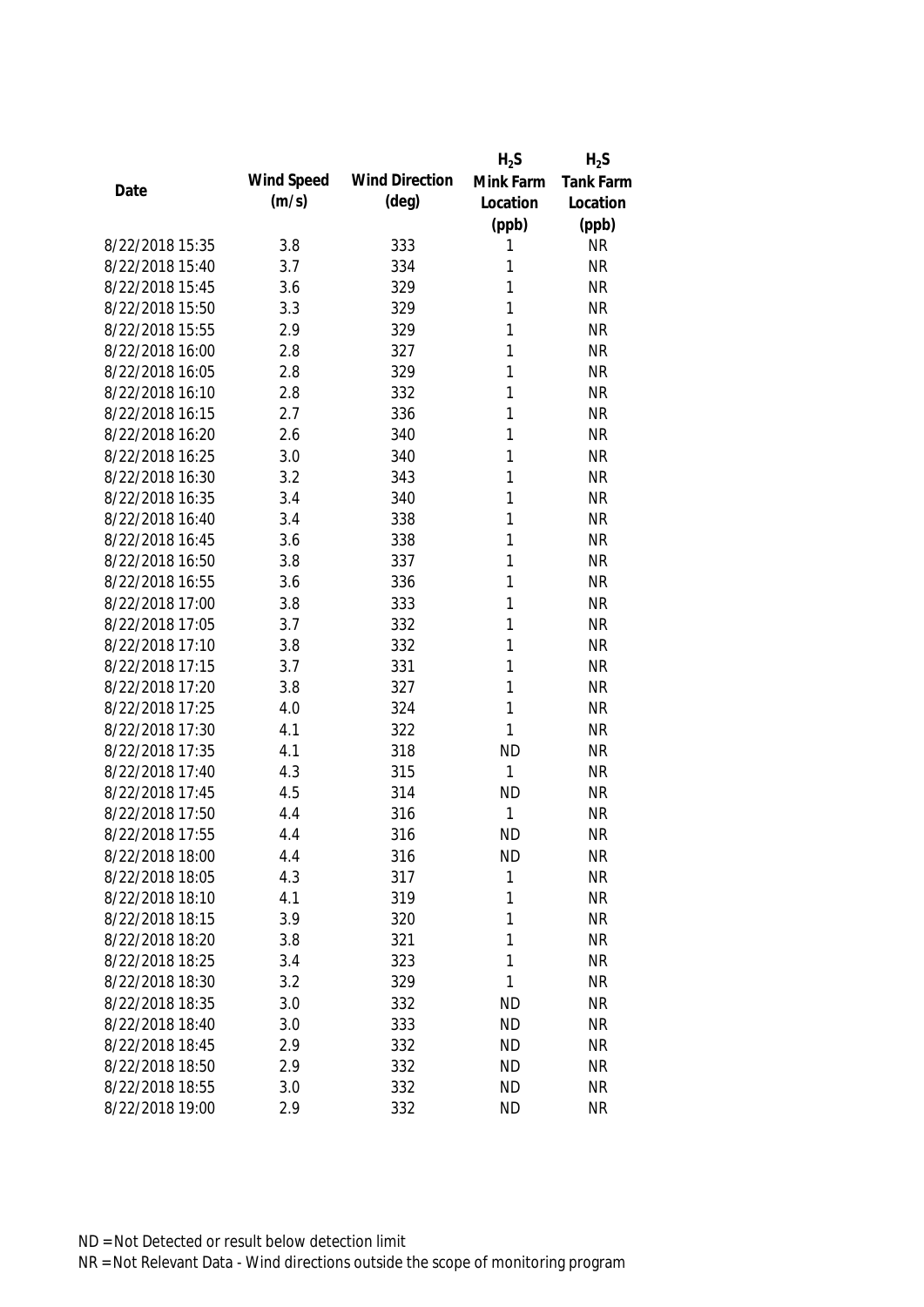|                 |            |                       | $H_2S$         | $H_2S$           |
|-----------------|------------|-----------------------|----------------|------------------|
| Date            | Wind Speed | <b>Wind Direction</b> | Mink Farm      | <b>Tank Farm</b> |
|                 | (m/s)      | $(\text{deg})$        | Location       | Location         |
|                 |            |                       | (ppb)          | (ppb)            |
| 8/22/2018 19:05 | 3.0        | 331                   | <b>ND</b>      | <b>NR</b>        |
| 8/22/2018 19:10 | 2.9        | 331                   | 1              | <b>NR</b>        |
| 8/22/2018 19:15 | 2.8        | 333                   | 1              | <b>NR</b>        |
| 8/22/2018 19:20 | 2.8        | 334                   | 1              | <b>NR</b>        |
| 8/22/2018 19:25 | 2.8        | 335                   | 1              | <b>NR</b>        |
| 8/22/2018 19:30 | 2.8        | 335                   | 1              | <b>NR</b>        |
| 8/22/2018 19:35 | 2.7        | 336                   | 1              | <b>NR</b>        |
| 8/22/2018 19:40 | 2.6        | 337                   | 1              | <b>NR</b>        |
| 8/22/2018 19:45 | 2.7        | 337                   | 1              | <b>NR</b>        |
| 8/22/2018 19:50 | 2.5        | 339                   | 1              | <b>NR</b>        |
| 8/22/2018 19:55 | 2.3        | 340                   | 1              | <b>NR</b>        |
| 8/22/2018 20:00 | 2.3        | 340                   | 1              | <b>NR</b>        |
| 8/22/2018 20:05 | 2.1        | 340                   | 1              | <b>NR</b>        |
| 8/22/2018 20:10 | 2.0        | 338                   | 1              | <b>NR</b>        |
| 8/22/2018 20:15 | 2.0        | 337                   | 1              | <b>NR</b>        |
| 8/22/2018 20:20 | 1.9        | 335                   | 1              | <b>NR</b>        |
| 8/22/2018 20:25 | 1.9        | 334                   | 1              | <b>NR</b>        |
| 8/22/2018 20:30 | 1.8        | 333                   | 1              | <b>NR</b>        |
| 8/22/2018 20:35 | 1.8        | 334                   | 1              | <b>NR</b>        |
| 8/22/2018 20:40 | 1.8        | 336                   | 1              | <b>NR</b>        |
| 8/22/2018 20:45 | 1.8        | 336                   | 1              | <b>NR</b>        |
| 8/22/2018 20:50 | 1.7        | 336                   | 1              | <b>NR</b>        |
| 8/22/2018 20:55 | 1.7        | 336                   | 1              | <b>NR</b>        |
| 8/22/2018 21:00 | 1.7        | 334                   | 1              | <b>NR</b>        |
| 8/22/2018 21:05 | 1.7        | 329                   | $\overline{2}$ | <b>NR</b>        |
| 8/22/2018 21:10 | 1.7        | 326                   | $\overline{2}$ | <b>NR</b>        |
| 8/22/2018 21:15 | 1.7        | 322                   | $\overline{2}$ | <b>NR</b>        |
| 8/22/2018 21:20 | 1.6        | 320                   | $\overline{2}$ | <b>NR</b>        |
| 8/22/2018 21:25 | 1.6        | 318                   | $\overline{2}$ | <b>NR</b>        |
| 8/22/2018 21:30 | 1.7        | 317                   | 2              | <b>NR</b>        |
| 8/22/2018 21:35 | 1.7        | 319                   | $\overline{2}$ | <b>NR</b>        |
| 8/22/2018 21:40 | 1.6        | 318                   | $\overline{2}$ | <b>NR</b>        |
| 8/22/2018 21:45 | 1.6        | 315                   | 1              | <b>NR</b>        |
| 8/22/2018 21:50 | 1.5        | 311                   | 1              | <b>NR</b>        |
| 8/22/2018 21:55 | 1.5        | 309                   | 1              | <b>NR</b>        |
| 8/22/2018 22:00 | 1.2        | 305                   | 1              | <b>NR</b>        |
| 8/22/2018 22:05 | 1.1        | 301                   | 1              | <b>NR</b>        |
| 8/22/2018 22:10 | 1.2        | 299                   | 1              | <b>NR</b>        |
| 8/22/2018 22:15 | 1.2        | 296                   | 1              | <b>NR</b>        |
| 8/22/2018 22:20 | 1.1        | 295                   | $\overline{2}$ | <b>NR</b>        |
| 8/22/2018 22:25 | 1.1        | 290                   | $\overline{2}$ | <b>NR</b>        |
| 8/22/2018 22:30 | 1.3        | 288                   | $\mathbf{1}$   | <b>NR</b>        |
|                 |            |                       |                |                  |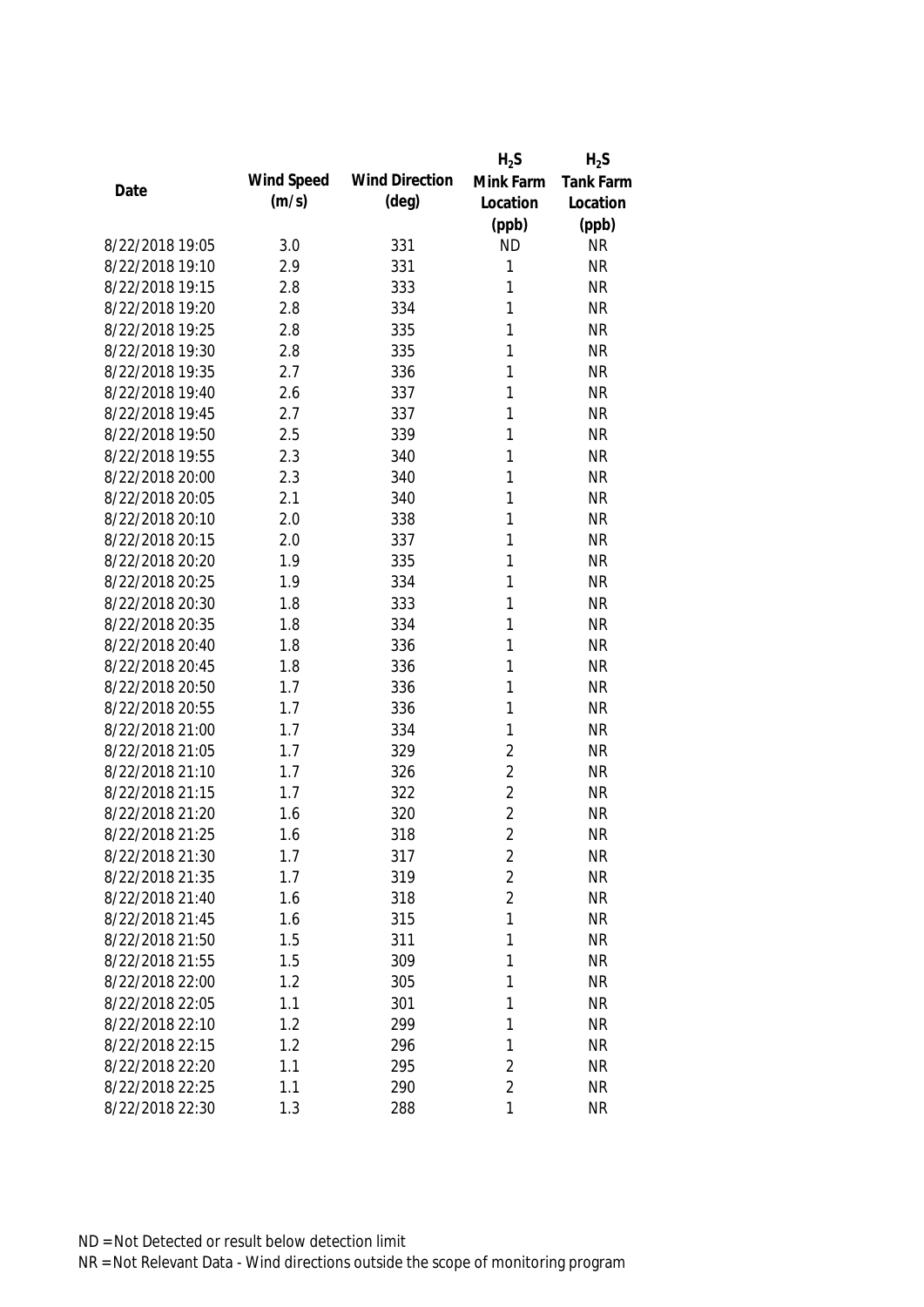|                 |            |                       | $H_2S$       | $H_2S$           |
|-----------------|------------|-----------------------|--------------|------------------|
| Date            | Wind Speed | <b>Wind Direction</b> | Mink Farm    | <b>Tank Farm</b> |
|                 | (m/s)      | $(\text{deg})$        | Location     | Location         |
|                 |            |                       | (ppb)        | (ppb)            |
| 8/22/2018 22:35 | 1.2        | 285                   | 1            | <b>NR</b>        |
| 8/22/2018 22:40 | 1.0        | 279                   | 1            | <b>NR</b>        |
| 8/22/2018 22:45 | 1.0        | 269                   | 1            | 1                |
| 8/22/2018 22:50 | 1.0        | 260                   | 1            | 1                |
| 8/22/2018 22:55 | 0.9        | 253                   | 1            | 1                |
| 8/22/2018 23:00 | 0.9        | 242                   | 1            | 1                |
| 8/22/2018 23:05 | 1.0        | 232                   | 1            | 1                |
| 8/22/2018 23:10 | 1.0        | 229                   | <b>NR</b>    | 1                |
| 8/22/2018 23:15 | 0.9        | 226                   | <b>NR</b>    | 1                |
| 8/22/2018 23:20 | 0.9        | 224                   | <b>NR</b>    | 1                |
| 8/22/2018 23:25 | 0.9        | 225                   | <b>NR</b>    | $\overline{2}$   |
| 8/22/2018 23:30 | 0.9        | 230                   | 1            | $\overline{2}$   |
| 8/22/2018 23:35 | 0.9        | 233                   | 1            | $\overline{2}$   |
| 8/22/2018 23:40 | 0.9        | 234                   | 1            | 1                |
| 8/22/2018 23:45 | 1.0        | 235                   | 1            | 1                |
| 8/22/2018 23:50 | 1.0        | 233                   | 1            | 1                |
| 8/22/2018 23:55 | 1.1        | 232                   | 1            | 1                |
| 8/22/2018 24:00 | 1.1        | 231                   | 1            | 1                |
| 8/23/2018 00:05 | 1.0        | 232                   | 1            | 1                |
| 8/23/2018 00:10 | 0.9        | 235                   | 1            | $\overline{2}$   |
| 8/23/2018 00:15 | 0.7        | 237                   | 1            | $\overline{2}$   |
| 8/23/2018 00:20 | 0.7        | 247                   | 1            | 1                |
| 8/23/2018 00:25 | 0.7        | 270                   | 1            | 1                |
| 8/23/2018 00:30 | 0.7        | 287                   | 1            | <b>NR</b>        |
| 8/23/2018 00:35 | 0.8        | 297                   | 1            | <b>NR</b>        |
| 8/23/2018 00:40 | 0.9        | 299                   | 1            | <b>NR</b>        |
| 8/23/2018 00:45 | 0.9        | 299                   | 1            | <b>NR</b>        |
| 8/23/2018 00:50 | 0.9        | 292                   | 1            | <b>NR</b>        |
| 8/23/2018 00:55 | 0.8        | 268                   | 1            | 1                |
| 8/23/2018 01:00 | 0.8        | 249                   | 1            | 1                |
| 8/23/2018 01:05 | 0.6        | 231                   | 1            | 1                |
| 8/23/2018 01:10 | 0.5        | 218                   | <b>NR</b>    | 1                |
| 8/23/2018 01:15 | 0.6        | 233                   | $\mathbf{1}$ | 1                |
| 8/23/2018 01:20 | 0.8        | 242                   | <b>ND</b>    | 1                |
| 8/23/2018 01:25 | 0.7        | 248                   | <b>ND</b>    | 1                |
| 8/23/2018 01:30 | 0.8        | 248                   | <b>ND</b>    | $\overline{2}$   |
| 8/23/2018 01:35 | 0.9        | 244                   | <b>ND</b>    | 1                |
| 8/23/2018 01:40 | 1.1        | 242                   | <b>ND</b>    | 2                |
| 8/23/2018 01:45 | 1.1        | 236                   | 1            | $\overline{2}$   |
| 8/23/2018 01:50 | 1.2        | 232                   | 1            | $\overline{2}$   |
| 8/23/2018 01:55 | 1.3        | 232                   | 1            | $\overline{2}$   |
| 8/23/2018 02:00 | 1.3        | 234                   | 1            | $\mathbf{1}$     |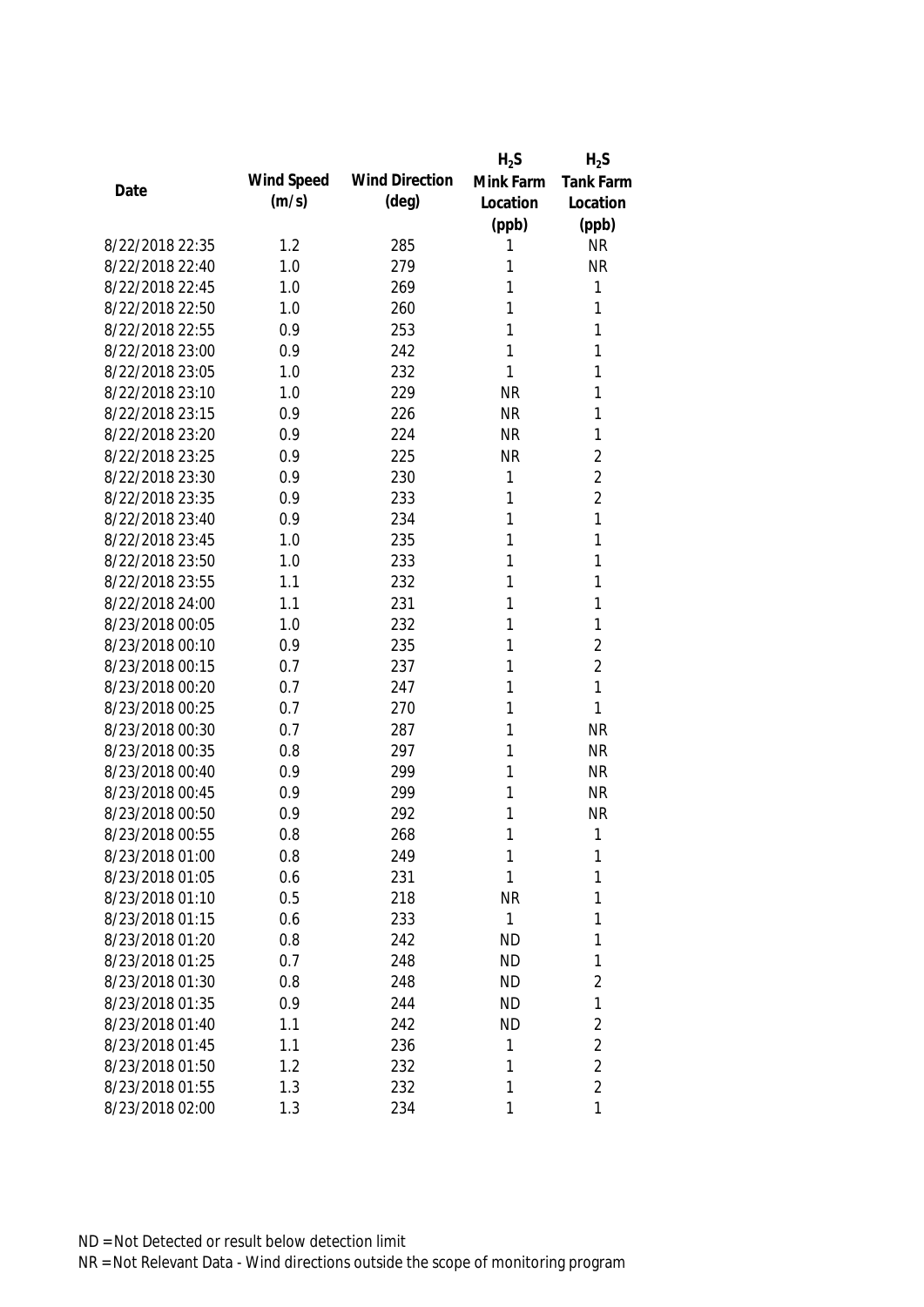|                 |            |                       | $H_2S$    | $H_2S$         |
|-----------------|------------|-----------------------|-----------|----------------|
| Date            | Wind Speed | <b>Wind Direction</b> | Mink Farm | Tank Farm      |
|                 | (m/s)      | $(\text{deg})$        | Location  | Location       |
|                 |            |                       | (ppb)     | (ppb)          |
| 8/23/2018 02:05 | 1.3        | 239                   | 1         | 1              |
| 8/23/2018 02:10 | 1.3        | 241                   | 1         | $\overline{2}$ |
| 8/23/2018 02:15 | 1.2        | 241                   | 1         | 1              |
| 8/23/2018 02:20 | 1.0        | 240                   | 1         | 1              |
| 8/23/2018 02:25 | 1.0        | 241                   | 1         | 1              |
| 8/23/2018 02:30 | 1.0        | 244                   | 1         | 1              |
| 8/23/2018 02:35 | 1.0        | 243                   | <b>ND</b> | 1              |
| 8/23/2018 02:40 | 1.1        | 245                   | <b>ND</b> | 1              |
| 8/23/2018 02:45 | 1.2        | 243                   | <b>ND</b> | 1              |
| 8/23/2018 02:50 | 1.3        | 245                   | <b>ND</b> | 1              |
| 8/23/2018 02:55 | 1.4        | 246                   | <b>ND</b> | 1              |
| 8/23/2018 03:00 | 1.4        | 243                   | 1         | 1              |
| 8/23/2018 03:05 | 1.4        | 241                   | 1         | 1              |
| 8/23/2018 03:10 | 1.4        | 238                   | 1         | 1              |
| 8/23/2018 03:15 | 1.6        | 241                   | 1         | 1              |
| 8/23/2018 03:20 | 1.6        | 241                   | <b>ND</b> | 1              |
| 8/23/2018 03:25 | 1.6        | 241                   | <b>ND</b> | 1              |
| 8/23/2018 03:30 | 1.7        | 242                   | 1         | 1              |
| 8/23/2018 03:35 | 1.7        | 241                   | 1         | 1              |
| 8/23/2018 03:40 | 1.7        | 240                   | 1         | 1              |
| 8/23/2018 03:45 | 1.6        | 239                   | 1         | 1              |
| 8/23/2018 03:50 | 1.6        | 239                   | 1         | 1              |
| 8/23/2018 03:55 | 1.6        | 238                   | 1         | 1              |
| 8/23/2018 04:00 | 1.5        | 238                   | 1         | 1              |
| 8/23/2018 04:05 | 1.5        | 238                   | 1         | 1              |
| 8/23/2018 04:10 | 1.4        | 240                   | 1         | 1              |
| 8/23/2018 04:15 | 1.5        | 243                   | 1         | 1              |
| 8/23/2018 04:20 | 1.4        | 244                   | <b>ND</b> | 1              |
| 8/23/2018 04:25 | 1.3        | 246                   | <b>ND</b> | 1              |
| 8/23/2018 04:30 | 1.2        | 248                   | <b>ND</b> | 1              |
| 8/23/2018 04:35 | 1.1        | 249                   | <b>ND</b> | 1              |
| 8/23/2018 04:40 | 1.0        | 250                   | <b>ND</b> | 1              |
| 8/23/2018 04:45 | 0.8        | 248                   | <b>ND</b> | $\sqrt{2}$     |
| 8/23/2018 04:50 | 0.8        | 246                   | <b>ND</b> | $\overline{2}$ |
| 8/23/2018 04:55 | 0.8        | 240                   | 1         | $\overline{2}$ |
| 8/23/2018 05:00 | 0.8        | 234                   | 1         | $\overline{2}$ |
| 8/23/2018 05:05 | 0.9        | 231                   | 1         | $\overline{2}$ |
| 8/23/2018 05:10 | 1.0        | 230                   | 1         | $\overline{2}$ |
| 8/23/2018 05:15 | 1.1        | 228                   | <b>NR</b> | $\overline{2}$ |
| 8/23/2018 05:20 | 1.1        | 225                   | <b>NR</b> | $\overline{2}$ |
| 8/23/2018 05:25 | 1.1        | 224                   | <b>NR</b> | $\overline{2}$ |
| 8/23/2018 05:30 | 1.2        | 227                   | <b>NR</b> | $\overline{2}$ |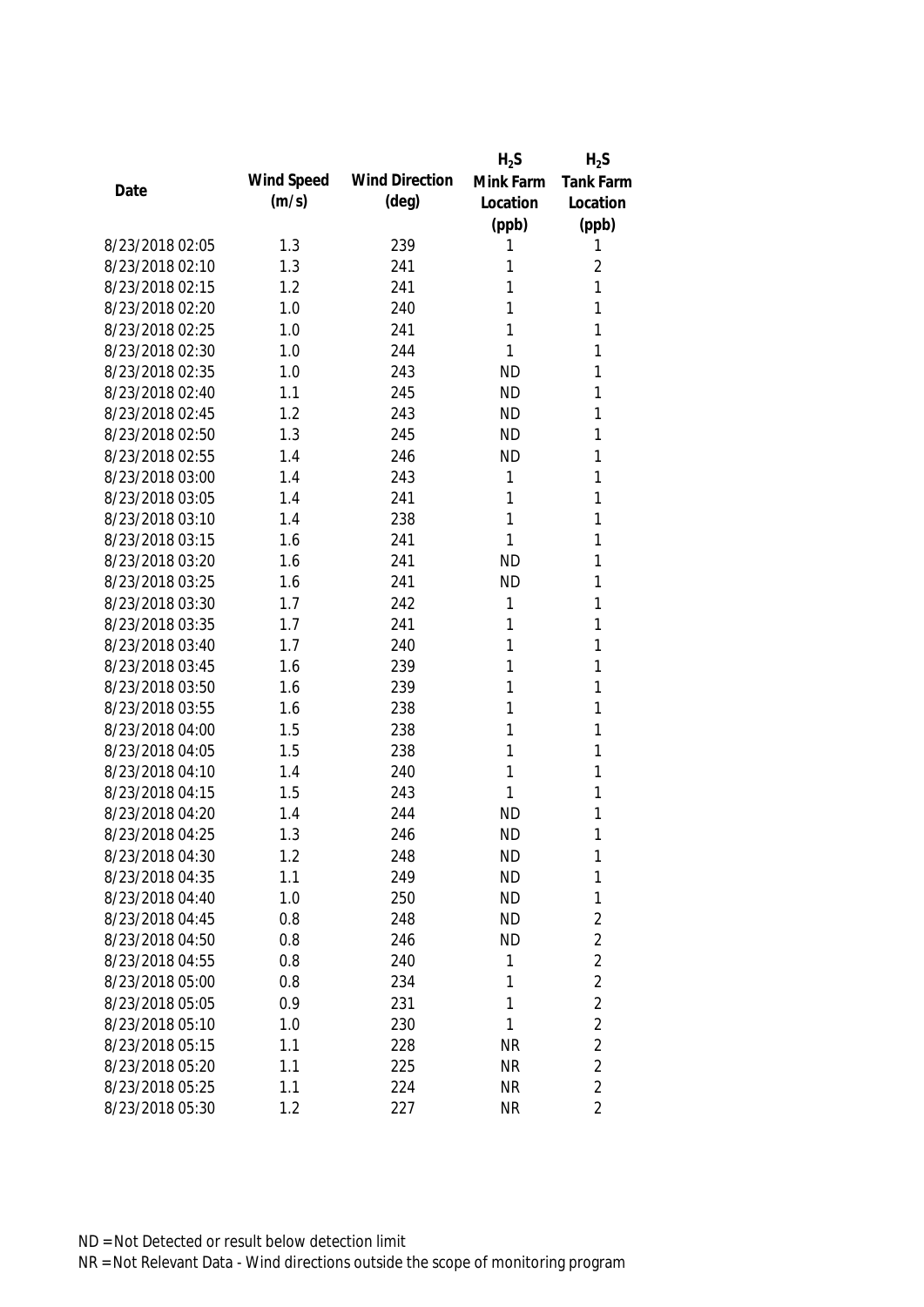|                 |            |                       | $H_2S$    | $H_2S$           |
|-----------------|------------|-----------------------|-----------|------------------|
|                 | Wind Speed | <b>Wind Direction</b> | Mink Farm | <b>Tank Farm</b> |
| Date            | (m/s)      | (deg)                 | Location  | Location         |
|                 |            |                       | (ppb)     | (ppb)            |
| 8/23/2018 05:35 | 1.3        | 227                   | <b>NR</b> | 1                |
| 8/23/2018 05:40 | 1.3        | 225                   | <b>NR</b> | 1                |
| 8/23/2018 05:45 | 1.3        | 224                   | <b>NR</b> | 1                |
| 8/23/2018 05:50 | 1.4        | 218                   | <b>NR</b> | 1                |
| 8/23/2018 05:55 | 1.2        | 212                   | <b>NR</b> | 1                |
| 8/23/2018 06:00 | 1.1        | 202                   | <b>NR</b> | 1                |
| 8/23/2018 06:05 | 0.9        | 192                   | <b>NR</b> | $\mathbf{1}$     |
| 8/23/2018 06:10 | 0.7        | 183                   | <b>NR</b> | $\mathbf{1}$     |
| 8/23/2018 06:15 | 0.7        | 179                   | <b>NR</b> | $\mathbf{1}$     |
| 8/23/2018 06:20 | 0.7        | 185                   | <b>NR</b> | 1                |
| 8/23/2018 06:25 | 0.7        | 186                   | <b>NR</b> | $\mathbf{1}$     |
| 8/23/2018 06:30 | 0.8        | 186                   | <b>NR</b> | 1                |
| 8/23/2018 06:35 | 0.9        | 187                   | <b>NR</b> | 1                |
| 8/23/2018 06:40 | 1.0        | 185                   | <b>NR</b> | $\mathbf{1}$     |
| 8/23/2018 06:45 | 1.1        | 183                   | <b>NR</b> | $\mathbf{1}$     |
| 8/23/2018 06:50 | 1.1        | 180                   | <b>NR</b> | $\mathbf{1}$     |
| 8/23/2018 06:55 | 1.1        | 182                   | <b>NR</b> | 1                |
| 8/23/2018 07:00 | 1.0        | 183                   | <b>NR</b> | $\mathbf{1}$     |
| 8/23/2018 07:05 | 0.9        | 184                   | <b>NR</b> | $\mathbf{1}$     |
| 8/23/2018 07:10 | 0.9        | 189                   | <b>NR</b> | $\mathbf{1}$     |
| 8/23/2018 07:15 | 0.8        | 197                   | <b>NR</b> | 1                |
| 8/23/2018 07:20 | 0.8        | 208                   | <b>NR</b> | $\mathbf{1}$     |
| 8/23/2018 07:25 | 0.8        | 213                   | <b>NR</b> | $\mathbf{1}$     |
| 8/23/2018 07:30 | 0.9        | 215                   | <b>NR</b> | 1                |
| 8/23/2018 07:35 | 1.0        | 218                   | <b>NR</b> | $\mathbf{1}$     |
| 8/23/2018 07:40 | 1.1        | 222                   | <b>NR</b> | 1                |
| 8/23/2018 07:45 | 1.3        | 222                   | <b>NR</b> | 1                |
| 8/23/2018 07:50 | 1.4        | 222                   | <b>NR</b> | 1                |
| 8/23/2018 07:55 | 1.6        | 221                   | <b>NR</b> | 1                |
| 8/23/2018 08:00 | 1.7        | 221                   | <b>NR</b> | 1                |
| 8/23/2018 08:05 | 1.9        | 219                   | <b>NR</b> | 1                |
| 8/23/2018 08:10 | 1.8        | 217                   | <b>NR</b> | 1                |
| 8/23/2018 08:15 | 1.6        | 213                   | <b>NR</b> | 1                |
| 8/23/2018 08:20 | 1.4        | 205                   | <b>NR</b> | 1                |
| 8/23/2018 08:25 | 1.2        | 200                   | <b>NR</b> | $\overline{2}$   |
| 8/23/2018 08:30 | 0.9        | 198                   | <b>NR</b> | $\overline{2}$   |
| 8/23/2018 08:35 | 0.7        | 198                   | <b>NR</b> | $\overline{2}$   |
| 8/23/2018 08:40 | 0.6        | 199                   | <b>NR</b> | $\overline{2}$   |
| 8/23/2018 08:45 | 0.7        | 216                   | <b>NR</b> | 1                |
| 8/23/2018 08:50 | 0.7        | 229                   | <b>NR</b> | 1                |
| 8/23/2018 08:55 | 0.7        | 236                   | 1         | 1                |
| 8/23/2018 09:00 | 0.6        | 238                   | 1         | $\overline{2}$   |
|                 |            |                       |           |                  |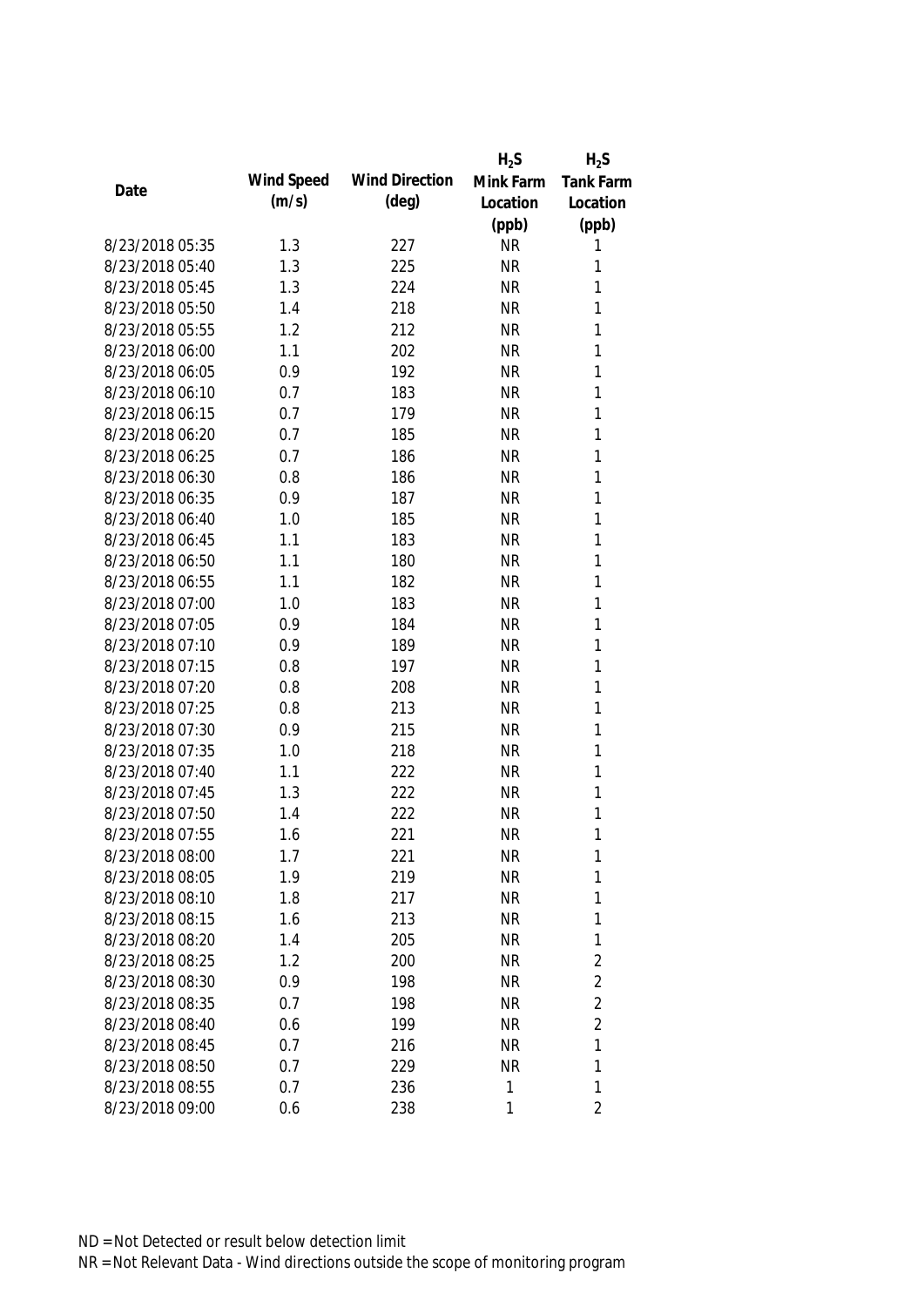|                 |            |                       | $H_2S$    | $H_2S$           |
|-----------------|------------|-----------------------|-----------|------------------|
| Date            | Wind Speed | <b>Wind Direction</b> | Mink Farm | <b>Tank Farm</b> |
|                 | (m/s)      | $(\text{deg})$        | Location  | Location         |
|                 |            |                       | (ppb)     | (ppb)            |
| 8/23/2018 09:05 | 0.6        | 238                   | <b>ND</b> | 2                |
| 8/23/2018 09:10 | 0.9        | 242                   | 1         | $\mathfrak{Z}$   |
| 8/23/2018 09:15 | 0.9        | 240                   | 1         | $\mathfrak{Z}$   |
| 8/23/2018 09:20 | 1.1        | 235                   | 1         | 3                |
| 8/23/2018 09:25 | 1.4        | 231                   | <b>ND</b> | 3                |
| 8/23/2018 09:30 | 1.8        | 229                   | <b>NR</b> | $\overline{2}$   |
| 8/23/2018 09:35 | 2.0        | 226                   | <b>NR</b> | $\overline{2}$   |
| 8/23/2018 09:40 | 1.9        | 220                   | <b>NR</b> | $\overline{2}$   |
| 8/23/2018 09:45 | 1.9        | 217                   | <b>NR</b> | $\overline{2}$   |
| 8/23/2018 09:50 | 1.8        | 218                   | <b>NR</b> | $\overline{2}$   |
| 8/23/2018 09:55 | 1.7        | 216                   | <b>NR</b> | $\overline{2}$   |
| 8/23/2018 10:00 | 1.7        | 213                   | <b>NR</b> | $\overline{2}$   |
| 8/23/2018 10:05 | 1.7        | 215                   | <b>NR</b> | $\overline{2}$   |
| 8/23/2018 10:10 | 1.7        | 218                   | <b>NR</b> | $\overline{2}$   |
| 8/23/2018 10:15 | 1.8        | 222                   | <b>NR</b> | $\overline{2}$   |
| 8/23/2018 10:20 | 1.9        | 225                   | <b>NR</b> | $\mathbf{1}$     |
| 8/23/2018 10:25 | 2.0        | 229                   | <b>NR</b> | 1                |
| 8/23/2018 10:30 | 2.0        | 240                   | <b>ND</b> | 1                |
| 8/23/2018 10:35 | 2.1        | 238                   | <b>ND</b> | 1                |
| 8/23/2018 10:40 | 2.3        | 232                   | <b>ND</b> | 1                |
| 8/23/2018 10:45 | 2.3        | 232                   | <b>ND</b> | 1                |
| 8/23/2018 10:50 | 2.4        | 234                   | <b>ND</b> | $\overline{2}$   |
| 8/23/2018 10:55 | 2.5        | 235                   | 1         | $\overline{2}$   |
| 8/23/2018 11:00 | 2.6        | 230                   | 1         | $\overline{2}$   |
| 8/23/2018 11:05 | 2.9        | 240                   | <b>ND</b> | $\overline{2}$   |
| 8/23/2018 11:10 | 2.9        | 250                   | <b>ND</b> | $\mathbf{1}$     |
| 8/23/2018 11:15 | 3.1        | 253                   | <b>ND</b> | 1                |
| 8/23/2018 11:20 | 3.3        | 253                   | 1         | 1                |
| 8/23/2018 11:25 | 3.3        | 253                   | 1         | 1                |
| 8/23/2018 11:30 | 3.6        | 250                   | 1         | $\mathbf{1}$     |
| 8/23/2018 11:35 | 3.5        | 245                   | 1         | $\overline{2}$   |
| 8/23/2018 11:40 | 3.7        | 238                   | 1         | $\overline{2}$   |
| 8/23/2018 11:45 | 3.6        | 236                   | 1         | $\overline{2}$   |
| 8/23/2018 11:50 | 3.5        | 237                   | 1         | 1                |
| 8/23/2018 11:55 | 3.5        | 240                   | 1         | 1                |
| 8/23/2018 12:00 | 3.4        | 246                   | <b>ND</b> | 1                |
| 8/23/2018 12:05 | 3.5        | 249                   | <b>ND</b> | 1                |
| 8/23/2018 12:10 | 3.6        | 256                   | ND        | 1                |
| 8/23/2018 12:15 | 3.6        | 256                   | <b>ND</b> | 1                |
| 8/23/2018 12:20 | 3.6        | 255                   | <b>ND</b> | 1                |
| 8/23/2018 12:25 | 3.8        | 251                   | 1         | 1                |
| 8/23/2018 12:30 | 4.0        | 247                   | 1         | 1                |
|                 |            |                       |           |                  |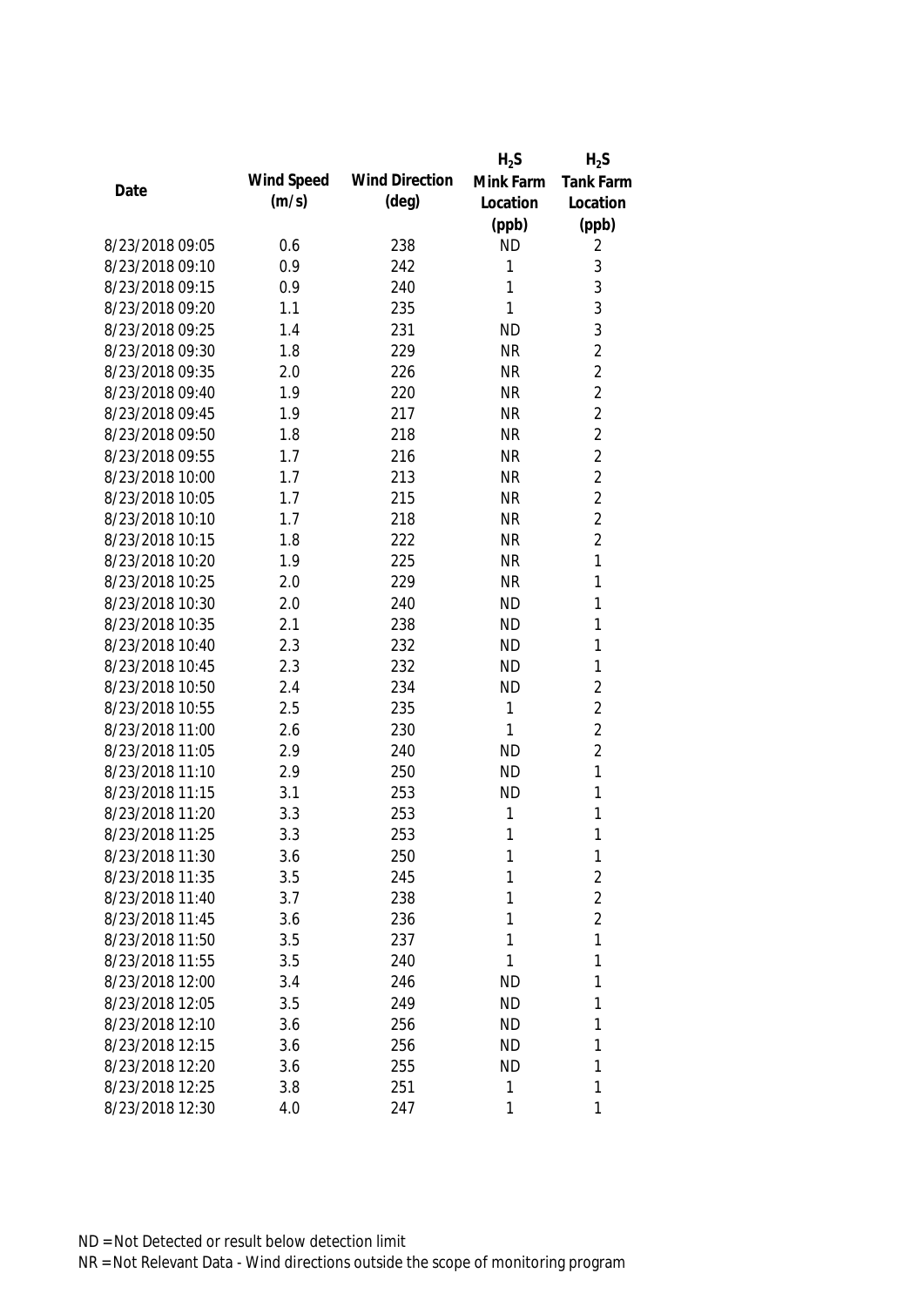|                 |            |                       | $H_2S$    | $H_2S$    |
|-----------------|------------|-----------------------|-----------|-----------|
| Date            | Wind Speed | <b>Wind Direction</b> | Mink Farm | Tank Farm |
|                 | (m/s)      | $(\text{deg})$        | Location  | Location  |
|                 |            |                       | (ppb)     | (ppb)     |
| 8/23/2018 12:35 | 4.0        | 247                   | 1         | 1         |
| 8/23/2018 12:40 | 4.0        | 246                   | 1         | 1         |
| 8/23/2018 12:45 | 4.1        | 246                   | 1         | 1         |
| 8/23/2018 12:50 | 4.0        | 249                   | 1         | <b>ND</b> |
| 8/23/2018 12:55 | 3.9        | 249                   | 1         | <b>ND</b> |
| 8/23/2018 13:00 | 3.9        | 244                   | 1         | <b>ND</b> |
| 8/23/2018 13:05 | 3.9        | 243                   | 1         | <b>ND</b> |
| 8/23/2018 13:10 | 3.9        | 243                   | 1         | <b>ND</b> |
| 8/23/2018 13:15 | 3.8        | 243                   | 1         | 1         |
| 8/23/2018 13:20 | 4.2        | 235                   | 1         | 1         |
| 8/23/2018 13:25 | 4.2        | 230                   | 1         | 1         |
| 8/23/2018 13:30 | 4.2        | 231                   | 1         | 1         |
| 8/23/2018 13:35 | 4.4        | 225                   | <b>NR</b> | 1         |
| 8/23/2018 13:40 | 4.5        | 217                   | <b>NR</b> | 1         |
| 8/23/2018 13:45 | 4.4        | 212                   | <b>NR</b> | 1         |
| 8/23/2018 13:50 | 4.2        | 216                   | <b>NR</b> | 1         |
| 8/23/2018 13:55 | 4.3        | 225                   | <b>NR</b> | 1         |
| 8/23/2018 14:00 | 4.3        | 229                   | <b>NR</b> | 1         |
| 8/23/2018 14:05 | 4.2        | 229                   | <b>NR</b> | 1         |
| 8/23/2018 14:10 | 4.1        | 228                   | <b>NR</b> | 1         |
| 8/23/2018 14:15 | 4.2        | 223                   | <b>NR</b> | 1         |
| 8/23/2018 14:20 | 4.0        | 216                   | <b>NR</b> | 1         |
| 8/23/2018 14:25 | 3.8        | 216                   | <b>NR</b> | 1         |
| 8/23/2018 14:30 | 3.5        | 212                   | <b>NR</b> | 1         |
| 8/23/2018 14:35 | 3.3        | 214                   | <b>NR</b> | 1         |
| 8/23/2018 14:40 | 3.2        | 223                   | <b>NR</b> | 1         |
| 8/23/2018 14:45 | 3.3        | 225                   | <b>NR</b> | 1         |
| 8/23/2018 14:50 | 3.6        | 226                   | <b>NR</b> | 1         |
| 8/23/2018 14:55 | 3.7        | 219                   | <b>NR</b> | 1         |
| 8/23/2018 15:00 | 3.9        | 216                   | <b>NR</b> | 1         |
| 8/23/2018 15:05 | 3.7        | 213                   | <b>NR</b> | 1         |
| 8/23/2018 15:10 | 3.7        | 206                   | <b>NR</b> | 1         |
| 8/23/2018 15:15 | 3.7        | 203                   | <b>NR</b> | 1         |
| 8/23/2018 15:20 | 3.5        | 204                   | <b>NR</b> | 1         |
| 8/23/2018 15:25 | 3.4        | 206                   | <b>NR</b> | 1         |
| 8/23/2018 15:30 | 3.5        | 209                   | <b>NR</b> | 1         |
| 8/23/2018 15:35 | 3.6        | 209                   | <b>NR</b> | 1         |
| 8/23/2018 15:40 | 3.7        | 211                   | <b>NR</b> | <b>ND</b> |
| 8/23/2018 15:45 | 3.8        | 212                   | <b>NR</b> | 1         |
| 8/23/2018 15:50 | 3.8        | 209                   | <b>NR</b> | 1         |
| 8/23/2018 15:55 | 3.9        | 210                   | <b>NR</b> | 1         |
| 8/23/2018 16:00 | 3.8        | 206                   | <b>NR</b> | 1         |
|                 |            |                       |           |           |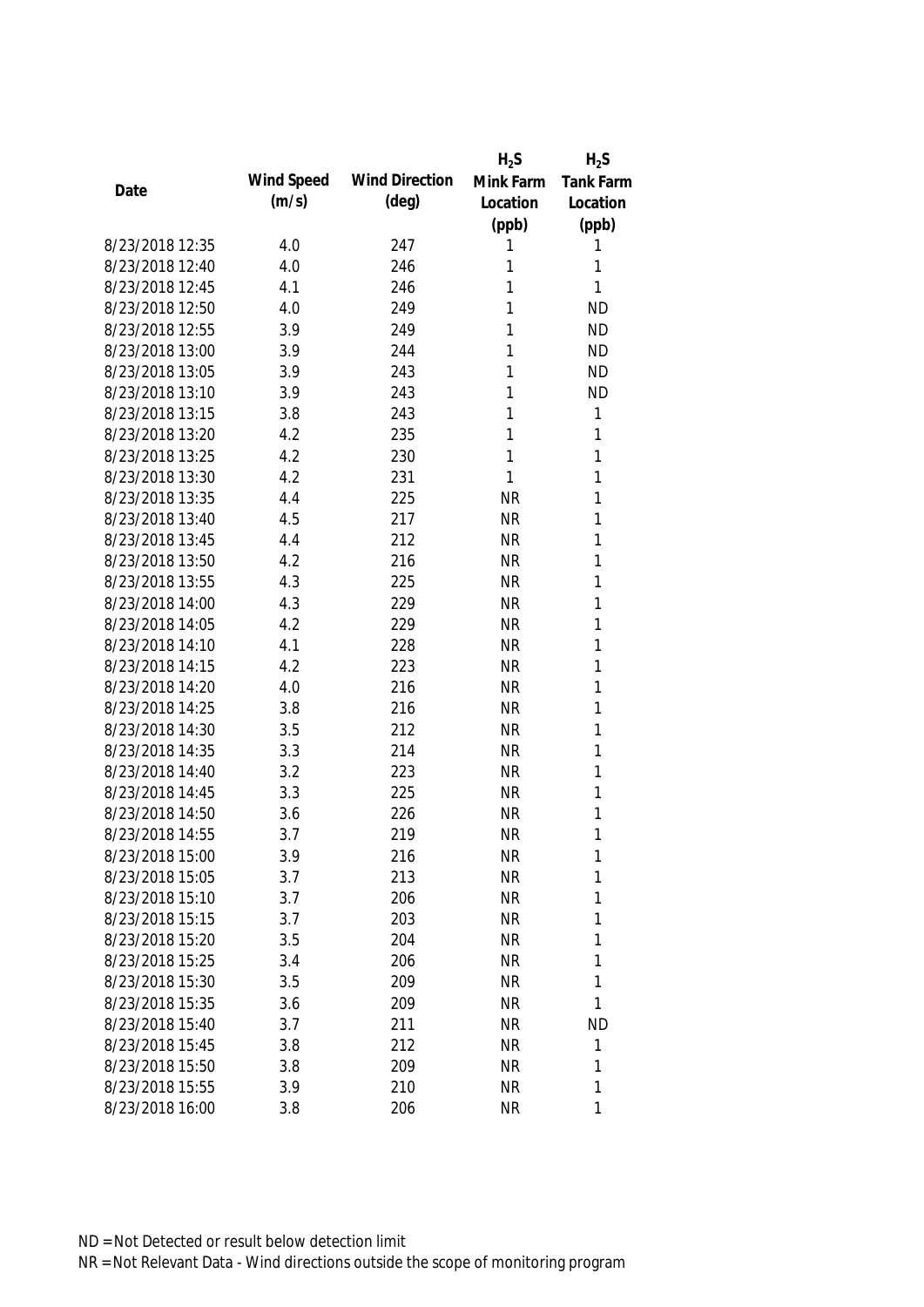|                 |            |                       | $H_2S$    | $H_2S$           |
|-----------------|------------|-----------------------|-----------|------------------|
|                 | Wind Speed | <b>Wind Direction</b> | Mink Farm | <b>Tank Farm</b> |
| Date            | (m/s)      | (deg)                 | Location  | Location         |
|                 |            |                       | (ppb)     | (ppb)            |
| 8/23/2018 16:05 | 4.0        | 206                   | <b>NR</b> | 1                |
| 8/23/2018 16:10 | 4.1        | 208                   | <b>NR</b> | 1                |
| 8/23/2018 16:15 | 4.1        | 209                   | <b>NR</b> | 1                |
| 8/23/2018 16:20 | 4.3        | 211                   | <b>NR</b> | <b>ND</b>        |
| 8/23/2018 16:25 | 4.5        | 208                   | <b>NR</b> | 1                |
| 8/23/2018 16:30 | 4.5        | 210                   | <b>NR</b> | 1                |
| 8/23/2018 16:35 | 4.3        | 209                   | <b>NR</b> | $\mathbf{1}$     |
| 8/23/2018 16:40 | 4.2        | 208                   | <b>NR</b> | $\mathbf{1}$     |
| 8/23/2018 16:45 | 4.1        | 211                   | <b>NR</b> | $\mathbf{1}$     |
| 8/23/2018 16:50 | 3.8        | 212                   | <b>NR</b> | 1                |
| 8/23/2018 16:55 | 3.7        | 214                   | <b>NR</b> | 1                |
| 8/23/2018 17:00 | 3.7        | 219                   | <b>NR</b> | 1                |
| 8/23/2018 17:05 | 3.7        | 221                   | <b>NR</b> | 1                |
| 8/23/2018 17:10 | 3.6        | 220                   | <b>NR</b> | $\mathbf{1}$     |
| 8/23/2018 17:15 | 3.5        | 217                   | <b>NR</b> | $\mathbf{1}$     |
| 8/23/2018 17:20 | 3.4        | 214                   | <b>NR</b> | $\mathbf{1}$     |
| 8/23/2018 17:25 | 3.2        | 207                   | <b>NR</b> | 1                |
| 8/23/2018 17:30 | 3.2        | 200                   | <b>NR</b> | $\mathbf{1}$     |
| 8/23/2018 17:35 | 3.3        | 199                   | <b>NR</b> | 1                |
| 8/23/2018 17:40 | 3.3        | 200                   | <b>NR</b> | $\mathbf{1}$     |
| 8/23/2018 17:45 | 3.4        | 202                   | <b>NR</b> | 1                |
| 8/23/2018 17:50 | 3.5        | 207                   | <b>NR</b> | $\mathbf{1}$     |
| 8/23/2018 17:55 | 3.6        | 208                   | <b>NR</b> | $\mathbf{1}$     |
| 8/23/2018 18:00 | 3.4        | 212                   | <b>NR</b> | 1                |
| 8/23/2018 18:05 | 3.2        | 216                   | <b>NR</b> | 1                |
| 8/23/2018 18:10 | 3.2        | 215                   | <b>NR</b> | 1                |
| 8/23/2018 18:15 | 3.1        | 213                   | <b>NR</b> | 1                |
| 8/23/2018 18:20 | 3.1        | 211                   | <b>NR</b> | 1                |
| 8/23/2018 18:25 | 3.3        | 216                   | <b>NR</b> | 1                |
| 8/23/2018 18:30 | 3.4        | 214                   | <b>NR</b> | 1                |
| 8/23/2018 18:35 | 3.5        | 209                   | <b>NR</b> | 1                |
| 8/23/2018 18:40 | 3.4        | 205                   | <b>NR</b> | 1                |
| 8/23/2018 18:45 | 3.3        | 204                   | <b>NR</b> | 1                |
| 8/23/2018 18:50 | 3.3        | 201                   | <b>NR</b> | 1                |
| 8/23/2018 18:55 | 3.0        | 197                   | <b>NR</b> | 1                |
| 8/23/2018 19:00 | 2.9        | 195                   | <b>NR</b> | 1                |
| 8/23/2018 19:05 | 2.8        | 195                   | <b>NR</b> | 1                |
| 8/23/2018 19:10 | 2.6        | 195                   | <b>NR</b> | 1                |
| 8/23/2018 19:15 | 2.6        | 195                   | <b>NR</b> | 1                |
| 8/23/2018 19:20 | 2.5        | 194                   | <b>NR</b> | 1                |
| 8/23/2018 19:25 | 2.4        | 193                   | <b>NR</b> | 1                |
| 8/23/2018 19:30 | 2.5        | 193                   | <b>NR</b> | 1                |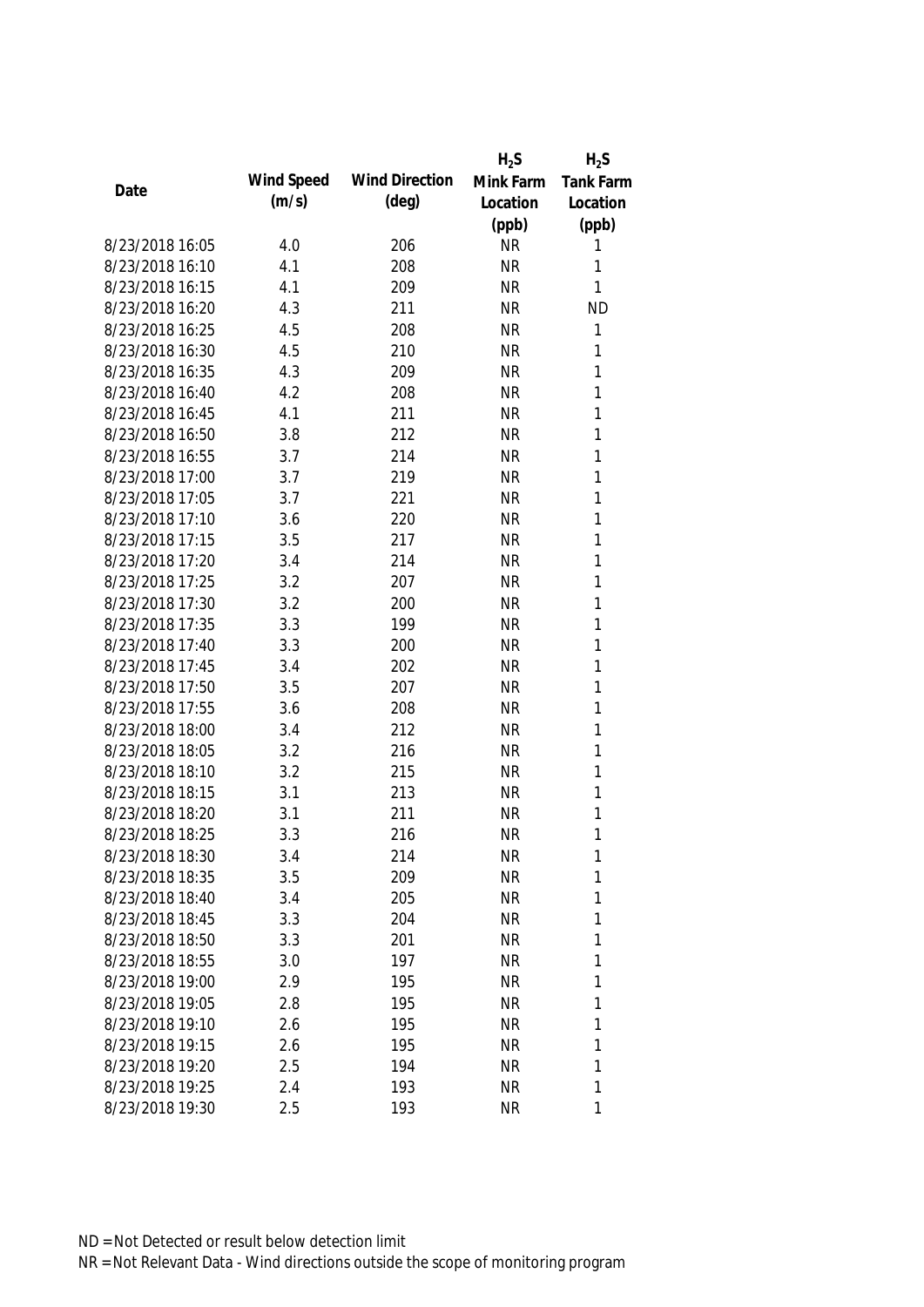|                 |            |                       | $H_2S$    | $H_2S$       |
|-----------------|------------|-----------------------|-----------|--------------|
| Date            | Wind Speed | <b>Wind Direction</b> | Mink Farm | Tank Farm    |
|                 | (m/s)      | $(\text{deg})$        | Location  | Location     |
|                 |            |                       | (ppb)     | (ppb)        |
| 8/23/2018 19:35 | 2.5        | 192                   | <b>NR</b> | <b>ND</b>    |
| 8/23/2018 19:40 | 2.6        | 191                   | <b>NR</b> | $\mathbf{1}$ |
| 8/23/2018 19:45 | 2.6        | 191                   | <b>NR</b> | 1            |
| 8/23/2018 19:50 | 2.6        | 190                   | <b>NR</b> | 1            |
| 8/23/2018 19:55 | 2.6        | 189                   | <b>NR</b> | 1            |
| 8/23/2018 20:00 | 2.7        | 186                   | <b>NR</b> | $\mathbf{1}$ |
| 8/23/2018 20:05 | 2.6        | 184                   | <b>NR</b> | $\mathbf{1}$ |
| 8/23/2018 20:10 | 2.5        | 182                   | <b>NR</b> | $\mathbf{1}$ |
| 8/23/2018 20:15 | 2.4        | 179                   | <b>NR</b> | $\mathbf{1}$ |
| 8/23/2018 20:20 | 2.4        | 176                   | <b>NR</b> | $\mathbf{1}$ |
| 8/23/2018 20:25 | 2.5        | 176                   | <b>NR</b> | $\mathbf{1}$ |
| 8/23/2018 20:30 | 2.4        | 177                   | <b>NR</b> | $\mathbf{1}$ |
| 8/23/2018 20:35 | 2.5        | 177                   | <b>NR</b> | 1            |
| 8/23/2018 20:40 | 2.5        | 178                   | <b>NR</b> | $\mathbf{1}$ |
| 8/23/2018 20:45 | 2.7        | 178                   | <b>NR</b> | $\mathbf{1}$ |
| 8/23/2018 20:50 | 2.7        | 180                   | <b>NR</b> | $\mathbf{1}$ |
| 8/23/2018 20:55 | 2.7        | 180                   | <b>NR</b> | 1            |
| 8/23/2018 21:00 | 2.7        | 180                   | <b>NR</b> | 1            |
| 8/23/2018 21:05 | 2.8        | 180                   | <b>NR</b> | $\mathbf{1}$ |
| 8/23/2018 21:10 | 2.8        | 178                   | <b>NR</b> | 1            |
| 8/23/2018 21:15 | 2.9        | 177                   | <b>NR</b> | 1            |
| 8/23/2018 21:20 | 2.9        | 174                   | <b>NR</b> | $\mathbf{1}$ |
| 8/23/2018 21:25 | 3.0        | 171                   | <b>NR</b> | 1            |
| 8/23/2018 21:30 | 3.2        | 169                   | <b>NR</b> | <b>NR</b>    |
| 8/23/2018 21:35 | 3.3        | 166                   | <b>NR</b> | <b>NR</b>    |
| 8/23/2018 21:40 | 3.5        | 166                   | <b>NR</b> | <b>NR</b>    |
| 8/23/2018 21:45 | 3.5        | 165                   | <b>NR</b> | <b>NR</b>    |
| 8/23/2018 21:50 | 3.7        | 166                   | <b>NR</b> | <b>NR</b>    |
| 8/23/2018 21:55 | 3.8        | 167                   | <b>NR</b> | <b>NR</b>    |
| 8/23/2018 22:00 | 3.8        | 168                   | <b>NR</b> | <b>NR</b>    |
| 8/23/2018 22:05 | 3.9        | 169                   | <b>NR</b> | <b>NR</b>    |
| 8/23/2018 22:10 | 4.0        | 170                   | <b>NR</b> | 1            |
| 8/23/2018 22:15 | 4.0        | 170                   | <b>NR</b> | $\mathbf{1}$ |
| 8/23/2018 22:20 | 3.9        | 170                   | <b>NR</b> | 1            |
| 8/23/2018 22:25 | 3.8        | 170                   | <b>NR</b> | 1            |
| 8/23/2018 22:30 | 3.8        | 170                   | <b>NR</b> | $\mathbf 1$  |
| 8/23/2018 22:35 | 3.8        | 170                   | <b>NR</b> | 1            |
| 8/23/2018 22:40 | 3.8        | 170                   | <b>NR</b> | 1            |
| 8/23/2018 22:45 | 3.7        | 170                   | <b>NR</b> | 1            |
| 8/23/2018 22:50 | 3.6        | 169                   | <b>NR</b> | <b>NR</b>    |
| 8/23/2018 22:55 | 3.6        | 168                   | <b>NR</b> | <b>NR</b>    |
| 8/23/2018 23:00 | 3.6        | 168                   | <b>NR</b> | <b>NR</b>    |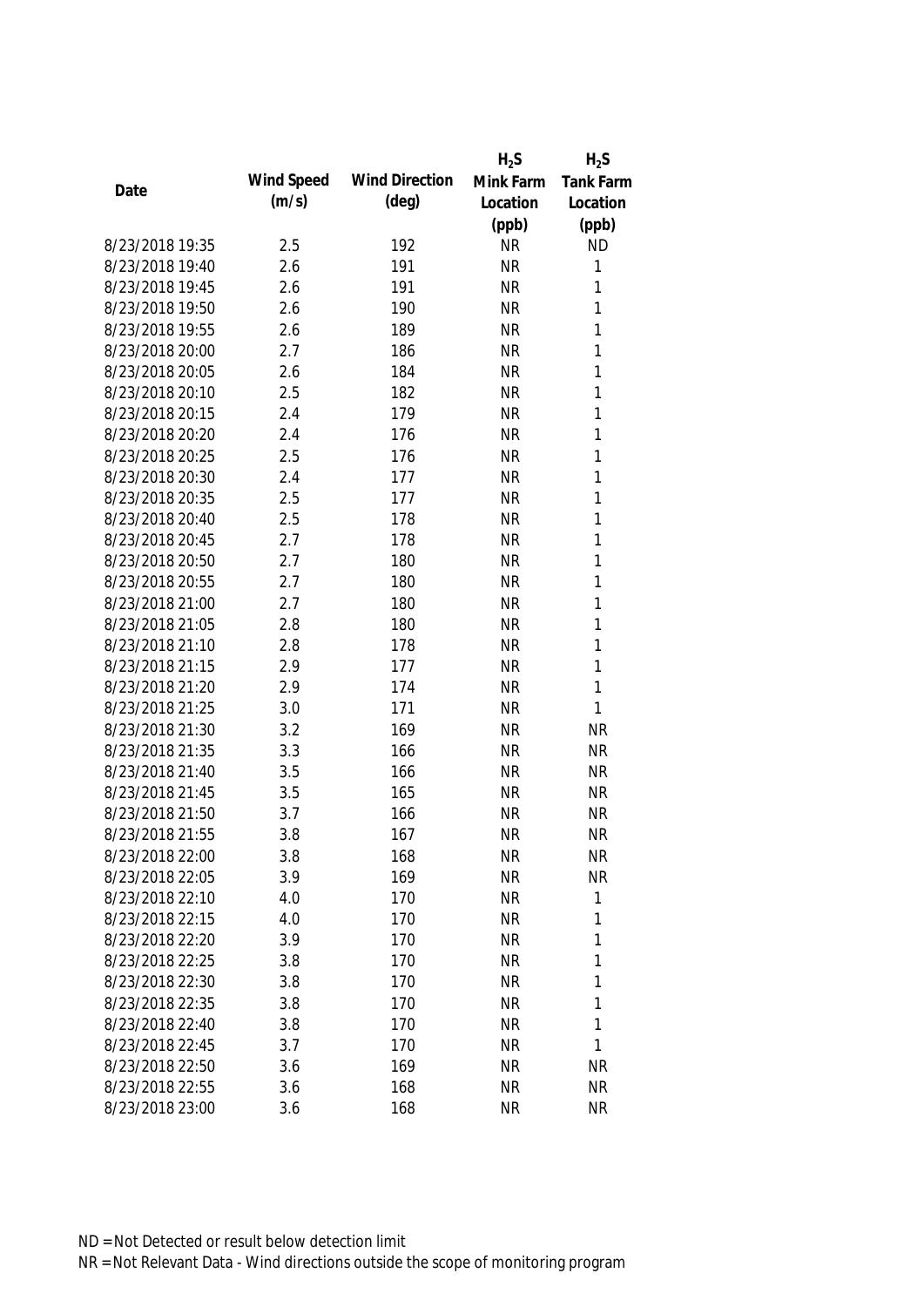|                 |            |                       | $H_2S$    | $H_2S$           |
|-----------------|------------|-----------------------|-----------|------------------|
| Date            | Wind Speed | <b>Wind Direction</b> | Mink Farm | <b>Tank Farm</b> |
|                 | (m/s)      | $(\text{deg})$        | Location  | Location         |
|                 |            |                       | (ppb)     | (ppb)            |
| 8/23/2018 23:05 | 3.7        | 168                   | <b>NR</b> | <b>NR</b>        |
| 8/23/2018 23:10 | 3.7        | 168                   | <b>NR</b> | <b>NR</b>        |
| 8/23/2018 23:15 | 3.8        | 169                   | <b>NR</b> | <b>NR</b>        |
| 8/23/2018 23:20 | 3.8        | 169                   | <b>NR</b> | <b>NR</b>        |
| 8/23/2018 23:25 | 3.8        | 170                   | <b>NR</b> | 1                |
| 8/23/2018 23:30 | 3.8        | 170                   | <b>NR</b> | 1                |
| 8/23/2018 23:35 | 3.8        | 170                   | <b>NR</b> | $\mathbf{1}$     |
| 8/23/2018 23:40 | 3.7        | 169                   | <b>NR</b> | <b>NR</b>        |
| 8/23/2018 23:45 | 3.6        | 169                   | <b>NR</b> | <b>NR</b>        |
| 8/23/2018 23:50 | 3.7        | 169                   | <b>NR</b> | <b>NR</b>        |
| 8/23/2018 23:55 | 3.7        | 169                   | <b>NR</b> | <b>NR</b>        |
| 8/23/2018 24:00 | 3.7        | 168                   | <b>NR</b> | <b>NR</b>        |
| 8/24/2018 00:05 | 3.6        | 167                   | <b>NR</b> | <b>NR</b>        |
| 8/24/2018 00:10 | 3.6        | 167                   | <b>NR</b> | <b>NR</b>        |
| 8/24/2018 00:15 | 3.6        | 166                   | <b>NR</b> | <b>NR</b>        |
| 8/24/2018 00:20 | 3.6        | 165                   | <b>NR</b> | <b>NR</b>        |
| 8/24/2018 00:25 | 3.6        | 164                   | <b>NR</b> | <b>NR</b>        |
| 8/24/2018 00:30 | 3.6        | 163                   | <b>NR</b> | <b>NR</b>        |
| 8/24/2018 00:35 | 3.6        | 163                   | <b>NR</b> | <b>NR</b>        |
| 8/24/2018 00:40 | 3.6        | 163                   | <b>NR</b> | <b>NR</b>        |
| 8/24/2018 00:45 | 3.5        | 163                   | <b>NR</b> | <b>NR</b>        |
| 8/24/2018 00:50 | 3.5        | 164                   | <b>NR</b> | <b>NR</b>        |
| 8/24/2018 00:55 | 3.5        | 164                   | <b>NR</b> | <b>NR</b>        |
| 8/24/2018 01:00 | 3.5        | 165                   | <b>NR</b> | <b>NR</b>        |
| 8/24/2018 01:05 | 3.5        | 166                   | <b>NR</b> | <b>NR</b>        |
| 8/24/2018 01:10 | 3.5        | 166                   | <b>NR</b> | <b>NR</b>        |
| 8/24/2018 01:15 | 3.5        | 165                   | <b>NR</b> | <b>NR</b>        |
| 8/24/2018 01:20 | 3.5        | 164                   | <b>NR</b> | <b>NR</b>        |
| 8/24/2018 01:25 | 3.5        | 164                   | <b>NR</b> | <b>NR</b>        |
| 8/24/2018 01:30 | 3.4        | 163                   | <b>NR</b> | <b>NR</b>        |
| 8/24/2018 01:35 | 3.4        | 163                   | <b>NR</b> | <b>NR</b>        |
| 8/24/2018 01:40 | 3.5        | 164                   | <b>NR</b> | <b>NR</b>        |
| 8/24/2018 01:45 | 3.4        | 164                   | <b>NR</b> | <b>NR</b>        |
| 8/24/2018 01:50 | 3.5        | 164                   | <b>NR</b> | <b>NR</b>        |
| 8/24/2018 01:55 | 3.5        | 163                   | <b>NR</b> | <b>NR</b>        |
| 8/24/2018 02:00 | 3.5        | 163                   | <b>NR</b> | <b>NR</b>        |
| 8/24/2018 02:05 | 3.5        | 162                   | <b>NR</b> | <b>NR</b>        |
| 8/24/2018 02:10 | 3.5        | 161                   | <b>NR</b> | <b>NR</b>        |
| 8/24/2018 02:15 | 3.4        | 162                   | <b>NR</b> | <b>NR</b>        |
| 8/24/2018 02:20 | 3.4        | 162                   | <b>NR</b> | <b>NR</b>        |
| 8/24/2018 02:25 | 3.4        | 160                   | <b>NR</b> | <b>NR</b>        |
| 8/24/2018 02:30 | 3.5        | 159                   | <b>NR</b> | <b>NR</b>        |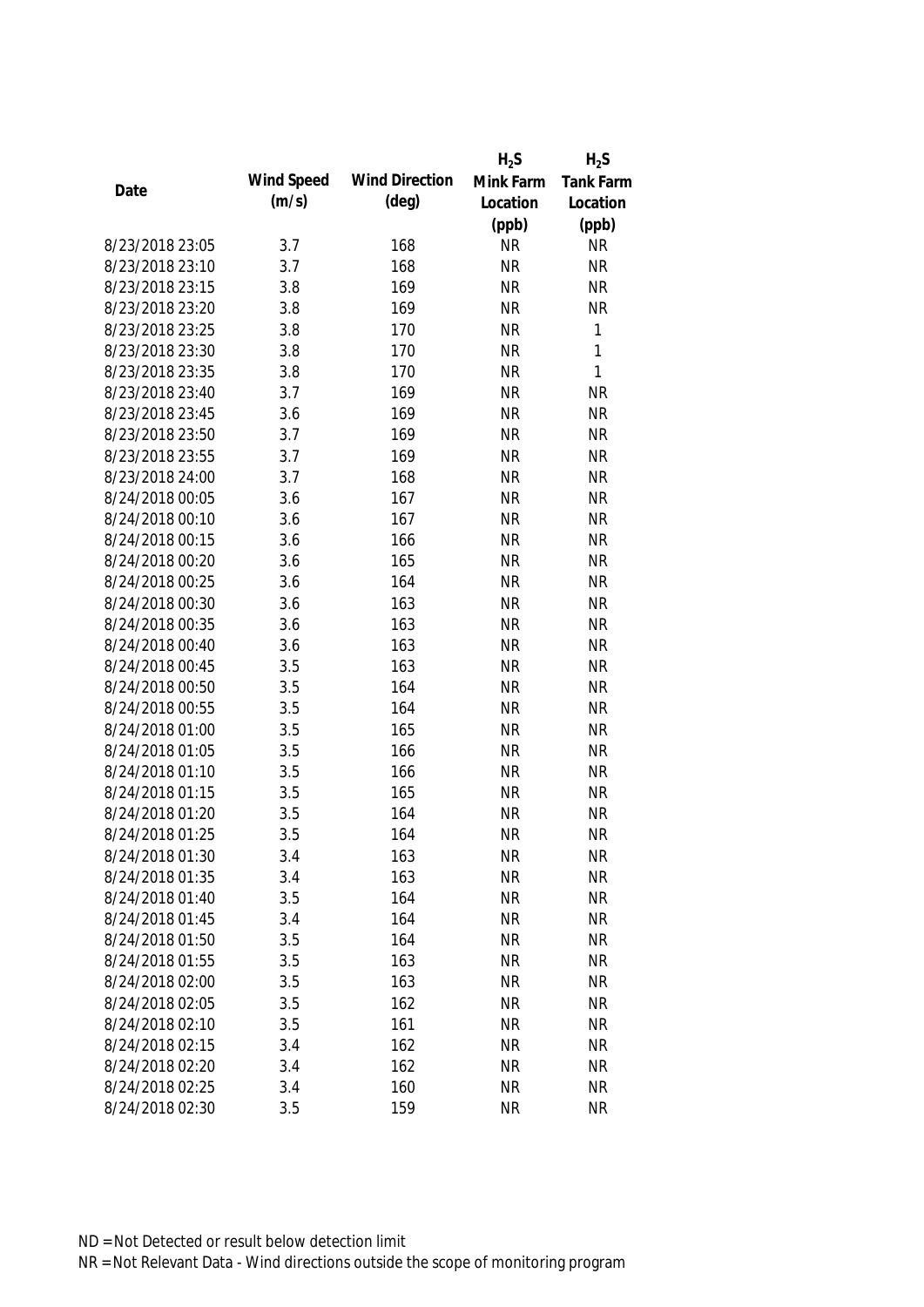|                 |            |                       | $H_2S$    | $H_2S$           |
|-----------------|------------|-----------------------|-----------|------------------|
| Date            | Wind Speed | <b>Wind Direction</b> | Mink Farm | <b>Tank Farm</b> |
|                 | (m/s)      | $(\text{deg})$        | Location  | Location         |
|                 |            |                       | (ppb)     | (ppb)            |
| 8/24/2018 02:35 | 3.5        | 159                   | <b>NR</b> | <b>NR</b>        |
| 8/24/2018 02:40 | 3.5        | 156                   | <b>NR</b> | <b>NR</b>        |
| 8/24/2018 02:45 | 3.5        | 154                   | <b>NR</b> | <b>NR</b>        |
| 8/24/2018 02:50 | 3.5        | 152                   | <b>NR</b> | <b>NR</b>        |
| 8/24/2018 02:55 | 3.4        | 152                   | <b>NR</b> | <b>NR</b>        |
| 8/24/2018 03:00 | 3.3        | 152                   | <b>NR</b> | <b>NR</b>        |
| 8/24/2018 03:05 | 3.3        | 152                   | <b>NR</b> | <b>NR</b>        |
| 8/24/2018 03:10 | 3.2        | 153                   | <b>NR</b> | <b>NR</b>        |
| 8/24/2018 03:15 | 3.2        | 155                   | <b>NR</b> | <b>NR</b>        |
| 8/24/2018 03:20 | 3.3        | 156                   | <b>NR</b> | <b>NR</b>        |
| 8/24/2018 03:25 | 3.4        | 157                   | <b>NR</b> | <b>NR</b>        |
| 8/24/2018 03:30 | 3.5        | 157                   | <b>NR</b> | <b>NR</b>        |
| 8/24/2018 03:35 | 3.5        | 157                   | <b>NR</b> | <b>NR</b>        |
| 8/24/2018 03:40 | 3.6        | 157                   | <b>NR</b> | <b>NR</b>        |
| 8/24/2018 03:45 | 3.6        | 156                   | <b>NR</b> | <b>NR</b>        |
| 8/24/2018 03:50 | 3.6        | 157                   | <b>NR</b> | <b>NR</b>        |
| 8/24/2018 03:55 | 3.6        | 156                   | <b>NR</b> | <b>NR</b>        |
| 8/24/2018 04:00 | 3.6        | 155                   | <b>NR</b> | <b>NR</b>        |
| 8/24/2018 04:05 | 3.6        | 153                   | <b>NR</b> | <b>NR</b>        |
| 8/24/2018 04:10 | 3.7        | 151                   | <b>NR</b> | <b>NR</b>        |
| 8/24/2018 04:15 | 3.8        | 151                   | <b>NR</b> | <b>NR</b>        |
| 8/24/2018 04:20 | 3.9        | 151                   | <b>NR</b> | <b>NR</b>        |
| 8/24/2018 04:25 | 4.0        | 152                   | <b>NR</b> | <b>NR</b>        |
| 8/24/2018 04:30 | 4.0        | 154                   | <b>NR</b> | <b>NR</b>        |
| 8/24/2018 04:35 | 3.9        | 157                   | <b>NR</b> | <b>NR</b>        |
| 8/24/2018 04:40 | 3.7        | 163                   | <b>NR</b> | <b>NR</b>        |
| 8/24/2018 04:45 | 3.4        | 166                   | <b>NR</b> | <b>NR</b>        |
| 8/24/2018 04:50 | 3.2        | 169                   | <b>NR</b> | <b>NR</b>        |
| 8/24/2018 04:55 | 3.1        | 169                   | <b>NR</b> | <b>NR</b>        |
| 8/24/2018 05:00 | 2.9        | 169                   | <b>NR</b> | <b>NR</b>        |
| 8/24/2018 05:05 | 3.0        | 169                   | <b>NR</b> | <b>NR</b>        |
| 8/24/2018 05:10 | 3.2        | 167                   | <b>NR</b> | <b>NR</b>        |
| 8/24/2018 05:15 | 3.3        | 165                   | <b>NR</b> | <b>NR</b>        |
| 8/24/2018 05:20 | 3.5        | 165                   | <b>NR</b> | <b>NR</b>        |
| 8/24/2018 05:25 | 3.5        | 165                   | <b>NR</b> | <b>NR</b>        |
| 8/24/2018 05:30 | 3.7        | 166                   | <b>NR</b> | <b>NR</b>        |
| 8/24/2018 05:35 | 3.8        | 168                   | <b>NR</b> | <b>NR</b>        |
| 8/24/2018 05:40 | 3.9        | 167                   | <b>NR</b> | <b>NR</b>        |
| 8/24/2018 05:45 | 3.9        | 167                   | <b>NR</b> | <b>NR</b>        |
| 8/24/2018 05:50 | 3.9        | 166                   | <b>NR</b> | <b>NR</b>        |
| 8/24/2018 05:55 | 4.0        | 166                   | <b>NR</b> | <b>NR</b>        |
| 8/24/2018 06:00 | 4.1        | 165                   | <b>NR</b> | <b>NR</b>        |
|                 |            |                       |           |                  |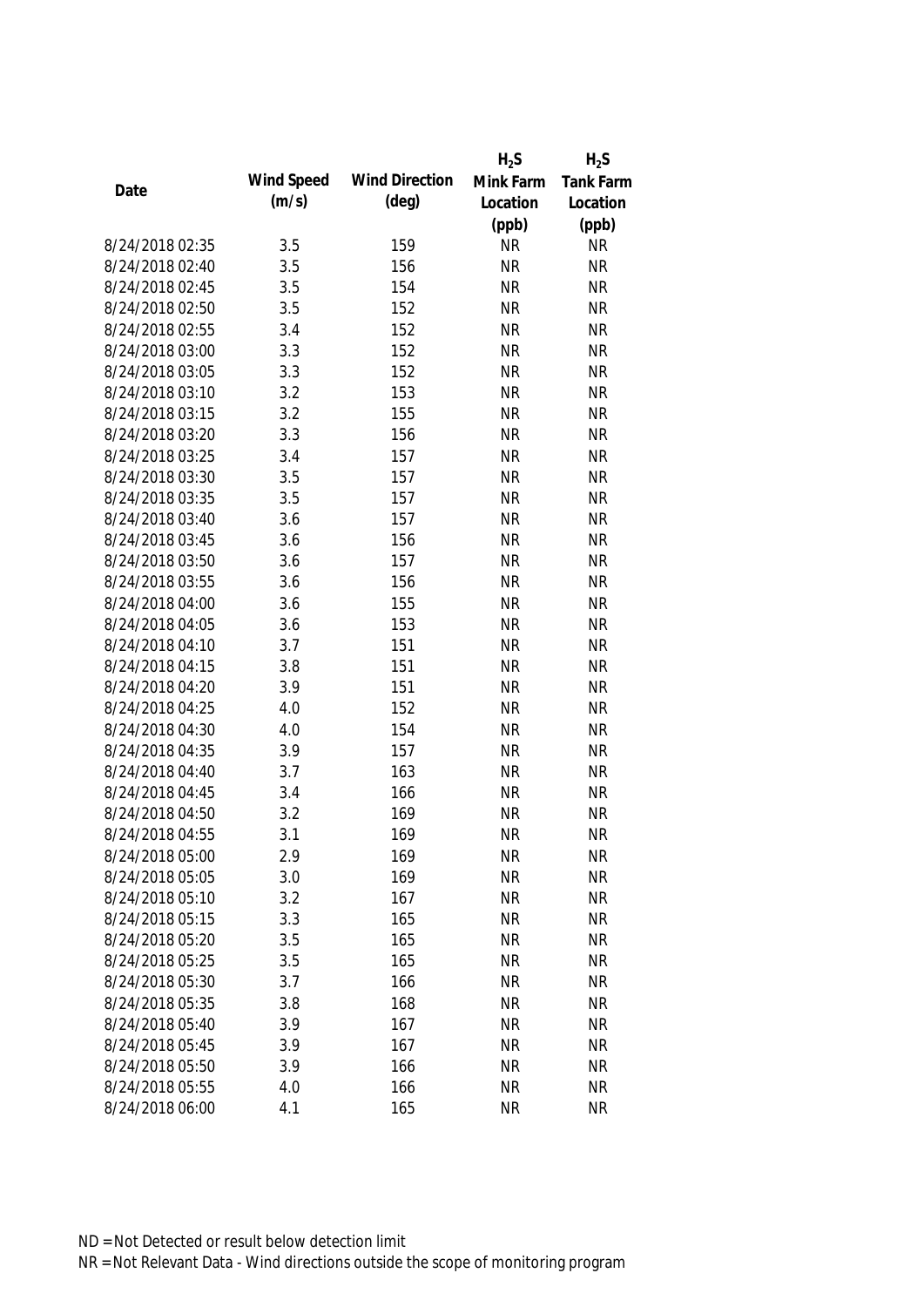|                 |            |                       | $H_2S$    | $H_2S$           |
|-----------------|------------|-----------------------|-----------|------------------|
| Date            | Wind Speed | <b>Wind Direction</b> | Mink Farm | <b>Tank Farm</b> |
|                 | (m/s)      | $(\text{deg})$        | Location  | Location         |
|                 |            |                       | (ppb)     | (ppb)            |
| 8/24/2018 06:05 | 4.2        | 166                   | <b>NR</b> | <b>NR</b>        |
| 8/24/2018 06:10 | 4.1        | 167                   | <b>NR</b> | <b>NR</b>        |
| 8/24/2018 06:15 | 4.1        | 168                   | <b>NR</b> | <b>NR</b>        |
| 8/24/2018 06:20 | 4.1        | 170                   | <b>NR</b> | $\mathbf{1}$     |
| 8/24/2018 06:25 | 4.0        | 172                   | <b>NR</b> | <b>ND</b>        |
| 8/24/2018 06:30 | 3.9        | 174                   | <b>NR</b> | <b>ND</b>        |
| 8/24/2018 06:35 | 3.9        | 175                   | <b>NR</b> | <b>ND</b>        |
| 8/24/2018 06:40 | 4.0        | 174                   | <b>NR</b> | <b>ND</b>        |
| 8/24/2018 06:45 | 4.1        | 174                   | <b>NR</b> | <b>ND</b>        |
| 8/24/2018 06:50 | 4.2        | 173                   | <b>NR</b> | $\mathbf{1}$     |
| 8/24/2018 06:55 | 4.3        | 172                   | <b>NR</b> | 1                |
| 8/24/2018 07:00 | 4.5        | 171                   | <b>NR</b> | $\mathbf{1}$     |
| 8/24/2018 07:05 | 4.5        | 171                   | <b>NR</b> | 1                |
| 8/24/2018 07:10 | 4.6        | 172                   | <b>NR</b> | 1                |
| 8/24/2018 07:15 | 4.7        | 172                   | <b>NR</b> | $\mathbf{1}$     |
| 8/24/2018 07:20 | 4.6        | 172                   | <b>NR</b> | $\mathbf{1}$     |
| 8/24/2018 07:25 | 4.7        | 173                   | <b>NR</b> | $\mathbf{1}$     |
| 8/24/2018 07:30 | 4.7        | 175                   | <b>NR</b> | $\mathbf{1}$     |
| 8/24/2018 07:35 | 4.8        | 176                   | <b>NR</b> | $\mathbf{1}$     |
| 8/24/2018 07:40 | 4.8        | 176                   | <b>NR</b> | 1                |
| 8/24/2018 07:45 | 4.8        | 177                   | <b>NR</b> | $\mathbf{1}$     |
| 8/24/2018 07:50 | 4.9        | 179                   | <b>NR</b> | $\mathbf{1}$     |
| 8/24/2018 07:55 | 4.9        | 181                   | <b>NR</b> | $\mathbf{1}$     |
| 8/24/2018 08:00 | 5.0        | 182                   | <b>NR</b> | $\mathbf{1}$     |
| 8/24/2018 08:05 | 4.9        | 182                   | <b>NR</b> | $\overline{2}$   |
| 8/24/2018 08:10 | 4.7        | 184                   | <b>NR</b> | $\overline{2}$   |
| 8/24/2018 08:15 | 4.6        | 187                   | <b>NR</b> | $\overline{2}$   |
| 8/24/2018 08:20 | 4.5        | 187                   | <b>NR</b> | $\overline{2}$   |
| 8/24/2018 08:25 | 4.4        | 187                   | <b>NR</b> | $\overline{2}$   |
| 8/24/2018 08:30 | 4.4        | 188                   | <b>NR</b> | 1                |
| 8/24/2018 08:35 | 4.4        | 188                   | <b>NR</b> | 1                |
| 8/24/2018 08:40 | 4.4        | 188                   | <b>NR</b> | 1                |
| 8/24/2018 08:45 | 4.5        | 189                   | <b>NR</b> | 1                |
| 8/24/2018 08:50 | 4.4        | 189                   | <b>NR</b> | 1                |
| 8/24/2018 08:55 | 4.4        | 191                   | <b>NR</b> | 1                |
| 8/24/2018 09:00 | 4.2        | 192                   | <b>NR</b> | 1                |
| 8/24/2018 09:05 | 4.1        | 192                   | <b>NR</b> | 1                |
| 8/24/2018 09:10 | 4.2        | 193                   | <b>NR</b> | 1                |
| 8/24/2018 09:15 | 4.0        | 193                   | <b>NR</b> | 1                |
| 8/24/2018 09:20 | 4.0        | 193                   | <b>NR</b> | 1                |
| 8/24/2018 09:25 | 4.0        | 194                   | <b>NR</b> | $\overline{2}$   |
| 8/24/2018 09:30 | 4.1        | 195                   | <b>NR</b> | $\mathbf{1}$     |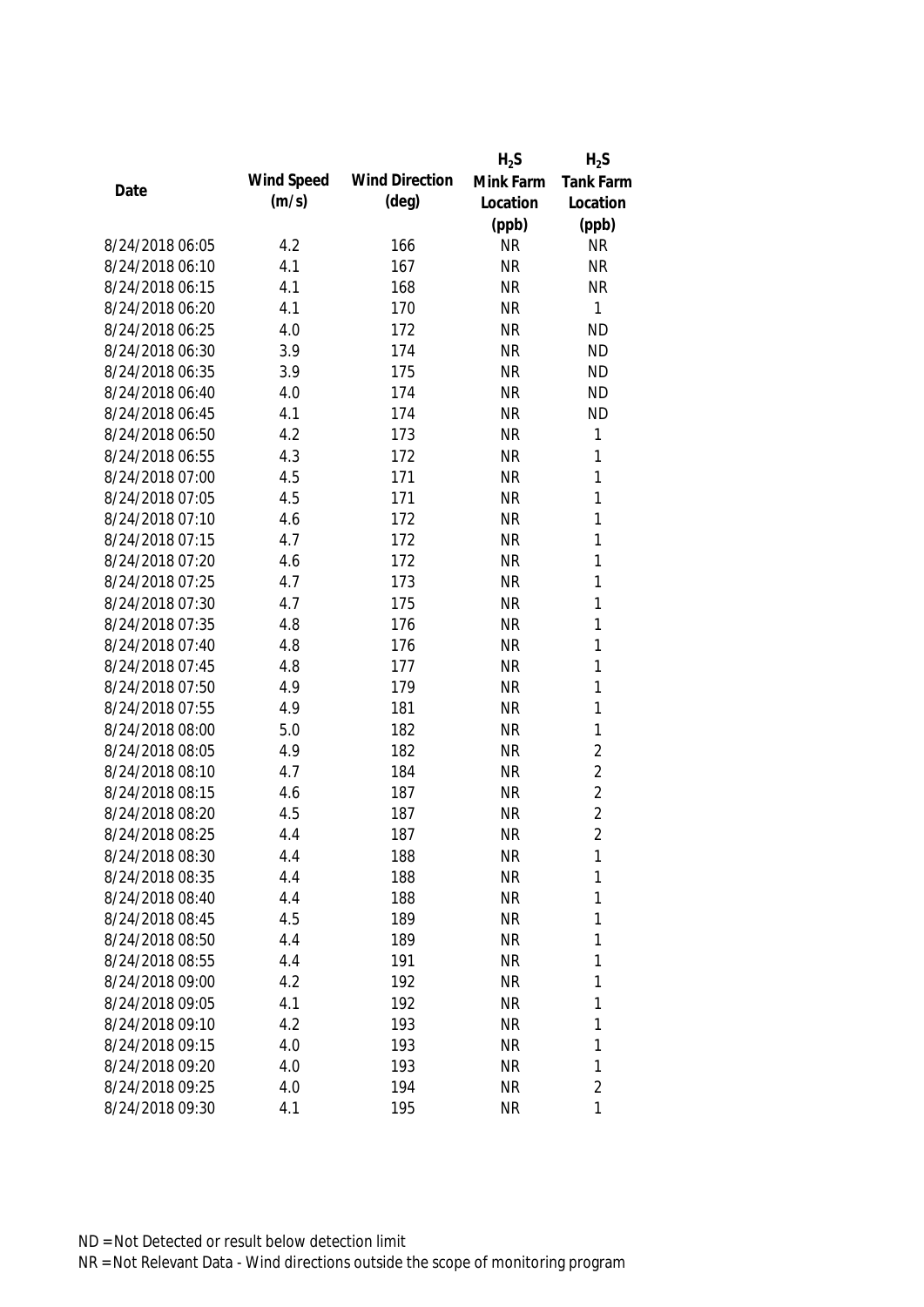|                 |            |                       | $H_2S$    | $H_2S$           |
|-----------------|------------|-----------------------|-----------|------------------|
| Date            | Wind Speed | <b>Wind Direction</b> | Mink Farm | <b>Tank Farm</b> |
|                 | (m/s)      | $(\text{deg})$        | Location  | Location         |
|                 |            |                       | (ppb)     | (ppb)            |
| 8/24/2018 09:35 | 4.2        | 195                   | <b>NR</b> | 1                |
| 8/24/2018 09:40 | 4.1        | 197                   | <b>NR</b> | 1                |
| 8/24/2018 09:45 | 4.1        | 198                   | <b>NR</b> | 1                |
| 8/24/2018 09:50 | 4.2        | 198                   | <b>NR</b> | 1                |
| 8/24/2018 09:55 | 4.1        | 197                   | <b>NR</b> | 1                |
| 8/24/2018 10:00 | 3.9        | 196                   | <b>NR</b> | 1                |
| 8/24/2018 10:05 | 3.8        | 194                   | <b>NR</b> | $\mathbf{1}$     |
| 8/24/2018 10:10 | 3.8        | 192                   | <b>NR</b> | $\mathbf{1}$     |
| 8/24/2018 10:15 | 3.8        | 190                   | <b>NR</b> | $\mathbf{1}$     |
| 8/24/2018 10:20 | 3.9        | 189                   | <b>NR</b> | 1                |
| 8/24/2018 10:25 | 4.1        | 190                   | <b>NR</b> | $\mathbf{1}$     |
| 8/24/2018 10:30 | 4.2        | 190                   | <b>NR</b> | 1                |
| 8/24/2018 10:35 | 4.3        | 192                   | <b>NR</b> | 1                |
| 8/24/2018 10:40 | 4.3        | 195                   | <b>NR</b> | $\mathbf{1}$     |
| 8/24/2018 10:45 | 4.0        | 196                   | <b>NR</b> | $\overline{2}$   |
| 8/24/2018 10:50 | 3.9        | 192                   | <b>NR</b> | $\overline{2}$   |
| 8/24/2018 10:55 | 4.0        | 188                   | <b>NR</b> | $\overline{2}$   |
| 8/24/2018 11:00 | 4.1        | 188                   | <b>NR</b> | $\overline{2}$   |
| 8/24/2018 11:05 | 4.0        | 186                   | <b>NR</b> | $\overline{2}$   |
| 8/24/2018 11:10 | 4.0        | 182                   | <b>NR</b> | $\mathbf{1}$     |
| 8/24/2018 11:15 | 4.2        | 178                   | <b>NR</b> | 1                |
| 8/24/2018 11:20 | 4.2        | 180                   | <b>NR</b> | $\mathbf{1}$     |
| 8/24/2018 11:25 | 4.0        | 181                   | <b>NR</b> | 1                |
| 8/24/2018 11:30 | 3.8        | 178                   | <b>NR</b> | 1                |
| 8/24/2018 11:35 | 3.8        | 177                   | <b>NR</b> | 1                |
| 8/24/2018 11:40 | 3.8        | 177                   | <b>NR</b> | 1                |
| 8/24/2018 11:45 | 3.8        | 178                   | <b>NR</b> | 1                |
| 8/24/2018 11:50 | 3.7        | 175                   | <b>NR</b> | 1                |
| 8/24/2018 11:55 | 3.9        | 174                   | <b>NR</b> | 1                |
| 8/24/2018 12:00 | 4.2        | 174                   | <b>NR</b> | 1                |
| 8/24/2018 12:05 | 4.5        | 173                   | <b>NR</b> | 1                |
| 8/24/2018 12:10 | 4.6        | 172                   | <b>NR</b> | 1                |
| 8/24/2018 12:15 | 5.1        | 170                   | <b>NR</b> | 1                |
| 8/24/2018 12:20 | 5.4        | 172                   | <b>NR</b> | 1                |
| 8/24/2018 12:25 | 5.3        | 172                   | <b>NR</b> | 1                |
| 8/24/2018 12:30 | 5.1        | 173                   | <b>NR</b> | 1                |
| 8/24/2018 12:35 | 4.9        | 175                   | <b>NR</b> | 1                |
| 8/24/2018 12:40 | 5.0        | 177                   | <b>NR</b> | 1                |
| 8/24/2018 12:45 | 4.7        | 182                   | <b>NR</b> | 1                |
| 8/24/2018 12:50 | 4.8        | 185                   | <b>NR</b> | 1                |
| 8/24/2018 12:55 | 5.0        | 187                   | <b>NR</b> | 1                |
| 8/24/2018 13:00 | 5.1        | 190                   | <b>NR</b> | 1                |
|                 |            |                       |           |                  |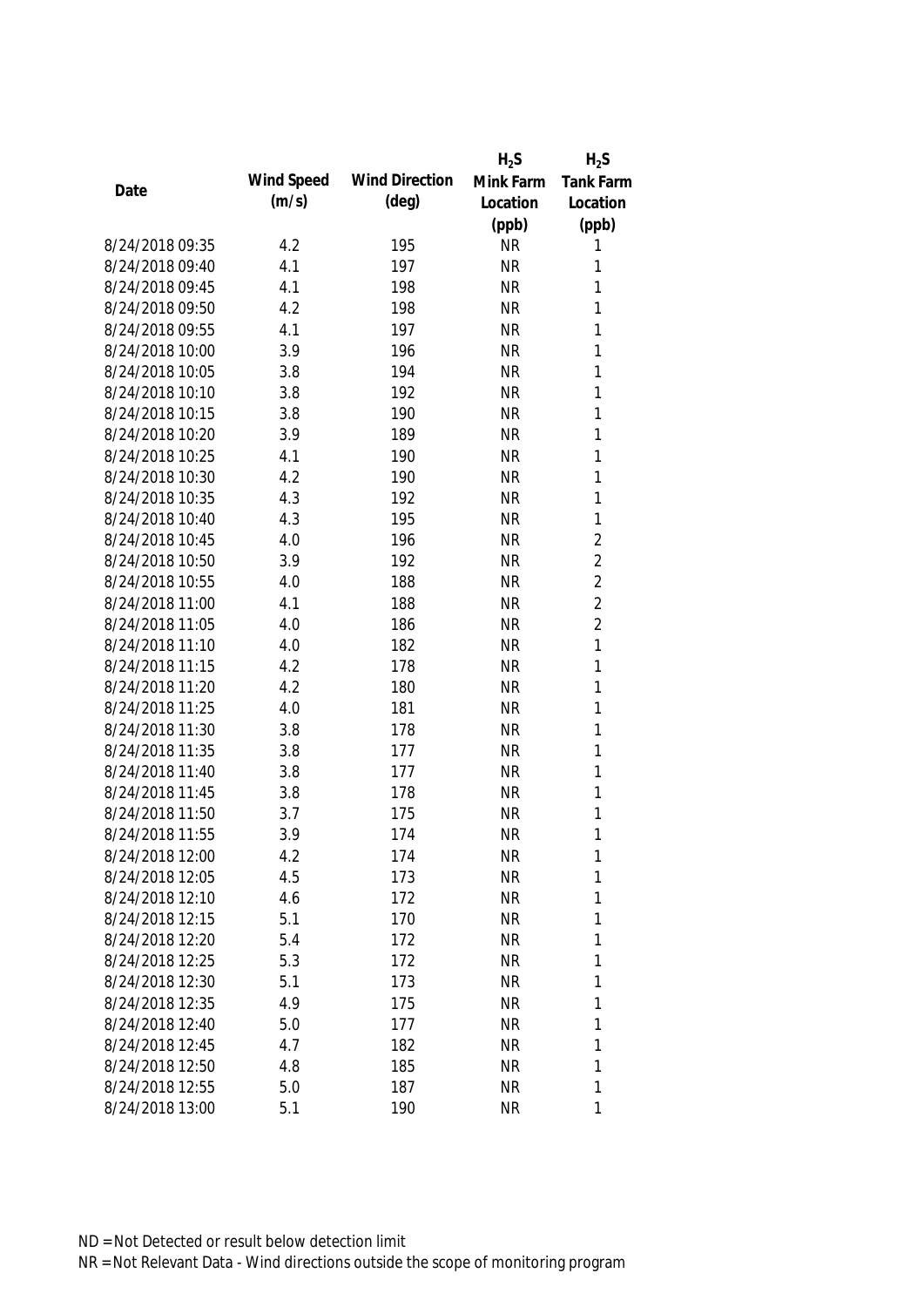|                 |            |                       | $H_2S$    | $H_2S$           |
|-----------------|------------|-----------------------|-----------|------------------|
| Date            | Wind Speed | <b>Wind Direction</b> | Mink Farm | <b>Tank Farm</b> |
|                 | (m/s)      | $(\text{deg})$        | Location  | Location         |
|                 |            |                       | (ppb)     | (ppb)            |
| 8/24/2018 13:05 | 5.3        | 187                   | <b>NR</b> | 1                |
| 8/24/2018 13:10 | 5.6        | 186                   | <b>NR</b> | 1                |
| 8/24/2018 13:15 | 5.8        | 182                   | <b>NR</b> | $\mathbf{1}$     |
| 8/24/2018 13:20 | 5.7        | 180                   | <b>NR</b> | 1                |
| 8/24/2018 13:25 | 5.7        | 177                   | <b>NR</b> | $\mathbf{1}$     |
| 8/24/2018 13:30 | 5.8        | 175                   | <b>NR</b> | $\mathbf{1}$     |
| 8/24/2018 13:35 | 6.0        | 175                   | <b>NR</b> | $\mathbf{1}$     |
| 8/24/2018 13:40 | 5.8        | 174                   | <b>NR</b> | $\mathbf{1}$     |
| 8/24/2018 13:45 | 5.8        | 173                   | <b>NR</b> | $\mathbf{1}$     |
| 8/24/2018 13:50 | 5.9        | 172                   | <b>NR</b> | $\mathbf{1}$     |
| 8/24/2018 13:55 | 5.8        | 172                   | <b>NR</b> | $\mathbf{1}$     |
| 8/24/2018 14:00 | 5.8        | 170                   | <b>NR</b> | $\mathbf{1}$     |
| 8/24/2018 14:05 | 5.8        | 169                   | <b>NR</b> | <b>NR</b>        |
| 8/24/2018 14:10 | 6.1        | 169                   | <b>NR</b> | <b>NR</b>        |
| 8/24/2018 14:15 | 6.5        | 168                   | <b>NR</b> | <b>NR</b>        |
| 8/24/2018 14:20 | 6.8        | 167                   | <b>NR</b> | <b>NR</b>        |
| 8/24/2018 14:25 | 7.2        | 166                   | <b>NR</b> | <b>NR</b>        |
| 8/24/2018 14:30 | 7.4        | 166                   | <b>NR</b> | <b>NR</b>        |
| 8/24/2018 14:35 | 7.7        | 166                   | <b>NR</b> | <b>NR</b>        |
| 8/24/2018 14:40 | 7.9        | 165                   | <b>NR</b> | <b>NR</b>        |
| 8/24/2018 14:45 | 7.5        | 164                   | <b>NR</b> | <b>NR</b>        |
| 8/24/2018 14:50 | 7.3        | 164                   | <b>NR</b> | <b>NR</b>        |
| 8/24/2018 14:55 | 7.3        | 165                   | <b>NR</b> | <b>NR</b>        |
| 8/24/2018 15:00 | 7.2        | 167                   | <b>NR</b> | <b>NR</b>        |
| 8/24/2018 15:05 | 6.7        | 167                   | <b>NR</b> | <b>NR</b>        |
| 8/24/2018 15:10 | 6.1        | 168                   | <b>NR</b> | <b>NR</b>        |
| 8/24/2018 15:15 | 5.8        | 172                   | <b>NR</b> | $\overline{2}$   |
| 8/24/2018 15:20 | 5.5        | 174                   | <b>NR</b> | $\overline{2}$   |
| 8/24/2018 15:25 | 5.3        | 174                   | <b>NR</b> | $\overline{2}$   |
| 8/24/2018 15:30 | 5.2        | 173                   | <b>NR</b> | 1                |
| 8/24/2018 15:35 | 5.1        | 174                   | <b>NR</b> | 1                |
| 8/24/2018 15:40 | 5.4        | 177                   | <b>NR</b> | 1                |
| 8/24/2018 15:45 | 5.6        | 176                   | <b>NR</b> | 1                |
| 8/24/2018 15:50 | 5.8        | 175                   | <b>NR</b> | 1                |
| 8/24/2018 15:55 | 6.0        | 177                   | <b>NR</b> | 1                |
| 8/24/2018 16:00 | 5.8        | 178                   | <b>NR</b> | 1                |
| 8/24/2018 16:05 | 6.1        | 180                   | <b>NR</b> | 1                |
| 8/24/2018 16:10 | 6.3        | 176                   | <b>NR</b> | 1                |
| 8/24/2018 16:15 | 6.7        | 173                   | <b>NR</b> | 1                |
| 8/24/2018 16:20 | 6.9        | 173                   | <b>NR</b> | 1                |
| 8/24/2018 16:25 | 6.8        | 174                   | <b>NR</b> | 1                |
| 8/24/2018 16:30 | 6.8        | 176                   | <b>NR</b> | 1                |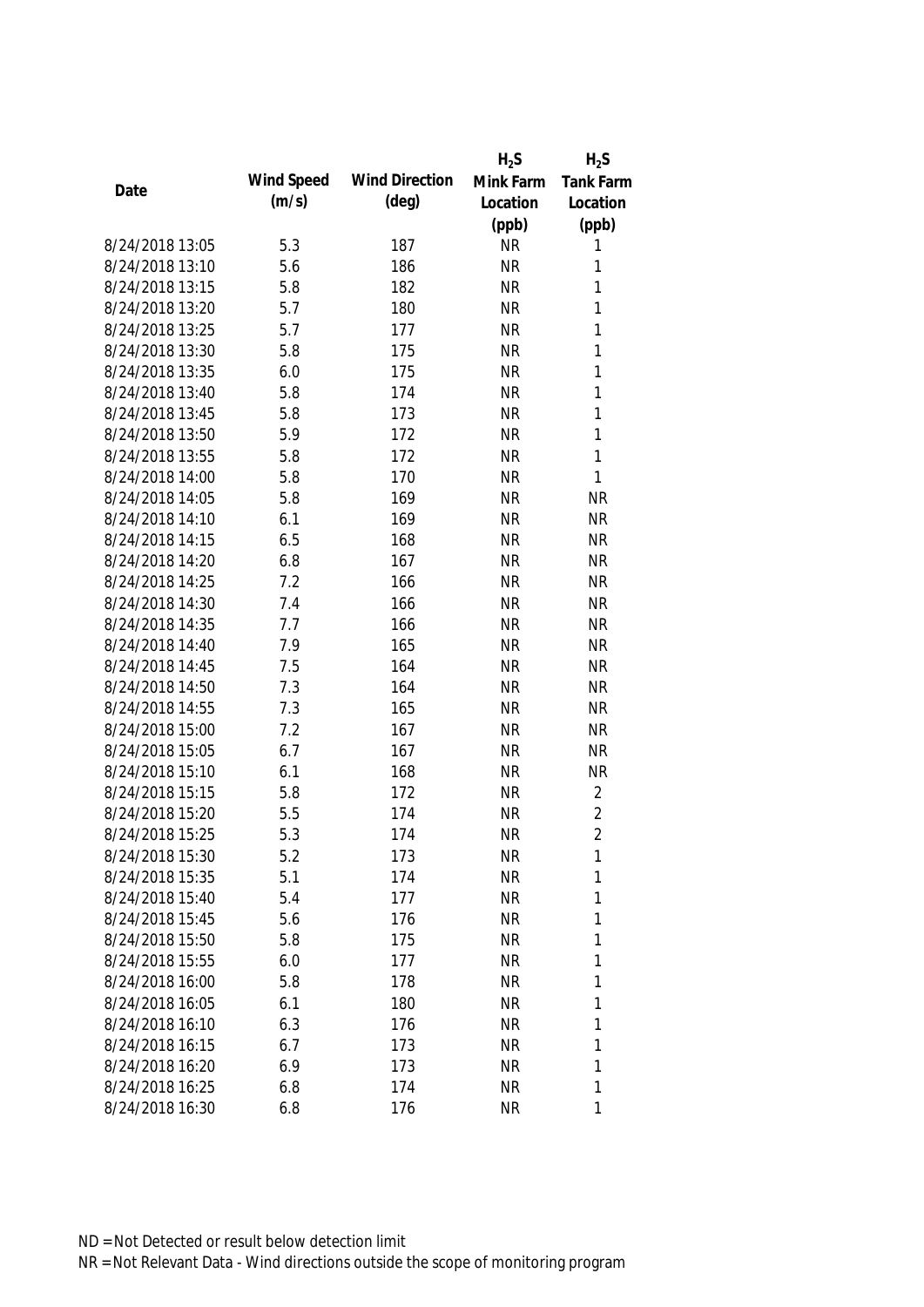|                 |            |                       | $H_2S$    | $H_2S$       |
|-----------------|------------|-----------------------|-----------|--------------|
| Date            | Wind Speed | <b>Wind Direction</b> | Mink Farm | Tank Farm    |
|                 | (m/s)      | $(\text{deg})$        | Location  | Location     |
|                 |            |                       | (ppb)     | (ppb)        |
| 8/24/2018 16:35 | 6.6        | 175                   | <b>NR</b> | 1            |
| 8/24/2018 16:40 | 6.5        | 178                   | <b>NR</b> | 1            |
| 8/24/2018 16:45 | 6.2        | 178                   | <b>NR</b> | 1            |
| 8/24/2018 16:50 | 5.8        | 178                   | <b>NR</b> | 1            |
| 8/24/2018 16:55 | 5.7        | 177                   | <b>NR</b> | 1            |
| 8/24/2018 17:00 | 5.6        | 176                   | <b>NR</b> | 1            |
| 8/24/2018 17:05 | 5.4        | 174                   | <b>NR</b> | 1            |
| 8/24/2018 17:10 | 5.2        | 173                   | <b>NR</b> | 1            |
| 8/24/2018 17:15 | 5.1        | 174                   | <b>NR</b> | 1            |
| 8/24/2018 17:20 | 5.2        | 174                   | <b>NR</b> | 1            |
| 8/24/2018 17:25 | 5.3        | 173                   | <b>NR</b> | 1            |
| 8/24/2018 17:30 | 5.6        | 172                   | <b>NR</b> | 1            |
| 8/24/2018 17:35 | 6.3        | 171                   | <b>NR</b> | 1            |
| 8/24/2018 17:40 | 6.6        | 170                   | <b>NR</b> | 1            |
| 8/24/2018 17:45 | 6.7        | 172                   | <b>NR</b> | 1            |
| 8/24/2018 17:50 | 6.7        | 172                   | <b>NR</b> | 1            |
| 8/24/2018 17:55 | 6.6        | 173                   | <b>NR</b> | 1            |
| 8/24/2018 18:00 | 6.5        | 174                   | <b>NR</b> | 1            |
| 8/24/2018 18:05 | 6.0        | 174                   | <b>NR</b> | 1            |
| 8/24/2018 18:10 | 5.7        | 174                   | <b>NR</b> | 1            |
| 8/24/2018 18:15 | 5.8        | 171                   | <b>NR</b> | 1            |
| 8/24/2018 18:20 | 5.7        | 172                   | <b>NR</b> | 1            |
| 8/24/2018 18:25 | 5.4        | 170                   | <b>NR</b> | 1            |
| 8/24/2018 18:30 | 5.0        | 169                   | <b>NR</b> | <b>NR</b>    |
| 8/24/2018 18:35 | 5.0        | 169                   | <b>NR</b> | <b>NR</b>    |
| 8/24/2018 18:40 | 4.8        | 167                   | <b>NR</b> | <b>NR</b>    |
| 8/24/2018 18:45 | 4.6        | 166                   | <b>NR</b> | <b>NR</b>    |
| 8/24/2018 18:50 | 4.6        | 165                   | <b>NR</b> | <b>NR</b>    |
| 8/24/2018 18:55 | 5.0        | 165                   | <b>NR</b> | <b>NR</b>    |
| 8/24/2018 19:00 | 5.5        | 165                   | <b>NR</b> | <b>NR</b>    |
| 8/24/2018 19:05 | 5.7        | 165                   | <b>NR</b> | <b>NR</b>    |
| 8/24/2018 19:10 | 6.0        | 166                   | <b>NR</b> | <b>NR</b>    |
| 8/24/2018 19:15 | 6.1        | 165                   | <b>NR</b> | <b>NR</b>    |
| 8/24/2018 19:20 | 6.1        | 164                   | <b>NR</b> | <b>NR</b>    |
| 8/24/2018 19:25 | 5.9        | 165                   | <b>NR</b> | <b>NR</b>    |
| 8/24/2018 19:30 | 5.7        | 166                   | <b>NR</b> | <b>NR</b>    |
| 8/24/2018 19:35 | 5.6        | 166                   | <b>NR</b> | <b>NR</b>    |
| 8/24/2018 19:40 | 5.7        | 167                   | <b>NR</b> | <b>NR</b>    |
| 8/24/2018 19:45 | 5.9        | 169                   | <b>NR</b> | <b>NR</b>    |
| 8/24/2018 19:50 | 6.3        | 170                   | <b>NR</b> | 1            |
| 8/24/2018 19:55 | 6.4        | 171                   | <b>NR</b> | $\mathbf{1}$ |
| 8/24/2018 20:00 | 6.4        | 170                   | <b>NR</b> | 1            |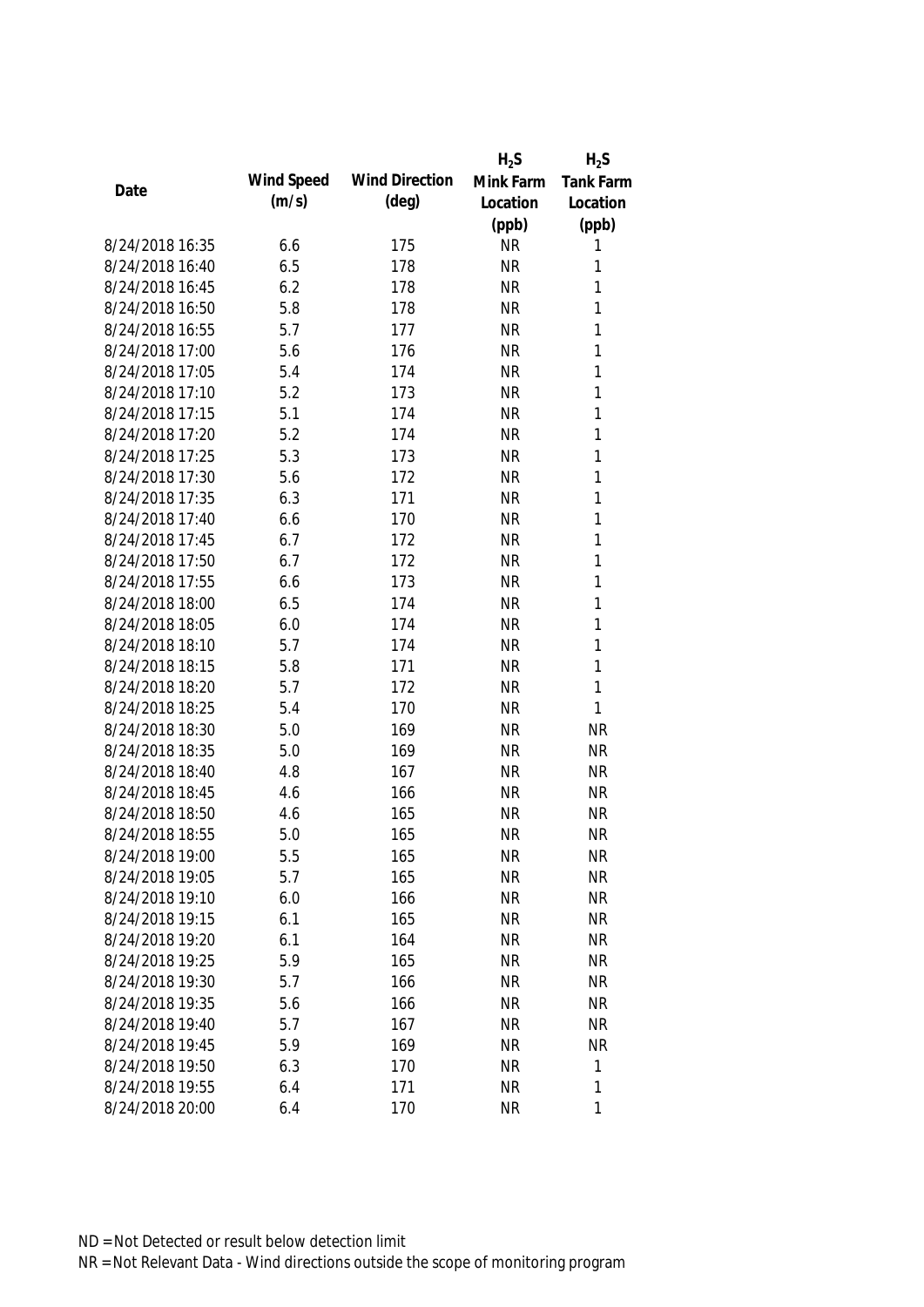|                 |            |                       | $H_2S$    | $H_2S$       |
|-----------------|------------|-----------------------|-----------|--------------|
| Date            | Wind Speed | <b>Wind Direction</b> | Mink Farm | Tank Farm    |
|                 | (m/s)      | (deg)                 | Location  | Location     |
|                 |            |                       | (ppb)     | (ppb)        |
| 8/24/2018 20:05 | 6.4        | 170                   | <b>NR</b> | 1            |
| 8/24/2018 20:10 | 6.2        | 168                   | <b>NR</b> | <b>NR</b>    |
| 8/24/2018 20:15 | 6.1        | 168                   | <b>NR</b> | <b>NR</b>    |
| 8/24/2018 20:20 | 5.8        | 167                   | <b>NR</b> | <b>NR</b>    |
| 8/24/2018 20:25 | 5.7        | 166                   | <b>NR</b> | <b>NR</b>    |
| 8/24/2018 20:30 | 5.4        | 166                   | <b>NR</b> | <b>NR</b>    |
| 8/24/2018 20:35 | 5.3        | 167                   | <b>NR</b> | <b>NR</b>    |
| 8/24/2018 20:40 | 5.2        | 167                   | <b>NR</b> | <b>NR</b>    |
| 8/24/2018 20:45 | 5.3        | 169                   | <b>NR</b> | <b>NR</b>    |
| 8/24/2018 20:50 | 5.2        | 170                   | <b>NR</b> | $\mathbf{1}$ |
| 8/24/2018 20:55 | 5.1        | 171                   | <b>NR</b> | $\mathbf{1}$ |
| 8/24/2018 21:00 | 5.2        | 172                   | <b>NR</b> | $\mathbf{1}$ |
| 8/24/2018 21:05 | 5.0        | 173                   | <b>NR</b> | $\mathbf{1}$ |
| 8/24/2018 21:10 | 4.9        | 174                   | <b>NR</b> | $\mathbf{1}$ |
| 8/24/2018 21:15 | 4.6        | 173                   | <b>NR</b> | $\mathbf{1}$ |
| 8/24/2018 21:20 | 4.5        | 174                   | <b>NR</b> | $\mathbf{1}$ |
| 8/24/2018 21:25 | 4.5        | 176                   | <b>NR</b> | $\mathbf{1}$ |
| 8/24/2018 21:30 | 4.3        | 177                   | <b>NR</b> | $\mathbf{1}$ |
| 8/24/2018 21:35 | 4.2        | 177                   | <b>NR</b> | $\mathbf{1}$ |
| 8/24/2018 21:40 | 4.2        | 179                   | <b>NR</b> | $\mathbf{1}$ |
| 8/24/2018 21:45 | 4.1        | 180                   | <b>NR</b> | 1            |
| 8/24/2018 21:50 | 4.0        | 181                   | <b>NR</b> | $\mathbf{1}$ |
| 8/24/2018 21:55 | 3.9        | 180                   | <b>NR</b> | $\mathbf{1}$ |
| 8/24/2018 22:00 | 3.9        | 179                   | <b>NR</b> | 1            |
| 8/24/2018 22:05 | 4.0        | 178                   | <b>NR</b> | $\mathbf{1}$ |
| 8/24/2018 22:10 | 3.9        | 176                   | <b>NR</b> | $\mathbf{1}$ |
| 8/24/2018 22:15 | 3.8        | 175                   | <b>NR</b> | 1            |
| 8/24/2018 22:20 | 3.8        | 176                   | <b>NR</b> | 1            |
| 8/24/2018 22:25 | 3.9        | 175                   | <b>NR</b> | 1            |
| 8/24/2018 22:30 | 4.0        | 174                   | <b>NR</b> | 1            |
| 8/24/2018 22:35 | 4.1        | 174                   | <b>NR</b> | 1            |
| 8/24/2018 22:40 | 4.2        | 173                   | <b>NR</b> | 1            |
| 8/24/2018 22:45 | 4.4        | 171                   | <b>NR</b> | 1            |
| 8/24/2018 22:50 | 4.6        | 170                   | <b>NR</b> | 1            |
| 8/24/2018 22:55 | 4.7        | 170                   | <b>NR</b> | 1            |
| 8/24/2018 23:00 | 4.7        | 169                   | <b>NR</b> | <b>NR</b>    |
| 8/24/2018 23:05 | 4.8        | 170                   | <b>NR</b> | $\mathbf{1}$ |
| 8/24/2018 23:10 | 4.8        | 171                   | <b>NR</b> | 1            |
| 8/24/2018 23:15 | 4.9        | 170                   | <b>NR</b> | 1            |
| 8/24/2018 23:20 | 4.6        | 171                   | <b>NR</b> | 1            |
| 8/24/2018 23:25 | 4.5        | 172                   | <b>NR</b> | 1            |
| 8/24/2018 23:30 | 4.5        | 174                   | <b>NR</b> | 1            |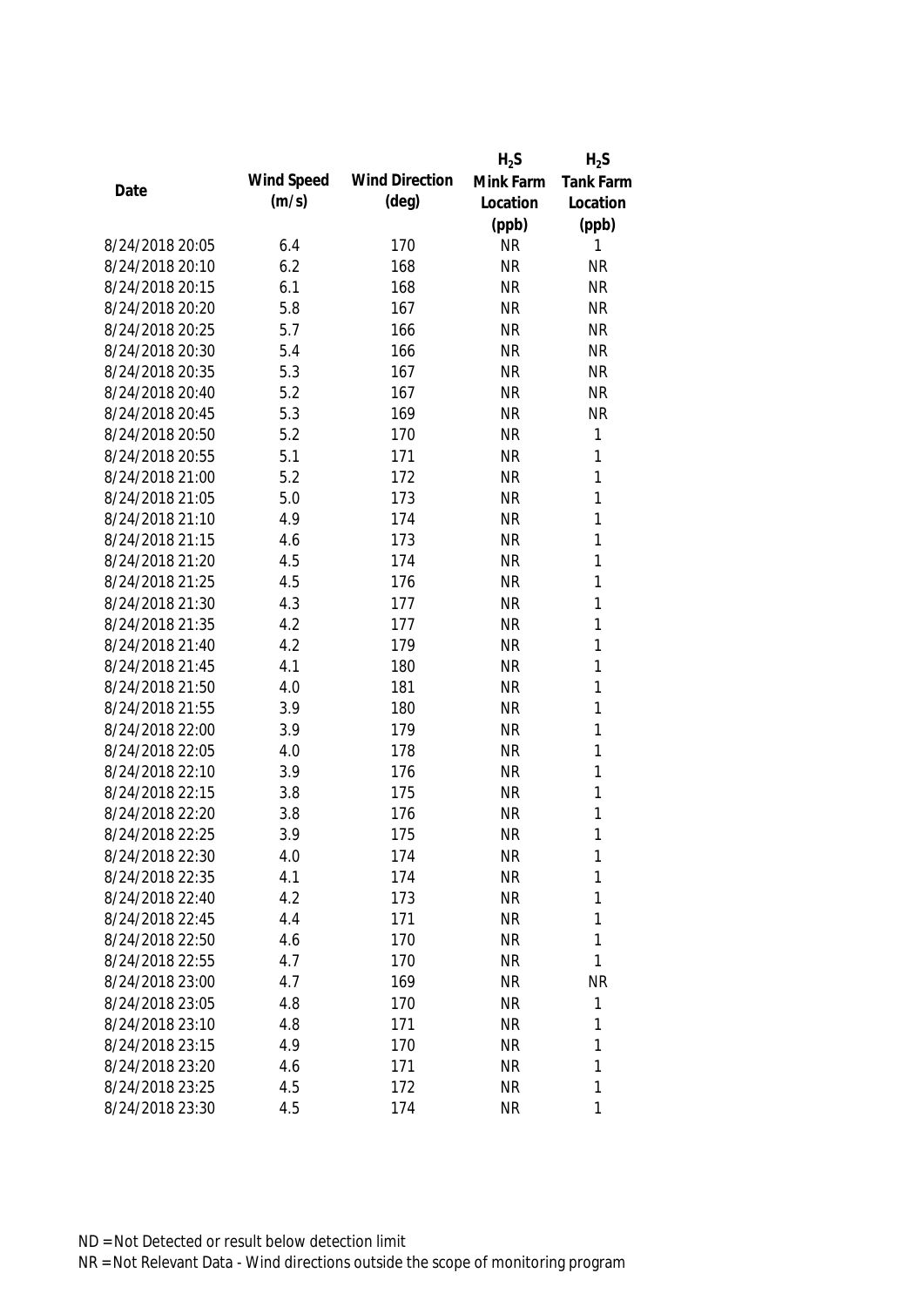|                 |            |                       | $H_2S$    | $H_2S$           |
|-----------------|------------|-----------------------|-----------|------------------|
| Date            | Wind Speed | <b>Wind Direction</b> | Mink Farm | <b>Tank Farm</b> |
|                 | (m/s)      | $(\text{deg})$        | Location  | Location         |
|                 |            |                       | (ppb)     | (ppb)            |
| 8/24/2018 23:35 | 4.2        | 176                   | <b>NR</b> | 1                |
| 8/24/2018 23:40 | 4.1        | 178                   | <b>NR</b> | 1                |
| 8/24/2018 23:45 | 4.2        | 180                   | <b>NR</b> | 1                |
| 8/24/2018 23:50 | 4.4        | 180                   | <b>NR</b> | 1                |
| 8/24/2018 23:55 | 4.4        | 179                   | <b>NR</b> | 1                |
| 8/24/2018 24:00 | 4.3        | 177                   | <b>NR</b> | 1                |
| 8/25/2018 00:05 | 4.4        | 175                   | <b>NR</b> | 1                |
| 8/25/2018 00:10 | 4.4        | 173                   | <b>NR</b> | 1                |
| 8/25/2018 00:15 | 4.4        | 171                   | <b>NR</b> | $\mathbf{1}$     |
| 8/25/2018 00:20 | 4.2        | 170                   | <b>NR</b> | 1                |
| 8/25/2018 00:25 | 4.1        | 169                   | <b>NR</b> | <b>NR</b>        |
| 8/25/2018 00:30 | 4.1        | 170                   | <b>NR</b> | $\mathbf{1}$     |
| 8/25/2018 00:35 | 4.3        | 170                   | <b>NR</b> | 1                |
| 8/25/2018 00:40 | 4.4        | 171                   | <b>NR</b> | $\mathbf{1}$     |
| 8/25/2018 00:45 | 4.4        | 172                   | <b>NR</b> | $\mathbf{1}$     |
| 8/25/2018 00:50 | 4.5        | 172                   | <b>NR</b> | $\mathbf{1}$     |
| 8/25/2018 00:55 | 4.7        | 173                   | <b>NR</b> | 1                |
| 8/25/2018 01:00 | 4.9        | 173                   | <b>NR</b> | 1                |
| 8/25/2018 01:05 | 5.1        | 173                   | <b>NR</b> | $\mathbf{1}$     |
| 8/25/2018 01:10 | 5.1        | 173                   | <b>NR</b> | 1                |
| 8/25/2018 01:15 | 5.1        | 174                   | <b>NR</b> | 1                |
| 8/25/2018 01:20 | 5.0        | 174                   | <b>NR</b> | $\mathbf{1}$     |
| 8/25/2018 01:25 | 5.1        | 175                   | <b>NR</b> | $\mathbf{1}$     |
| 8/25/2018 01:30 | 5.1        | 175                   | <b>NR</b> | 1                |
| 8/25/2018 01:35 | 5.0        | 175                   | <b>NR</b> | $\mathbf{1}$     |
| 8/25/2018 01:40 | 4.9        | 176                   | <b>NR</b> | 1                |
| 8/25/2018 01:45 | 4.8        | 176                   | <b>NR</b> | 1                |
| 8/25/2018 01:50 | 4.8        | 177                   | <b>NR</b> | 1                |
| 8/25/2018 01:55 | 4.9        | 177                   | <b>NR</b> | 1                |
| 8/25/2018 02:00 | 5.0        | 175                   | <b>NR</b> | 1                |
| 8/25/2018 02:05 | 4.9        | 176                   | <b>NR</b> | $\mathbf{1}$     |
| 8/25/2018 02:10 | 5.2        | 175                   | <b>NR</b> | 1                |
| 8/25/2018 02:15 | 5.5        | 174                   | <b>NR</b> | 1                |
| 8/25/2018 02:20 | 5.5        | 173                   | <b>NR</b> | 1                |
| 8/25/2018 02:25 | 5.6        | 176                   | <b>NR</b> | 1                |
| 8/25/2018 02:30 | 5.4        | 177                   | <b>NR</b> | 1                |
| 8/25/2018 02:35 | 5.5        | 177                   | <b>NR</b> | 1                |
| 8/25/2018 02:40 | 5.3        | 178                   | <b>NR</b> | 1                |
| 8/25/2018 02:45 | 5.1        | 179                   | <b>NR</b> | 1                |
| 8/25/2018 02:50 | 5.0        | 181                   | <b>NR</b> | 1                |
| 8/25/2018 02:55 | 4.6        | 182                   | <b>NR</b> | 1                |
| 8/25/2018 03:00 | 4.4        | 181                   | <b>NR</b> | 1                |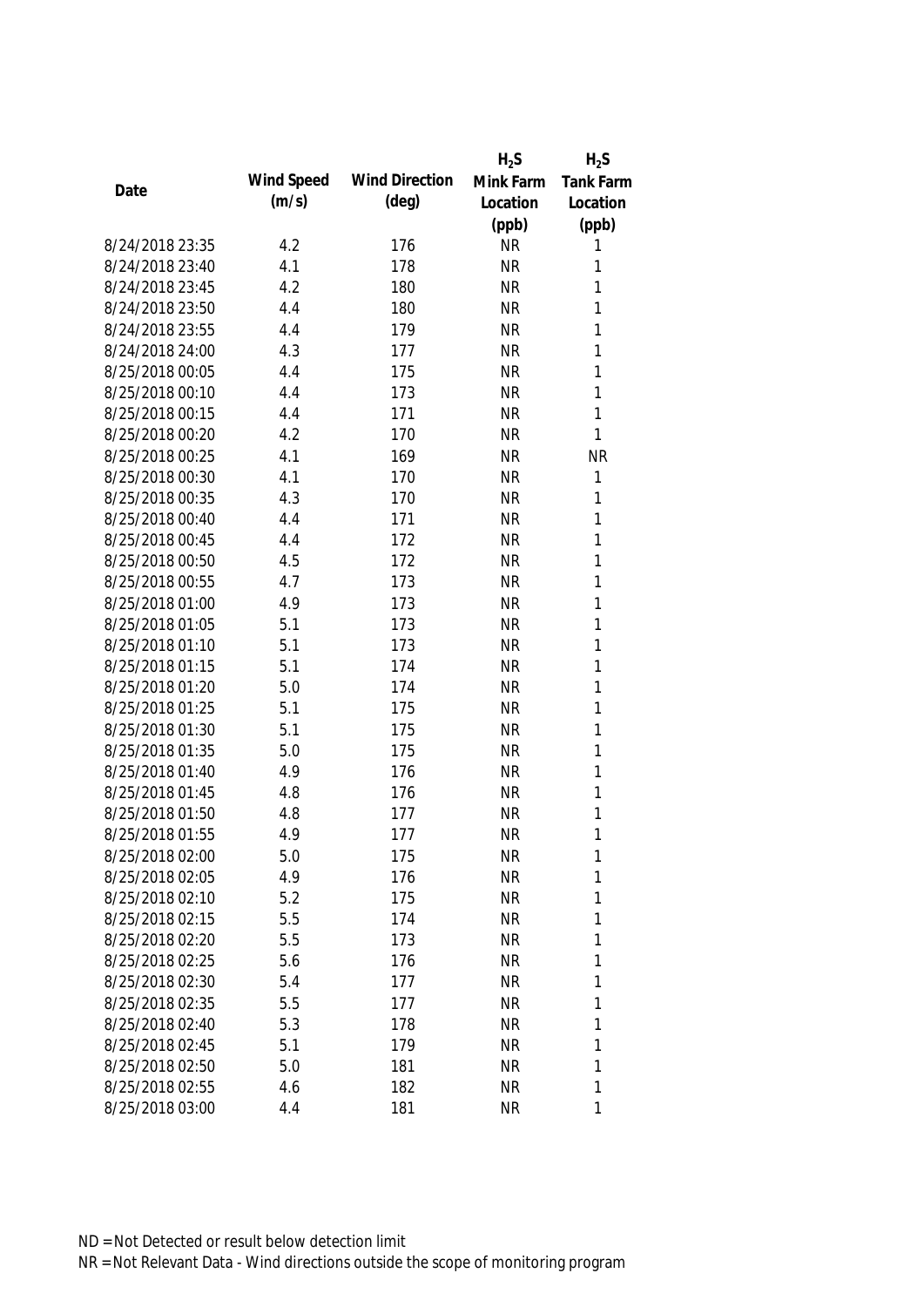|                 |            |                       | $H_2S$    | $H_2S$           |
|-----------------|------------|-----------------------|-----------|------------------|
| Date            | Wind Speed | <b>Wind Direction</b> | Mink Farm | <b>Tank Farm</b> |
|                 | (m/s)      | (deg)                 | Location  | Location         |
|                 |            |                       | (ppb)     | (ppb)            |
| 8/25/2018 03:05 | 4.0        | 183                   | <b>NR</b> | 1                |
| 8/25/2018 03:10 | 3.9        | 183                   | <b>NR</b> | 1                |
| 8/25/2018 03:15 | 4.0        | 183                   | <b>NR</b> | 1                |
| 8/25/2018 03:20 | 4.0        | 181                   | <b>NR</b> | 1                |
| 8/25/2018 03:25 | 4.3        | 177                   | <b>NR</b> | 1                |
| 8/25/2018 03:30 | 4.6        | 177                   | <b>NR</b> | 1                |
| 8/25/2018 03:35 | 4.7        | 175                   | <b>NR</b> | $\mathbf{1}$     |
| 8/25/2018 03:40 | 5.0        | 174                   | <b>NR</b> | $\mathbf{1}$     |
| 8/25/2018 03:45 | 4.8        | 175                   | <b>NR</b> | $\mathbf{1}$     |
| 8/25/2018 03:50 | 4.7        | 175                   | <b>NR</b> | 1                |
| 8/25/2018 03:55 | 4.7        | 176                   | <b>NR</b> | $\mathbf{1}$     |
| 8/25/2018 04:00 | 4.4        | 176                   | <b>NR</b> | $\mathbf{1}$     |
| 8/25/2018 04:05 | 4.3        | 178                   | <b>NR</b> | 1                |
| 8/25/2018 04:10 | 4.0        | 181                   | <b>NR</b> | $\mathbf{1}$     |
| 8/25/2018 04:15 | 3.8        | 183                   | <b>NR</b> | $\mathbf{1}$     |
| 8/25/2018 04:20 | 3.7        | 184                   | <b>NR</b> | $\mathbf{1}$     |
| 8/25/2018 04:25 | 3.5        | 190                   | <b>NR</b> | 1                |
| 8/25/2018 04:30 | 3.3        | 194                   | <b>NR</b> | $\mathbf{1}$     |
| 8/25/2018 04:35 | 3.2        | 197                   | <b>NR</b> | $\mathbf{1}$     |
| 8/25/2018 04:40 | 3.2        | 197                   | <b>NR</b> | $\mathbf{1}$     |
| 8/25/2018 04:45 | 3.2        | 196                   | <b>NR</b> | 1                |
| 8/25/2018 04:50 | 3.0        | 196                   | <b>NR</b> | $\mathbf{1}$     |
| 8/25/2018 04:55 | 3.2        | 193                   | <b>NR</b> | $\mathbf{1}$     |
| 8/25/2018 05:00 | 3.4        | 191                   | <b>NR</b> | 1                |
| 8/25/2018 05:05 | 3.6        | 190                   | <b>NR</b> | $\mathbf{1}$     |
| 8/25/2018 05:10 | 3.6        | 190                   | <b>NR</b> | $\mathbf{1}$     |
| 8/25/2018 05:15 | 3.6        | 190                   | <b>NR</b> | 1                |
| 8/25/2018 05:20 | 3.6        | 189                   | <b>NR</b> | 1                |
| 8/25/2018 05:25 | 3.4        | 188                   | <b>NR</b> | 1                |
| 8/25/2018 05:30 | 3.2        | 187                   | <b>NR</b> | 1                |
| 8/25/2018 05:35 | 3.1        | 185                   | <b>NR</b> | 1                |
| 8/25/2018 05:40 | 3.2        | 180                   | <b>NR</b> | 1                |
| 8/25/2018 05:45 | 3.1        | 176                   | <b>NR</b> | 1                |
| 8/25/2018 05:50 | 3.1        | 175                   | <b>NR</b> | 1                |
| 8/25/2018 05:55 | 3.3        | 176                   | <b>NR</b> | 1                |
| 8/25/2018 06:00 | 3.3        | 175                   | <b>NR</b> | 1                |
| 8/25/2018 06:05 | 3.3        | 176                   | <b>NR</b> | 1                |
| 8/25/2018 06:10 | 3.4        | 180                   | <b>NR</b> | 1                |
| 8/25/2018 06:15 | 3.5        | 183                   | <b>NR</b> | 1                |
| 8/25/2018 06:20 | 3.6        | 186                   | <b>NR</b> | 1                |
| 8/25/2018 06:25 | 3.5        | 185                   | <b>NR</b> | 1                |
| 8/25/2018 06:30 | 3.5        | 183                   | <b>NR</b> | 1                |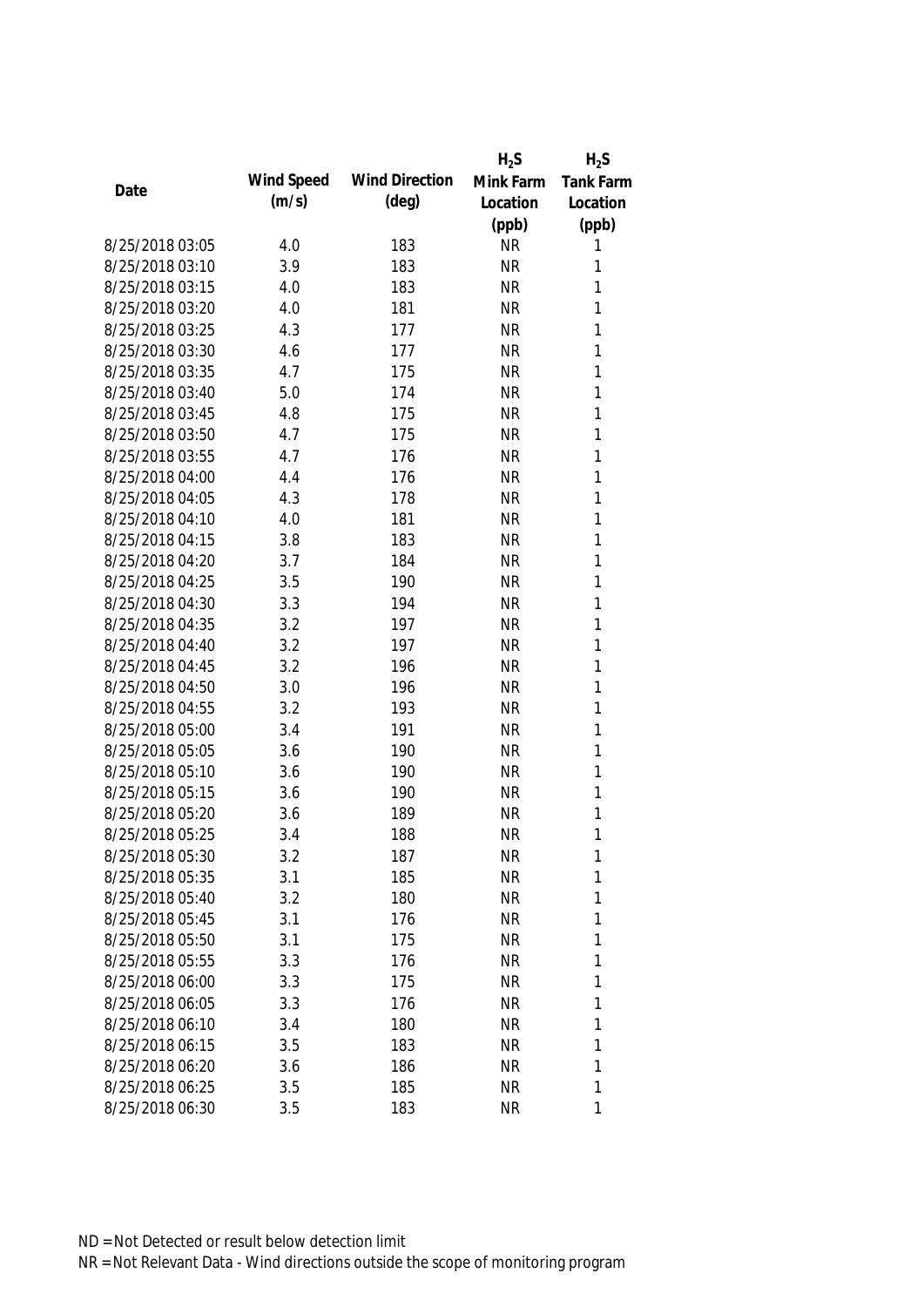|                 |            |                       | $H_2S$    | $H_2S$       |
|-----------------|------------|-----------------------|-----------|--------------|
| Date            | Wind Speed | <b>Wind Direction</b> | Mink Farm | Tank Farm    |
|                 | (m/s)      | (deg)                 | Location  | Location     |
|                 |            |                       | (ppb)     | (ppb)        |
| 8/25/2018 06:35 | 3.4        | 183                   | <b>NR</b> | 1            |
| 8/25/2018 06:40 | 3.1        | 182                   | <b>NR</b> | 1            |
| 8/25/2018 06:45 | 2.9        | 180                   | <b>NR</b> | 1            |
| 8/25/2018 06:50 | 2.8        | 178                   | <b>NR</b> | 1            |
| 8/25/2018 06:55 | 2.7        | 179                   | <b>NR</b> | 1            |
| 8/25/2018 07:00 | 2.6        | 182                   | <b>NR</b> | $\mathbf{1}$ |
| 8/25/2018 07:05 | 2.6        | 182                   | <b>NR</b> | $\mathbf{1}$ |
| 8/25/2018 07:10 | 2.7        | 182                   | <b>NR</b> | $\mathbf{1}$ |
| 8/25/2018 07:15 | 2.8        | 182                   | <b>NR</b> | $\mathbf{1}$ |
| 8/25/2018 07:20 | 2.9        | 183                   | <b>NR</b> | 1            |
| 8/25/2018 07:25 | 2.9        | 181                   | <b>NR</b> | $\mathbf{1}$ |
| 8/25/2018 07:30 | 3.0        | 178                   | <b>NR</b> | $\mathbf{1}$ |
| 8/25/2018 07:35 | 3.2        | 177                   | <b>NR</b> | 1            |
| 8/25/2018 07:40 | 3.2        | 178                   | <b>NR</b> | $\mathbf{1}$ |
| 8/25/2018 07:45 | 3.3        | 178                   | <b>NR</b> | $\mathbf{1}$ |
| 8/25/2018 07:50 | 3.4        | 176                   | <b>NR</b> | $\mathbf{1}$ |
| 8/25/2018 07:55 | 3.6        | 174                   | <b>NR</b> | 1            |
| 8/25/2018 08:00 | 3.7        | 174                   | <b>NR</b> | $\mathbf{1}$ |
| 8/25/2018 08:05 | 3.8        | 174                   | <b>NR</b> | $\mathbf{1}$ |
| 8/25/2018 08:10 | 3.9        | 172                   | <b>NR</b> | $\mathbf{1}$ |
| 8/25/2018 08:15 | 4.0        | 171                   | <b>NR</b> | 1            |
| 8/25/2018 08:20 | 4.1        | 171                   | <b>NR</b> | $\mathbf{1}$ |
| 8/25/2018 08:25 | 4.1        | 171                   | <b>NR</b> | $\mathbf{1}$ |
| 8/25/2018 08:30 | 4.1        | 171                   | <b>NR</b> | $\mathbf{1}$ |
| 8/25/2018 08:35 | 4.2        | 170                   | <b>NR</b> | 1            |
| 8/25/2018 08:40 | 4.3        | 169                   | <b>NR</b> | <b>NR</b>    |
| 8/25/2018 08:45 | 4.3        | 169                   | <b>NR</b> | <b>NR</b>    |
| 8/25/2018 08:50 | 4.3        | 169                   | <b>NR</b> | <b>NR</b>    |
| 8/25/2018 08:55 | 4.2        | 168                   | <b>NR</b> | <b>NR</b>    |
| 8/25/2018 09:00 | 4.1        | 169                   | <b>NR</b> | <b>NR</b>    |
| 8/25/2018 09:05 | 4.1        | 169                   | <b>NR</b> | <b>NR</b>    |
| 8/25/2018 09:10 | 4.1        | 170                   | <b>NR</b> | 1            |
| 8/25/2018 09:15 | 4.1        | 170                   | <b>NR</b> | 1            |
| 8/25/2018 09:20 | 4.1        | 170                   | <b>NR</b> | 1            |
| 8/25/2018 09:25 | 4.2        | 170                   | <b>NR</b> | 1            |
| 8/25/2018 09:30 | 4.3        | 169                   | <b>NR</b> | <b>NR</b>    |
| 8/25/2018 09:35 | 4.4        | 168                   | <b>NR</b> | <b>NR</b>    |
| 8/25/2018 09:40 | 4.5        | 167                   | <b>NR</b> | <b>NR</b>    |
| 8/25/2018 09:45 | 4.4        | 169                   | <b>NR</b> | <b>NR</b>    |
| 8/25/2018 09:50 | 4.5        | 170                   | <b>NR</b> | 1            |
| 8/25/2018 09:55 | 4.5        | 172                   | <b>NR</b> | 1            |
| 8/25/2018 10:00 | 4.4        | 174                   | <b>NR</b> | 1            |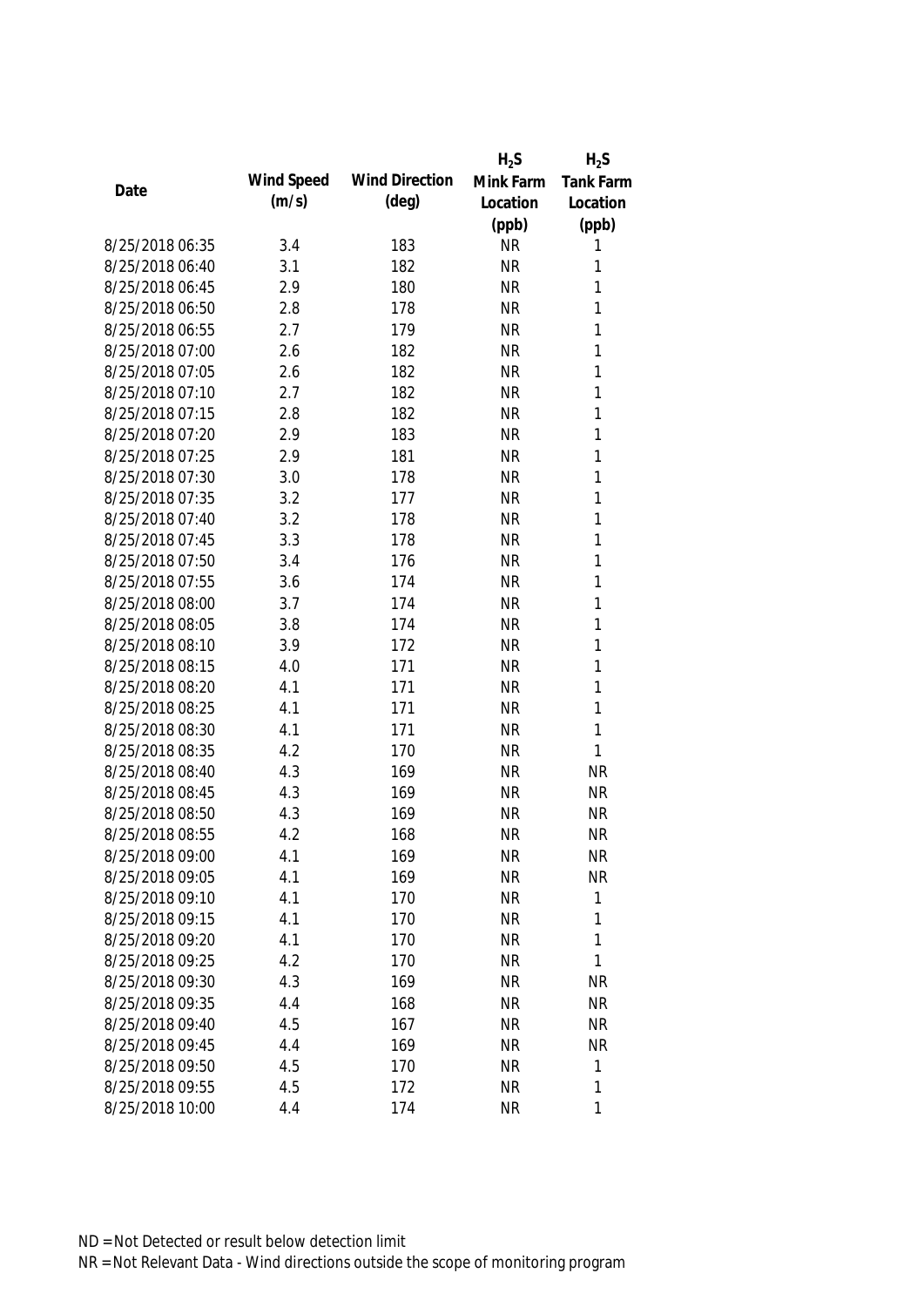|                 |            |                       | $H_2S$    | $H_2S$         |
|-----------------|------------|-----------------------|-----------|----------------|
| Date            | Wind Speed | <b>Wind Direction</b> | Mink Farm | Tank Farm      |
|                 | (m/s)      | (deg)                 | Location  | Location       |
|                 |            |                       | (ppb)     | (ppb)          |
| 8/25/2018 10:05 | 4.4        | 175                   | <b>NR</b> | 1              |
| 8/25/2018 10:10 | 4.4        | 174                   | <b>NR</b> | 1              |
| 8/25/2018 10:15 | 4.4        | 172                   | <b>NR</b> | 1              |
| 8/25/2018 10:20 | 4.5        | 170                   | <b>NR</b> | 1              |
| 8/25/2018 10:25 | 4.5        | 168                   | <b>NR</b> | <b>NR</b>      |
| 8/25/2018 10:30 | 4.5        | 168                   | <b>NR</b> | <b>NR</b>      |
| 8/25/2018 10:35 | 4.5        | 170                   | <b>NR</b> | $\mathbf{1}$   |
| 8/25/2018 10:40 | 4.3        | 172                   | <b>NR</b> | $\mathbf{1}$   |
| 8/25/2018 10:45 | 4.3        | 176                   | <b>NR</b> | $\mathbf{1}$   |
| 8/25/2018 10:50 | 4.2        | 179                   | <b>NR</b> | 1              |
| 8/25/2018 10:55 | 4.1        | 183                   | <b>NR</b> | $\mathbf{1}$   |
| 8/25/2018 11:00 | 4.1        | 184                   | <b>NR</b> | $\mathbf{1}$   |
| 8/25/2018 11:05 | 4.0        | 185                   | <b>NR</b> | 1              |
| 8/25/2018 11:10 | 4.1        | 191                   | <b>NR</b> | $\mathbf{1}$   |
| 8/25/2018 11:15 | 4.0        | 195                   | <b>NR</b> | $\mathbf{1}$   |
| 8/25/2018 11:20 | 4.0        | 198                   | <b>NR</b> | $\mathbf{1}$   |
| 8/25/2018 11:25 | 4.0        | 199                   | <b>NR</b> | 1              |
| 8/25/2018 11:30 | 3.9        | 200                   | <b>NR</b> | $\mathbf{1}$   |
| 8/25/2018 11:35 | 4.1        | 203                   | <b>NR</b> | $\mathbf{1}$   |
| 8/25/2018 11:40 | 4.1        | 202                   | <b>NR</b> | $\mathbf{1}$   |
| 8/25/2018 11:45 | 4.0        | 197                   | <b>NR</b> | 1              |
| 8/25/2018 11:50 | 4.0        | 196                   | <b>NR</b> | $\overline{2}$ |
| 8/25/2018 11:55 | 4.1        | 194                   | <b>NR</b> | $\overline{2}$ |
| 8/25/2018 12:00 | 4.0        | 194                   | <b>NR</b> | $\mathbf{1}$   |
| 8/25/2018 12:05 | 3.8        | 192                   | <b>NR</b> | $\mathbf{1}$   |
| 8/25/2018 12:10 | 3.7        | 194                   | <b>NR</b> | $\mathbf{1}$   |
| 8/25/2018 12:15 | 3.6        | 195                   | <b>NR</b> | 1              |
| 8/25/2018 12:20 | 3.5        | 194                   | <b>NR</b> | 1              |
| 8/25/2018 12:25 | 3.5        | 197                   | <b>NR</b> | 1              |
| 8/25/2018 12:30 | 3.4        | 198                   | <b>NR</b> | 1              |
| 8/25/2018 12:35 | 3.4        | 197                   | <b>NR</b> | 1              |
| 8/25/2018 12:40 | 3.5        | 192                   | <b>NR</b> | 1              |
| 8/25/2018 12:45 | 3.4        | 192                   | <b>NR</b> | 1              |
| 8/25/2018 12:50 | 3.4        | 194                   | <b>NR</b> | 1              |
| 8/25/2018 12:55 | 3.3        | 193                   | <b>NR</b> | 1              |
| 8/25/2018 13:00 | 3.4        | 192                   | <b>NR</b> | 1              |
| 8/25/2018 13:05 | 3.3        | 191                   | <b>NR</b> | 1              |
| 8/25/2018 13:10 | 3.0        | 194                   | <b>NR</b> | 1              |
| 8/25/2018 13:15 | 3.2        | 193                   | <b>NR</b> | 1              |
| 8/25/2018 13:20 | 3.3        | 190                   | <b>NR</b> | 1              |
| 8/25/2018 13:25 | 3.4        | 191                   | <b>NR</b> | 1              |
| 8/25/2018 13:30 | 3.2        | 191                   | <b>NR</b> | 1              |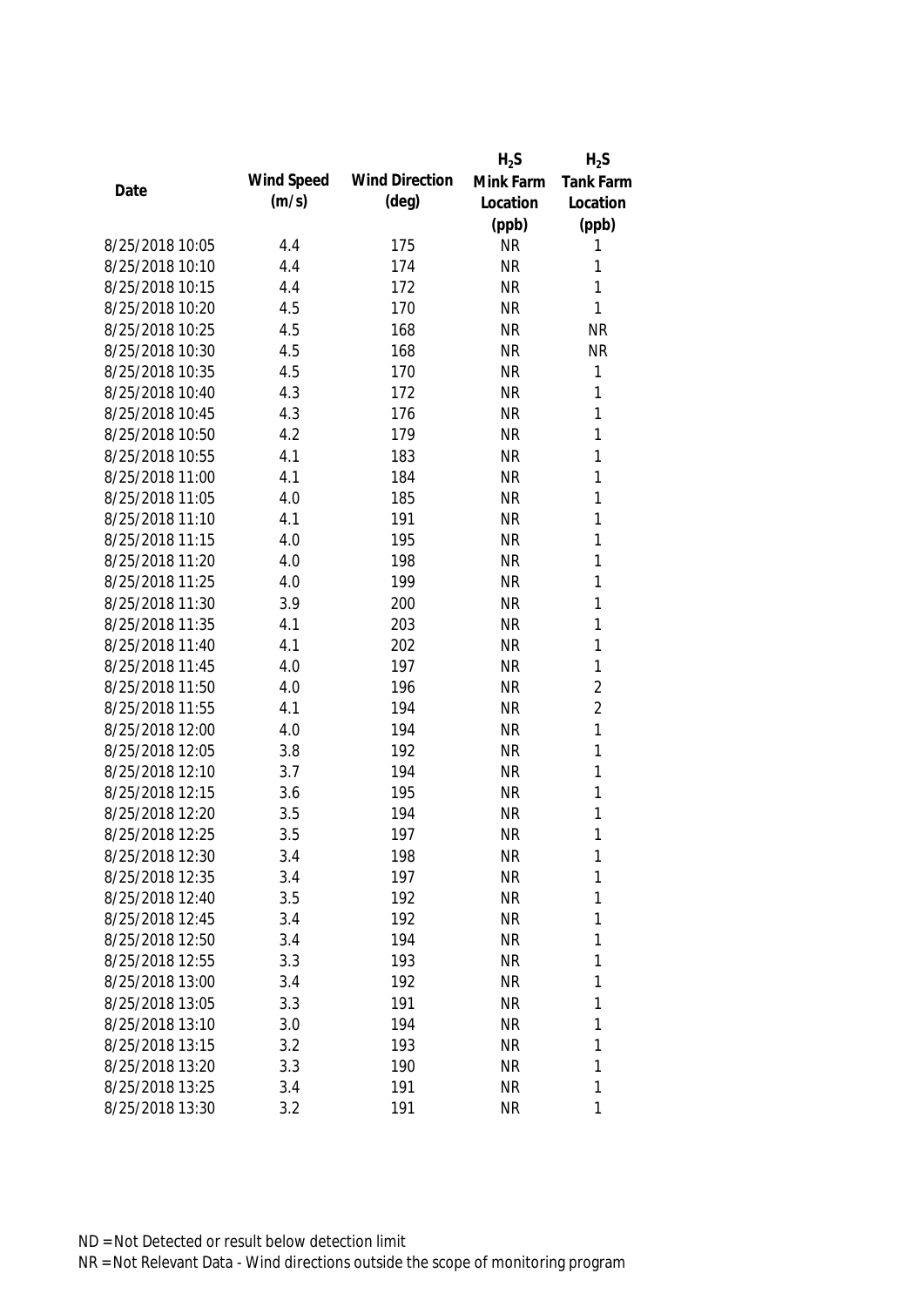|                 |            |                       | $H_2S$    | $H_2S$         |
|-----------------|------------|-----------------------|-----------|----------------|
| Date            | Wind Speed | <b>Wind Direction</b> | Mink Farm | Tank Farm      |
|                 | (m/s)      | $(\text{deg})$        | Location  | Location       |
|                 |            |                       | (ppb)     | (ppb)          |
| 8/25/2018 13:35 | 3.1        | 199                   | <b>NR</b> | 1              |
| 8/25/2018 13:40 | 3.3        | 200                   | <b>NR</b> | 1              |
| 8/25/2018 13:45 | 3.2        | 202                   | <b>NR</b> | 1              |
| 8/25/2018 13:50 | 3.2        | 208                   | <b>NR</b> | 1              |
| 8/25/2018 13:55 | 3.0        | 210                   | <b>NR</b> | 1              |
| 8/25/2018 14:00 | 3.0        | 210                   | <b>NR</b> | 1              |
| 8/25/2018 14:05 | 3.2        | 201                   | <b>NR</b> | 1              |
| 8/25/2018 14:10 | 3.0        | 197                   | <b>NR</b> | 1              |
| 8/25/2018 14:15 | 2.9        | 198                   | <b>NR</b> | 1              |
| 8/25/2018 14:20 | 2.8        | 200                   | <b>NR</b> | 1              |
| 8/25/2018 14:25 | 2.8        | 200                   | <b>NR</b> | 1              |
| 8/25/2018 14:30 | 2.8        | 197                   | <b>NR</b> | 1              |
| 8/25/2018 14:35 | 2.9        | 197                   | <b>NR</b> | 1              |
| 8/25/2018 14:40 | 3.1        | 197                   | <b>NR</b> | 1              |
| 8/25/2018 14:45 | 3.1        | 192                   | <b>NR</b> | 1              |
| 8/25/2018 14:50 | 3.3        | 183                   | <b>NR</b> | 1              |
| 8/25/2018 14:55 | 3.5        | 184                   | <b>NR</b> | 1              |
| 8/25/2018 15:00 | 3.6        | 185                   | <b>NR</b> | 1              |
| 8/25/2018 15:05 | 3.5        | 185                   | <b>NR</b> | 1              |
| 8/25/2018 15:10 | 3.4        | 191                   | <b>NR</b> | 1              |
| 8/25/2018 15:15 | 3.4        | 191                   | <b>NR</b> | 1              |
| 8/25/2018 15:20 | 3.3        | 198                   | <b>NR</b> | 1              |
| 8/25/2018 15:25 | 3.2        | 197                   | <b>NR</b> | 1              |
| 8/25/2018 15:30 | 3.2        | 203                   | <b>NR</b> | 1              |
| 8/25/2018 15:35 | 3.2        | 206                   | <b>NR</b> | 1              |
| 8/25/2018 15:40 | 3.3        | 204                   | <b>NR</b> | $\overline{2}$ |
| 8/25/2018 15:45 | 3.4        | 207                   | <b>NR</b> | 1              |
| 8/25/2018 15:50 | 3.4        | 204                   | <b>NR</b> | 1              |
| 8/25/2018 15:55 | 3.3        | 202                   | <b>NR</b> | 1              |
| 8/25/2018 16:00 | 3.4        | 200                   | <b>NR</b> | 1              |
| 8/25/2018 16:05 | 3.5        | 197                   | <b>NR</b> | 1              |
| 8/25/2018 16:10 | 3.6        | 196                   | <b>NR</b> | 1              |
| 8/25/2018 16:15 | 3.7        | 193                   | <b>NR</b> | 1              |
| 8/25/2018 16:20 | 3.8        | 189                   | <b>NR</b> | 1              |
| 8/25/2018 16:25 | 3.8        | 188                   | <b>NR</b> | 1              |
| 8/25/2018 16:30 | 3.7        | 185                   | <b>NR</b> | 1              |
| 8/25/2018 16:35 | 3.8        | 181                   | <b>NR</b> | 1              |
| 8/25/2018 16:40 | 3.9        | 175                   | <b>NR</b> | 1              |
| 8/25/2018 16:45 | 3.8        | 172                   | <b>NR</b> | 1              |
| 8/25/2018 16:50 | 3.8        | 172                   | <b>NR</b> | 1              |
| 8/25/2018 16:55 | 3.9        | 170                   | <b>NR</b> | 1              |
| 8/25/2018 17:00 | 3.8        | 167                   | <b>NR</b> | <b>NR</b>      |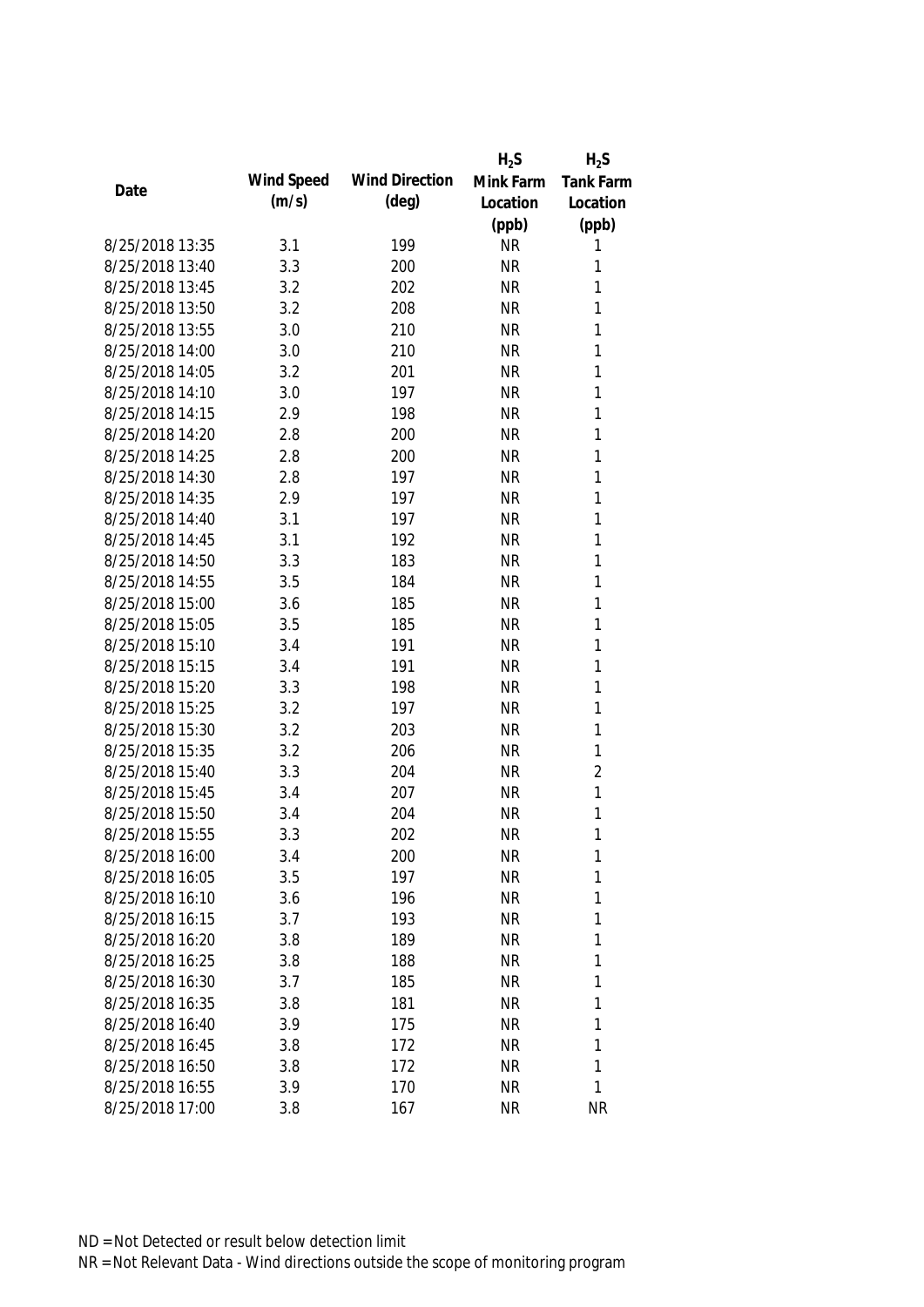|                 |            |                       | $H_2S$    | $H_2S$           |
|-----------------|------------|-----------------------|-----------|------------------|
| Date            | Wind Speed | <b>Wind Direction</b> | Mink Farm | <b>Tank Farm</b> |
|                 | (m/s)      | (deg)                 | Location  | Location         |
|                 |            |                       | (ppb)     | (ppb)            |
| 8/25/2018 17:05 | 3.6        | 168                   | <b>NR</b> | <b>NR</b>        |
| 8/25/2018 17:10 | 3.5        | 172                   | <b>NR</b> | 1                |
| 8/25/2018 17:15 | 3.5        | 174                   | <b>NR</b> | $\mathbf{1}$     |
| 8/25/2018 17:20 | 3.6        | 174                   | <b>NR</b> | 1                |
| 8/25/2018 17:25 | 3.5        | 176                   | <b>NR</b> | 1                |
| 8/25/2018 17:30 | 3.5        | 179                   | <b>NR</b> | 1                |
| 8/25/2018 17:35 | 3.4        | 184                   | <b>NR</b> | $\mathbf{1}$     |
| 8/25/2018 17:40 | 3.2        | 183                   | <b>NR</b> | $\mathbf{1}$     |
| 8/25/2018 17:45 | 3.0        | 182                   | <b>NR</b> | $\mathbf{1}$     |
| 8/25/2018 17:50 | 2.8        | 183                   | <b>NR</b> | 1                |
| 8/25/2018 17:55 | 2.7        | 181                   | <b>NR</b> | $\mathbf{1}$     |
| 8/25/2018 18:00 | 2.7        | 177                   | <b>NR</b> | 1                |
| 8/25/2018 18:05 | 2.8        | 174                   | <b>NR</b> | 1                |
| 8/25/2018 18:10 | 2.7        | 172                   | <b>NR</b> | $\mathbf{1}$     |
| 8/25/2018 18:15 | 2.7        | 172                   | <b>NR</b> | $\mathbf{1}$     |
| 8/25/2018 18:20 | 2.7        | 170                   | <b>NR</b> | $\mathbf{1}$     |
| 8/25/2018 18:25 | 2.7        | 171                   | <b>NR</b> | $\mathbf{1}$     |
| 8/25/2018 18:30 | 2.7        | 171                   | <b>NR</b> | $\mathbf{1}$     |
| 8/25/2018 18:35 | 2.7        | 169                   | <b>NR</b> | <b>NR</b>        |
| 8/25/2018 18:40 | 2.6        | 169                   | <b>NR</b> | <b>NR</b>        |
| 8/25/2018 18:45 | 2.5        | 168                   | <b>NR</b> | <b>NR</b>        |
| 8/25/2018 18:50 | 2.3        | 171                   | <b>NR</b> | $\mathbf{1}$     |
| 8/25/2018 18:55 | 1.9        | 177                   | <b>NR</b> | $\mathbf{1}$     |
| 8/25/2018 19:00 | 1.6        | 184                   | <b>NR</b> | $\mathbf{1}$     |
| 8/25/2018 19:05 | 1.4        | 187                   | <b>NR</b> | $\mathbf{1}$     |
| 8/25/2018 19:10 | 1.2        | 192                   | <b>NR</b> | $\mathbf{1}$     |
| 8/25/2018 19:15 | 0.8        | 202                   | <b>NR</b> | 1                |
| 8/25/2018 19:20 | 0.7        | 201                   | <b>NR</b> | 1                |
| 8/25/2018 19:25 | 0.6        | 183                   | <b>NR</b> | 1                |
| 8/25/2018 19:30 | 0.5        | 167                   | <b>NR</b> | <b>NR</b>        |
| 8/25/2018 19:35 | 0.5        | 156                   | <b>NR</b> | <b>NR</b>        |
| 8/25/2018 19:40 | 0.5        | 147                   | <b>NR</b> | <b>NR</b>        |
| 8/25/2018 19:45 | 0.5        | 145                   | <b>NR</b> | <b>NR</b>        |
| 8/25/2018 19:50 | 0.5        | 142                   | <b>NR</b> | <b>NR</b>        |
| 8/25/2018 19:55 | 0.5        | 143                   | <b>NR</b> | <b>NR</b>        |
| 8/25/2018 20:00 | 0.4        | 145                   | <b>NR</b> | <b>NR</b>        |
| 8/25/2018 20:05 | 0.3        | 147                   | <b>NR</b> | <b>NR</b>        |
| 8/25/2018 20:10 | 0.1        | 141                   | <b>NR</b> | <b>NR</b>        |
| 8/25/2018 20:15 | 0.1        | 158                   | <b>NR</b> | <b>NR</b>        |
| 8/25/2018 20:20 | 0.1        | 198                   | <b>NR</b> | $\mathbf{1}$     |
| 8/25/2018 20:25 | 0.1        | 169                   | <b>NR</b> | <b>NR</b>        |
| 8/25/2018 20:30 | 0.2        | 160                   | <b>NR</b> | <b>NR</b>        |
|                 |            |                       |           |                  |